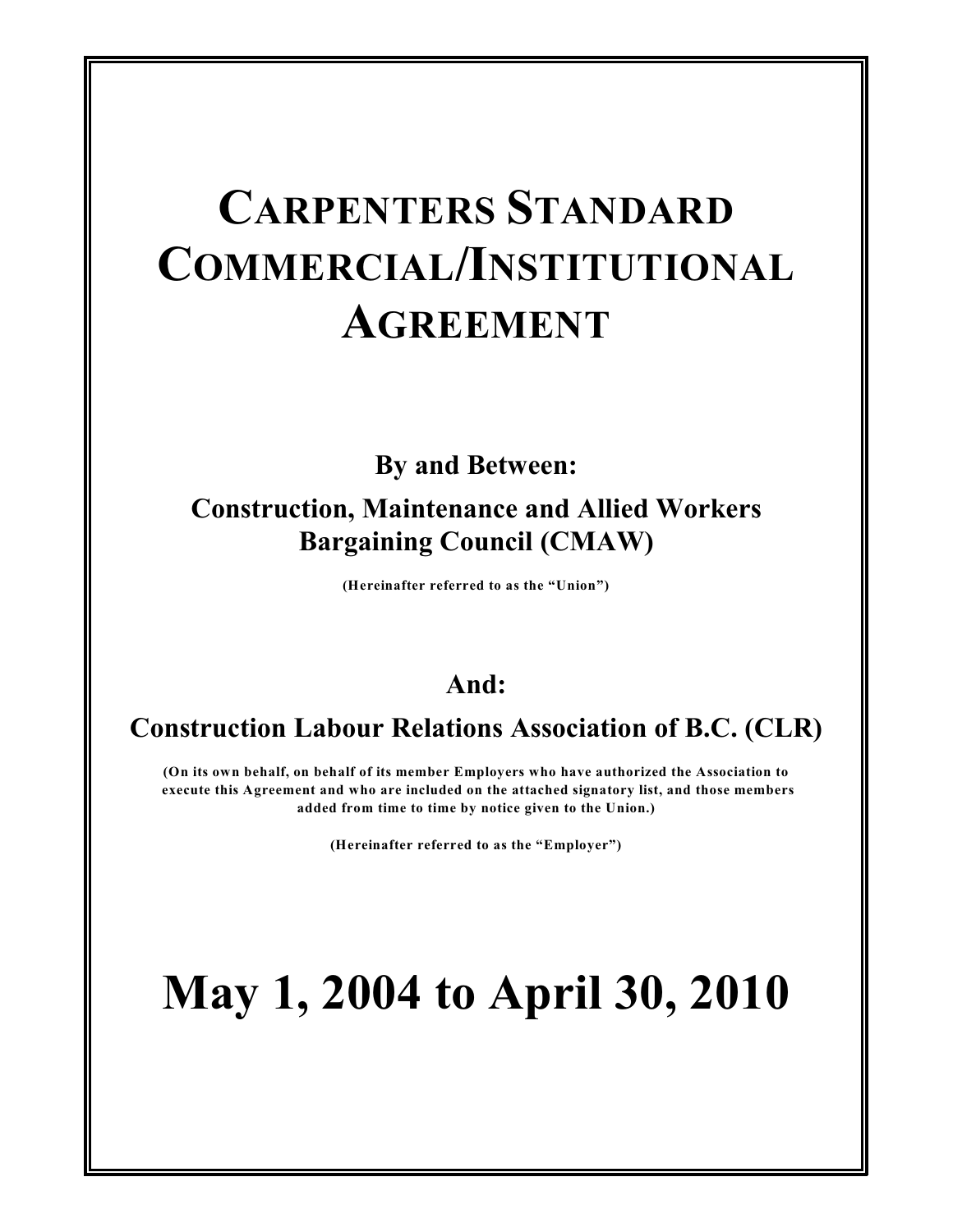# **Table of Contents**

**Refer to Appendix "A" for definitions and abbreviations applicable to this Agreement.**

| Article<br>1.000                |                                                                                                                                           |    |
|---------------------------------|-------------------------------------------------------------------------------------------------------------------------------------------|----|
| 2.000<br>Article                |                                                                                                                                           |    |
| Article<br>3.000                |                                                                                                                                           |    |
| Article<br>4.000                | Monetary Package (and according to the control of the control of the control of the control of the control of $2$                         |    |
| 5.000<br>Article                |                                                                                                                                           |    |
| Article<br>6.000                |                                                                                                                                           |    |
| Article<br>7.000                |                                                                                                                                           |    |
| Article<br>8.000                |                                                                                                                                           |    |
| Article<br>9.000                |                                                                                                                                           |    |
| <b>Article 10.000</b>           |                                                                                                                                           |    |
| <b>Article 11.000</b>           |                                                                                                                                           |    |
| <b>Article 12.000</b>           |                                                                                                                                           |    |
| <b>Article 13.000</b>           |                                                                                                                                           |    |
| Article 14.000                  |                                                                                                                                           |    |
| <b>Article 15.000</b>           |                                                                                                                                           |    |
| <b>Article 16.000</b>           |                                                                                                                                           |    |
| <b>Article 17.000</b>           |                                                                                                                                           |    |
| <b>Article 18.000</b>           |                                                                                                                                           |    |
|                                 |                                                                                                                                           |    |
|                                 |                                                                                                                                           |    |
| Schedule "A1"                   |                                                                                                                                           |    |
|                                 |                                                                                                                                           |    |
|                                 | <b>Employer Contributions and Employee Deductions</b>                                                                                     |    |
| Schedule "B1"                   |                                                                                                                                           |    |
| Schedule "B2"                   |                                                                                                                                           |    |
| Schedule "B3"                   |                                                                                                                                           |    |
| Schedule "B4"                   |                                                                                                                                           |    |
|                                 |                                                                                                                                           |    |
| Addendums                       |                                                                                                                                           |    |
|                                 |                                                                                                                                           |    |
|                                 |                                                                                                                                           |    |
| Schedule "A2"                   |                                                                                                                                           |    |
|                                 |                                                                                                                                           |    |
|                                 | <b>Employer Contributions and Employee Deductions (Scaffold Addendum)</b><br>Schedule "B5" Foremen and Journeypersons (Scaffold Addendum) | 30 |
|                                 |                                                                                                                                           |    |
| Schedule "B6"                   |                                                                                                                                           |    |
| Schedule "B7"                   |                                                                                                                                           |    |
| Schedule "B8"                   |                                                                                                                                           |    |
| Appendix "A"                    |                                                                                                                                           |    |
|                                 |                                                                                                                                           |    |
| <b>Letters of Understanding</b> |                                                                                                                                           |    |
|                                 |                                                                                                                                           |    |
|                                 | Re: Breweries and Bulk Loading Terminals (Lower Mainland and Vancouver Island)  38                                                        |    |
|                                 |                                                                                                                                           |    |
|                                 |                                                                                                                                           |    |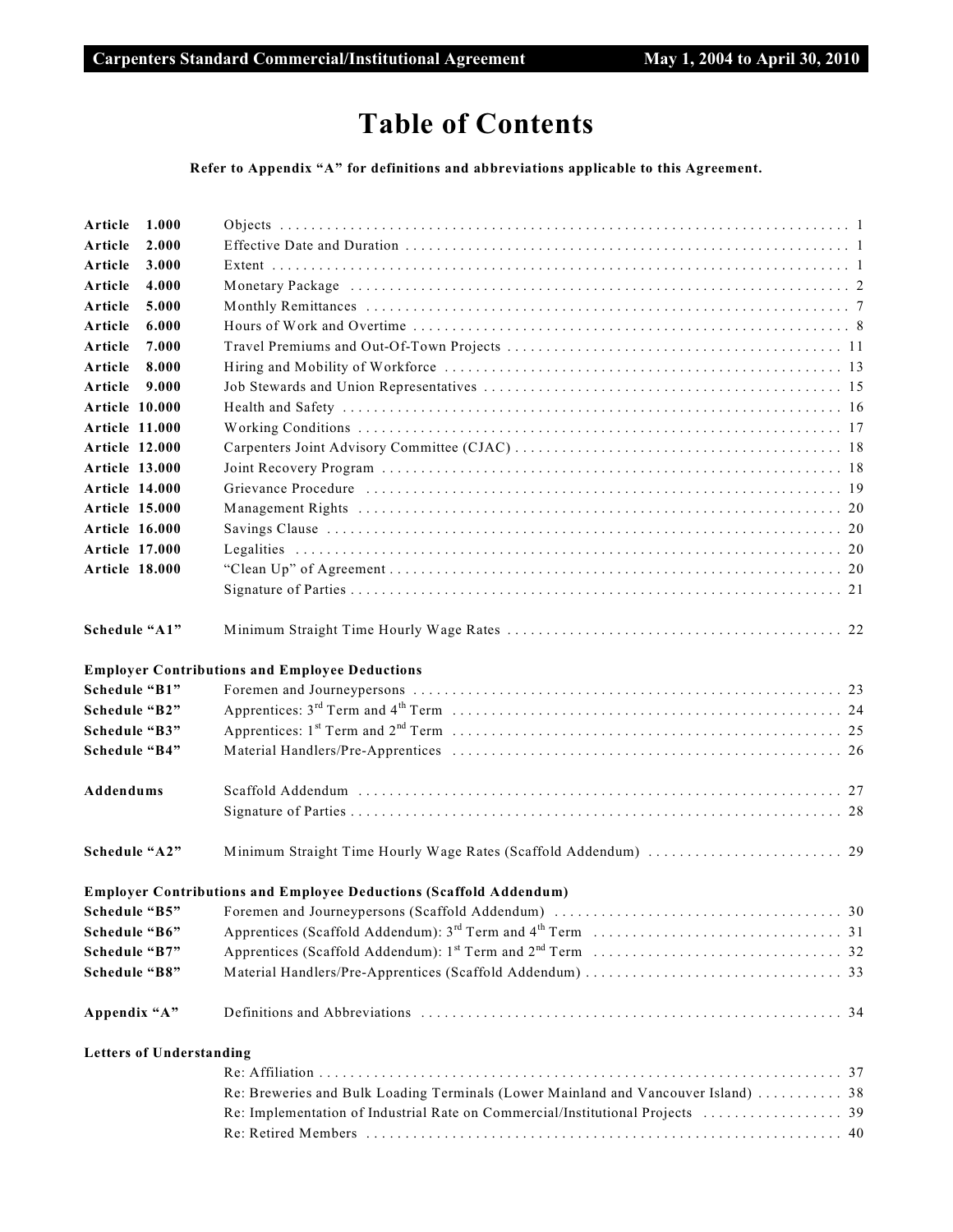#### **ARTICLE 1.000 - OBJECTS**

The objects of this Agreement are to: stabilize the construction industry, provide fair and reasonable working conditions and job security for Employees in the industry, promote harmonious employment relationships between Employers and Employees, provide mutually agreed methods of resolving disputes and grievances arising out of the terms and conditions of this Agreement, prevent strikes and lockouts, enable the skills of both Employers and Employees to operate to the end that waste and avoidable and unnecessary expense and delays are prevented, and promote good public relations.

## **ARTICLE 2.000 - EFFECTIVE DATE AND DURATION**

- **2.100** This Agreement shall be for the period from and including May 1, 2004, to and including April 30, 2010, and from year to year thereafter subject to the right of either party to this Agreement, within four (4) months immediately preceding the date of expiry of such Agreement, which is April 30, 2010, or immediately preceding the last day of April in any year thereafter, by written notice to require the other party to such Agreement to commence collective bargaining.
- **2.200** Should either party give written notice to the other party pursuant hereto, this Agreement shall thereafter continue in full force and effect until the Union shall give notice of strike, or the Employer shall give notice of a lockout, or the parties shall conclude a renewal or revision of this Agreement, or a new collective agreement.
- **2.300** The operation of Section 50 (2) and Section 50 (3) of the *Labour Relations Code* is hereby excluded.

# **ARTICLE 3.000 - EXTENT**

#### **3.100 Work Jurisdiction**

- **3.101** This Agreement shall govern all commercial and institutional work within the jurisdiction of the carpenter which is performed by the Employer within the province of British Columbia. The work jurisdiction of the carpenter shall be as determined from time to time by the Umpire of the Jurisdictional Assignment Plan. Notwithstanding any/all contrary provisions of this Agreement, the parties agree that such work shall not include work which is the jurisdiction of the carpenter lather, floorlayer, millwright and/or piledriver.
- **3.102** All work performed which requires the tools, skills or ability of a tradesperson shall be performed by a member of the Union. Notwithstanding the foregoing, one (1) representative of a general contractor who is not a member of the Union shall be allowed to work and/or provide direction on a project.

#### **3.200 Subcontracting**

- **3.201** The Employer signatory to this Agreement shall not subcontract any work which is otherwise governed by the terms of this Agreement except to an Employer who is signatory to either this Agreement or to another agreement with the Union. Notwithstanding the foregoing and/or any/all contrary provisions of this Agreement, there shall be no restriction on an Employer's right to subcontract work which is not otherwise governed by the terms of this Agreement.
- **3.202** Refer also to Letter of Understanding Re: Subcontracting signed by the parties October 26, 2005. Contact the Union or CLR for a copy.

#### **3.300 Union Security and Affiliation**

- **3.301** Subject to reasonable notice given to the Employer, it shall not be a violation of this Agreement for the Union to withdraw its members from a project(s) for: (I) rendering assistance to labour organizations, and/or (ii) refusal on the part of Union members to handle any materials, equipment or product declared unfair by Building Trade Councils, or manufactured, assembled, or produced by an Employer whose Employees are on strike against or are locked out by an Employer.
- **3.302** Refer to attached Letter of Understanding Re: Affiliation.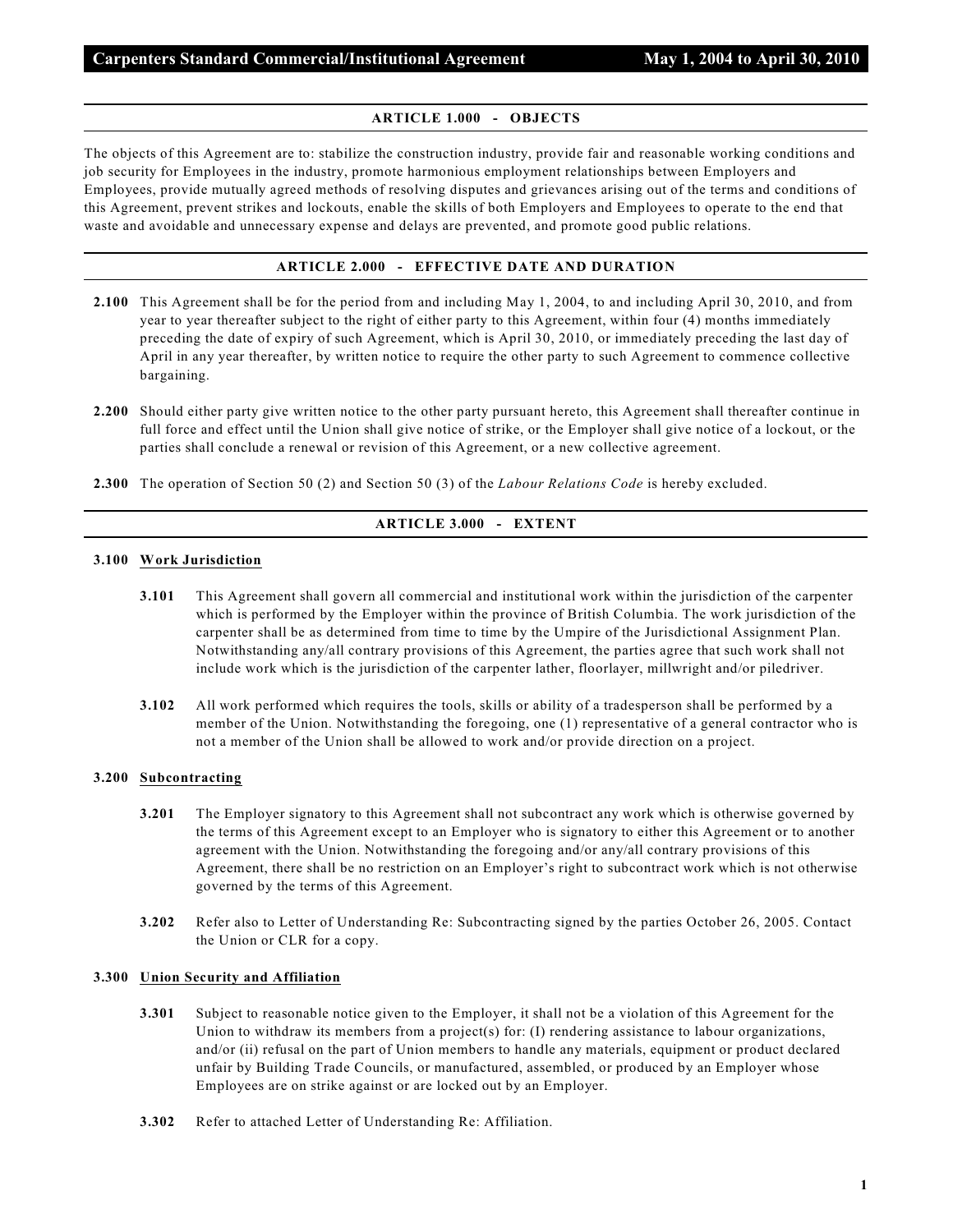#### **ARTICLE 4.000 - MONETARY PACKAGE**

#### **4.100 Monetary Package Increases**

The following monetary package increases shall apply to the April 30, 2004 Journeyperson Employee classification on all non enabled commercial and institutional projects tendered and/or underway as of October 31, 2005. All other Employee classifications on such projects shall be recalculated accordingly. Such monetary package increases are inclusive of wages, annual vacation and statutory holiday pay, and Employer contributions.

| Total Increase: \$7.50 per hour | October 31, 2005 | $$1.00$ per hour |
|---------------------------------|------------------|------------------|
|                                 | February 1, 2006 | $$1.00$ per hour |
|                                 | May 1, 2006      | $$0.50$ per hour |
|                                 | May 1, 2007      | $$1.50$ per hour |
|                                 | May 1, 2008      | $$1.50$ per hour |
|                                 | May 1, 2009      | $$1.50$ per hour |
|                                 | April 1, 2010    | $$0.50$ per hour |
|                                 |                  |                  |

#### **4.200 Allocation of Monetary Package**

- **4.201** No monies may be transferred from the wage package (inclusive of wages, vacation and statutory holiday pay) to Employer contributions (inclusive of the Union Benefit Plan, the Union Pension Plan, and all other Employer contributions) without the prior mutual agreement, in writing, of the parties.
- **4.202** Notwithstanding Article 4.201, neither party shall unreasonably withhold their mutual agreement with respect to determining the allocation of the monetary package increases provided for in Article 4.100 between the wage package and Employer contributions. In particular, the Union retains the right, at their sole discretion, to allocate sufficient additional monies to the Employer contribution to the Union Benefit Plan necessary to offset the inclusion of MSP premiums within the benefit plan coverage.

#### **4.300 Wages and Premiums**

#### **4.301 Minimum Straight Time Hourly Wage Rates**

The schedules of minimum straight time hourly wage rates as provided for within Schedules "A1" and "A2" shall apply to all work performed in accordance with this Agreement. Notwithstanding the foregoing, refer to Articles 4.302 through Article 4.307 for important clarifications and exceptions.

#### **4.302 Metro Travel Premiums**

Refer to Article 7.100 for Metro Travel premiums which apply on projects located within the Lower Mainland/Fraser Valley metropolitan area and certain geographical areas of Vancouver Island.

#### **4.303 Breweries and Bulk Loading Terminals**

Refer to attached Letter of Understanding Re: Breweries and Bulk Loading Terminals (Lower Mainland and Vancouver Island).

#### **4.304 Application of Industrial Rate**

Refer to attached Letter of Understanding Re: Implementation of Industrial Rate on Commercial/ Institutional Projects.

#### **4.305 First Aid Attendant**

An Employee who acts as a first aid attendant shall have their otherwise applicable straight time hourly wage rate increased by seventy-five cents (\$0.75) per hour earned.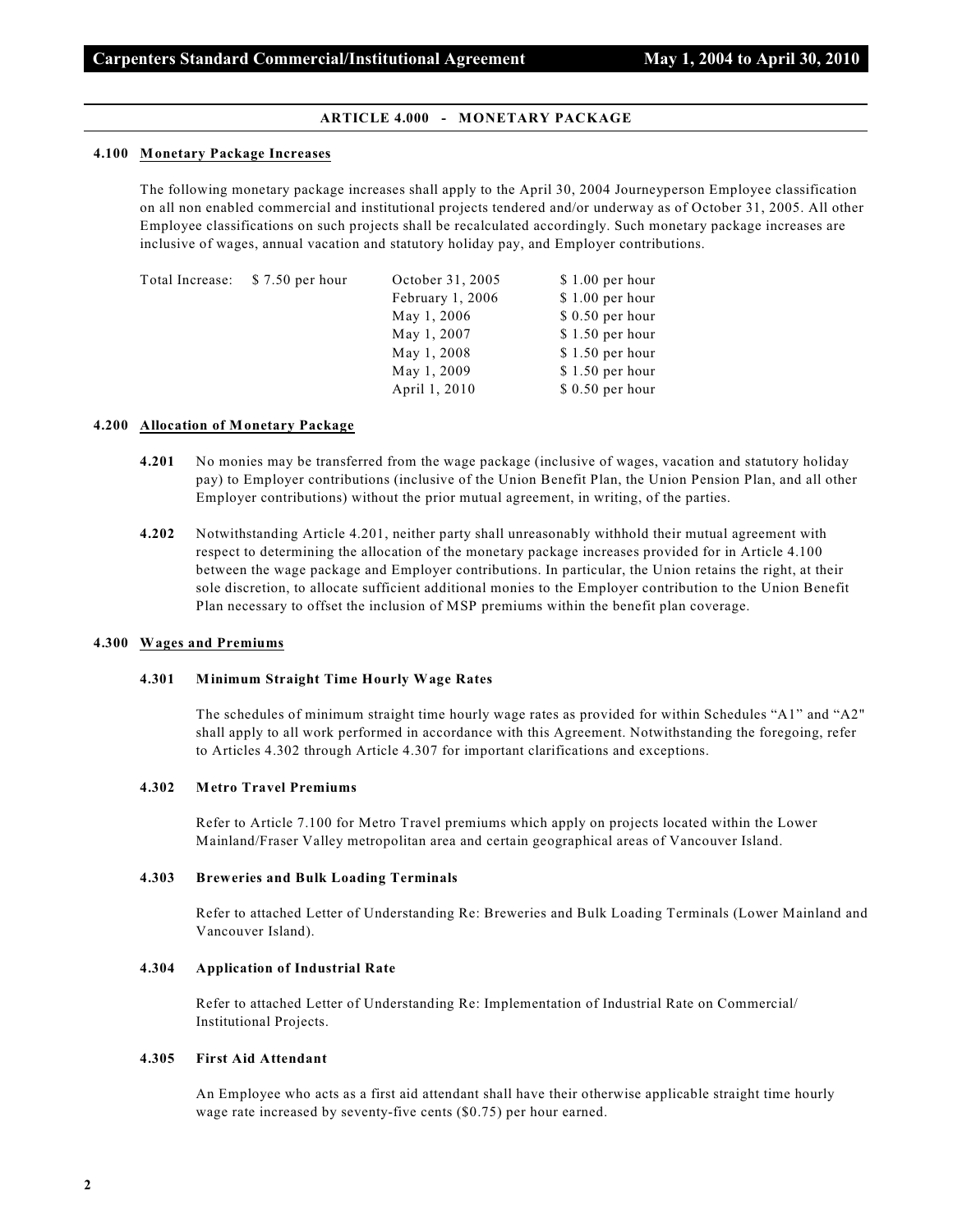#### **4.306 Swing Stage and Bosun Chair**

An Employee who works on a swing stage and/or in a bosun chair shall have their otherwise applicable straight time hourly wage rate increased by fifty cents (\$0.50) per hour earned. Such increase shall be paid for actual hours worked each day, or four (4) hours, whichever is greater.

#### **4.307 Scaffold Erection/Dismantling**

An Employee who erects or dismantles scaffold while working above the height of seventy (70) feet, as measured from the base plate, shall have their otherwise applicable straight time hourly wage rate increased by fifty cents (\$0.50) per hour earned. Such increase shall be paid for actual hours worked each day, or four (4) hours, whichever is greater.

#### **4.308 Helicopters**

- **(a)** An Employee who, during the course of a shift, is required to work directly with a helicopter, shall have their otherwise applicable hourly wage rate increased by twenty-five percent (25%). Such increase shall be paid for all hours of work performed on such shift.
- **(b)** The words, "to work directly with a helicopter" contained in Article 4.308 (a) shall be deemed to apply only to an Employee expressly and specifically directed to perform work simultaneously, and in conjunction with, the use of a helicopter at his station of work. Nothing in Article 4.308 (a) shall be construed or interpreted in such manner as will entitle an Employee to claim helicopter premiums for any other work performed on materials subsequently carried by helicopter, or for work in advance of, or preparatory to, operations subsequently performed with the use of a helicopter.
- **©)** Article 4.308 (a) shall not apply to an Employee who, during the course of a day, is not required to work with a helicopter, but who is transported to the project by helicopter. Notwithstanding the foregoing, such an Employee shall receive a premium of one (1) additional hour per shift at their otherwise applicable minimum straight time hourly wage rate.

#### **4.400 Employee Classifications**

#### **4.401 Foremen**

- **(a)** A Foreman shall be defined as an Employee who issues orders or gives direction to other Employees. All direction given to an Employee(s) shall be provided by the Foreman to whom such Employee(s) is regularly assigned. When more than six (6) Employees are employed, a "non working" Foreman shall be employed. The Employer shall not divide Employees into several crews for the purpose of not having to employ a "non working" Foreman.
- **(b)** The minimum straight time hourly wage rate for a Foreman shall be one hundred and fifteen percent (115%) of the applicable Journeyperson minimum straight time hourly wage rate on the project. In addition to such rate, a Foreman shall also be paid all other premiums (i.e. holiday pay, overtime, etc.) which otherwise apply in accordance with this Agreement.

#### **4.402 Apprentices**

- **(a)** Employers shall employ a minimum of one (1) Apprentice, and the maximum ratio shall be one (1) Apprentice for every one (1) Journeyperson. Such ratio shall apply on a company wide basis.
- **(b)** The minimum straight time hourly wage rate for an Apprentice shall be the applicable percentage of the applicable minimum straight time hourly wage rate for a Journeyperson on the project.

 $1<sup>st</sup> Term (55%), 2<sup>nd</sup> Term (65%), 3<sup>rd</sup> Term (80%), 4<sup>th</sup> Term (90%)$ 

**©)** The April 2007 arbitration award rendered by Mr. Michael Fleming and the Letter of Understanding Re: Carpenter Apprenticeship Standards, signed by the parties on April 13, 2007, which was provided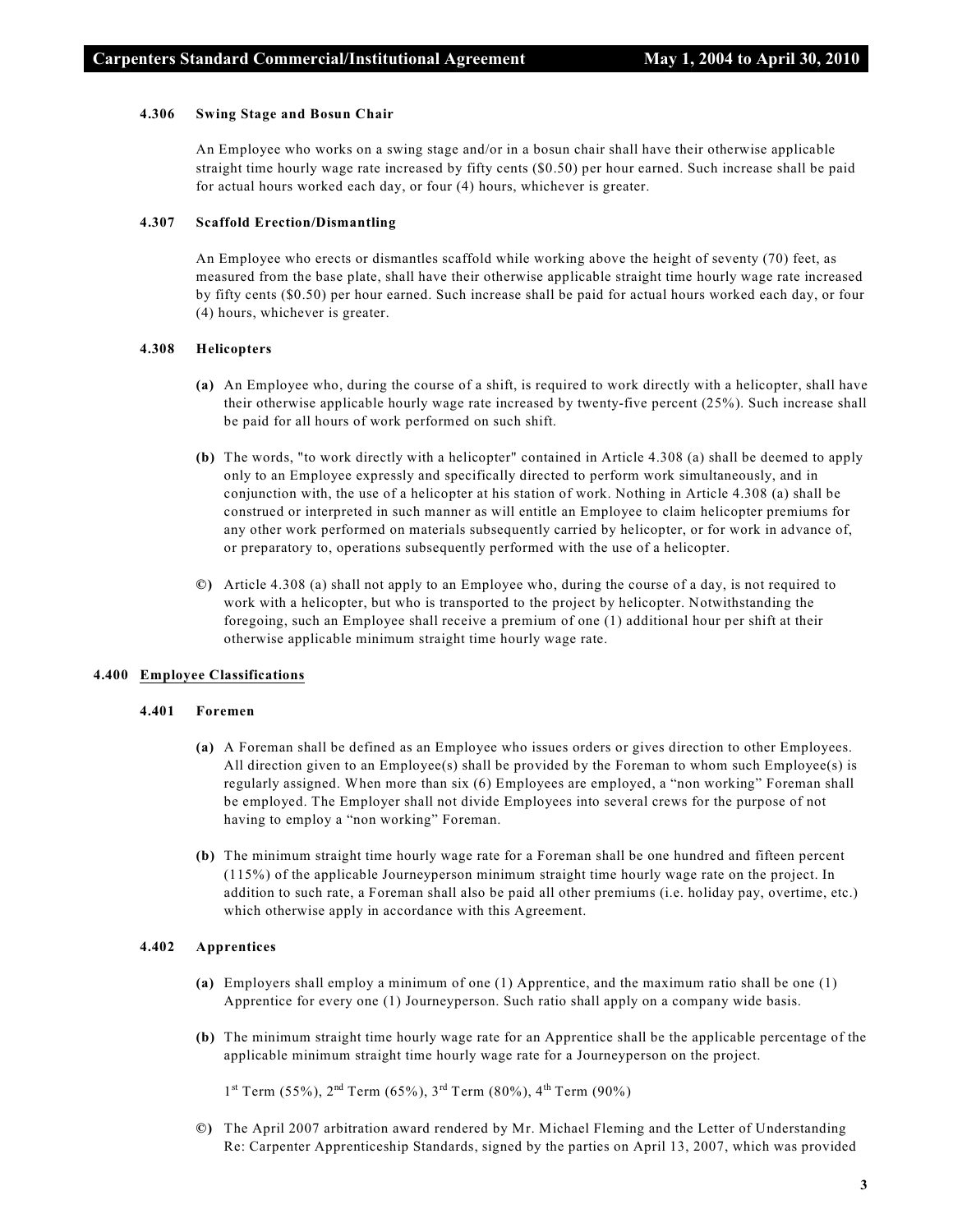for within such award, shall apply to the employment of Apprentices and the advancement of such Apprentices from one (1) Term to the next. In particular, the parties agree that such award shall be strictly adhered to by all Locals of the Union throughout the province and shall apply to all work governed by this Agreement, including but not limited to scaffolding work performed in accordance with the Scaffold Addendum. Copies of the Letter of Understanding Re: Carpenter Apprenticeship Standards can be obtained from either the Union or CLR.

#### **4.403 Material Handlers/Pre-Apprentices**

- **(a)** The minimum straight time hourly wage rate for a Material Handler/Pre-Apprentice shall be fifty percent (50%) of the applicable Journeyperson minimum straight time hourly wage rate on the project.
- **(b)** The work of a Material Handler/Pre-Apprentice shall include the handling on the job site of all material or materials falling within the jurisdiction of the carpenter. A Material Handler/Pre-Apprentice shall not perform that work of the carpenter which requires the use of the tools of the trade, or the handling, erection, and dismantling of scaffolding from the job site stockpile, through erection and back to the job site stockpile. A Material Handler/Pre-Apprentice shall in the case of competent workers be a possible source of future apprentices.

#### **4.500 Annual Vacation and Statutory Holidays**

#### **4.501 Vacation Pay and Statutory Holiday Pay**

Annual vacation pay shall be six percent (6%) of gross earnings and statutory holiday pay shall be six percent (6%) of gross earnings. Annual vacation pay and statutory holiday pay shall be combined at the rate of twelve percent (12%) of gross earnings, and shall be paid to each Employee on each pay cheque and upon termination of employment.

#### **4.502 Annual Vacation**

An Employee may take up to three (3) weeks annual vacation in any calendar year. The vacation period shall be arranged by mutual agreement between the Employee and the Employer.

#### **4.503 Statutory Holidays**

**(a)** The following statutory holidays shall apply to all work governed by this Agreement. Refer also to Article 4.503 (b).

New Year's Day, Heritage Day (3<sup>rd</sup> Monday in February), Good Friday, Easter Monday, Victoria Day, Canada Day, the Friday preceding BC Day, BC Day, the Friday preceding Labour Day, Labour Day, Thanksgiving Day, Remembrance Day, Christmas Day, Boxing Day, and/or any other day so proclaimed by the federal and/or provincial government. When a statutory holiday falls on a Saturday or Sunday, the following working day(s) shall be observed.

- **(b)** Notwithstanding Article 4.503 (a), Heritage Day and the Friday preceding Labour Day may be floated and the day therefore worked at straight time rates, with an alternate day scheduled to be taken off as mutually agreed between the Employer and the Employee.
- **(c)** All work performed on statutory holidays, or days observed in place thereof, shall be paid for at two (2) times the otherwise applicable straight time hourly wage rate. No work shall be performed on Labour Day.

#### **4.600 Employer Contributions**

The schedules of Employer contributions as provided for within Schedules "B1" through "B8" attached hereto shall apply to all work performed in accordance with this Agreement. All Employer contributions shall be calculated on the basis of "hours worked".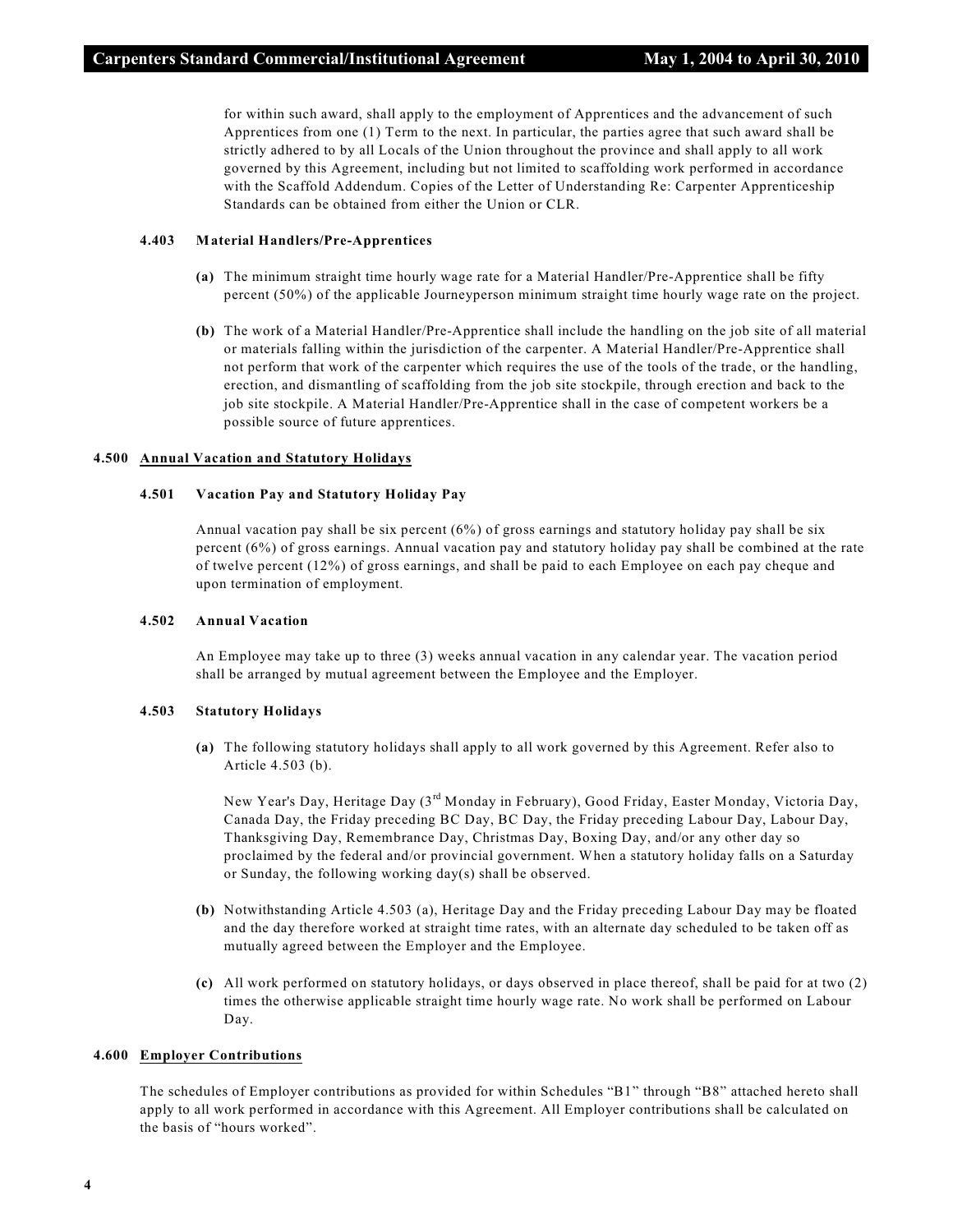#### **4.601 Union Benefit Plan**

- **(a)** The Employer shall contribute the required amount(s) to the Union Benefit Plan in the manner set forth in Article 5.000. Such amount(s), and the effective date(s) applicable thereto, shall be as stipulated within Schedules "B1" through "B8" attached hereto.
- **(b)** The non-bargaining unit employees of the Employer are invited to participate in the Union Benefit Plan. Contact the Carpentry Workers' Benefit Plan office for details.

#### **4.602 Union Pension Plan**

- **(a)** The Employer shall contribute the required amount(s) to the Union Pension Plan in the manner set forth in Article 5.000. Such amount(s), and the effective date(s) applicable thereto, shall be as stipulated within Schedules "B1" through "B8" attached hereto.
- **(b)** The required Employer contribution to the Union Pension Plan on behalf of Apprentices shall be the applicable percentage of the required Employer contribution for Journeypersons in accordance with the following schedule.

 $1<sup>st</sup> Term (55%), 2<sup>nd</sup> (55%), 3<sup>rd</sup> (75%), 4<sup>th</sup> (75%)$ 

**(c)** No Employer contribution to the Union Pension Plan shall be required on behalf of Material Handlers/ Pre-Apprentices.

#### **4.603 Union Administration and Training Funds**

The Employer shall contribute the required amount(s) to each of the four Union Administration and Training Funds in the manner set forth in Article 5.000. Such amount(s), and the effective date(s) applicable thereto, shall be as stipulated within Schedules "B1" through "B8" attached hereto. The four Union Administration and Training Funds are the CMAW Administration Fund (effective from May 1, 2007 onward), the CMAW Training Fund (effective from September 1, 2006 onward), the Carpenters Administration Fund (effective through April 30, 2007) and the Provincial Organizing Fund (effective through April 30, 2007).

#### **4.604 Carpentry Apprenticeship and Training Fund**

The Employer shall contribute the required amount(s) to the Carpentry Apprenticeship and Training Fund in the manner set forth in Article 5.000. Such amount(s), and the effective date(s) applicable thereto, shall be as stipulated within Schedules "B1" through "B8" attached hereto.

#### **4.605 Carpenters Joint Advisory Fund**

The Employer shall contribute the required amount(s) to the Carpenters Joint Advisory Fund in the manner set forth in Article 5.000. Such amount(s), and the effective date(s) applicable thereto, shall be as stipulated within Schedules "B1" through "B8" attached hereto.

#### **4.606 CLR Contract Administration Fund (CAF)**

- **(a)** The Employer shall contribute thirteen cents (\$0.13) per hour worked, inclusive of GST, to the CAF in the manner set forth in Article 5.000. CLR may alter this amount by providing the Union with sixty (60) calendar days written notice. CLR shall bear any/all costs which may be incurred as a result of having to change the Monthly Report to the Administrator because of a change in the Employer contribution to the CAF.
- **(b)** The Union shall collect and forward to CLR, without exception, all monies designated for the CAF and received in accordance with the Monthly Report to the Administrator. Payment to CLR shall be made by the Union not later than the last day of the month in which such amount was received and shall be accompanied with a summary report that provides hours of work and fund remittances by each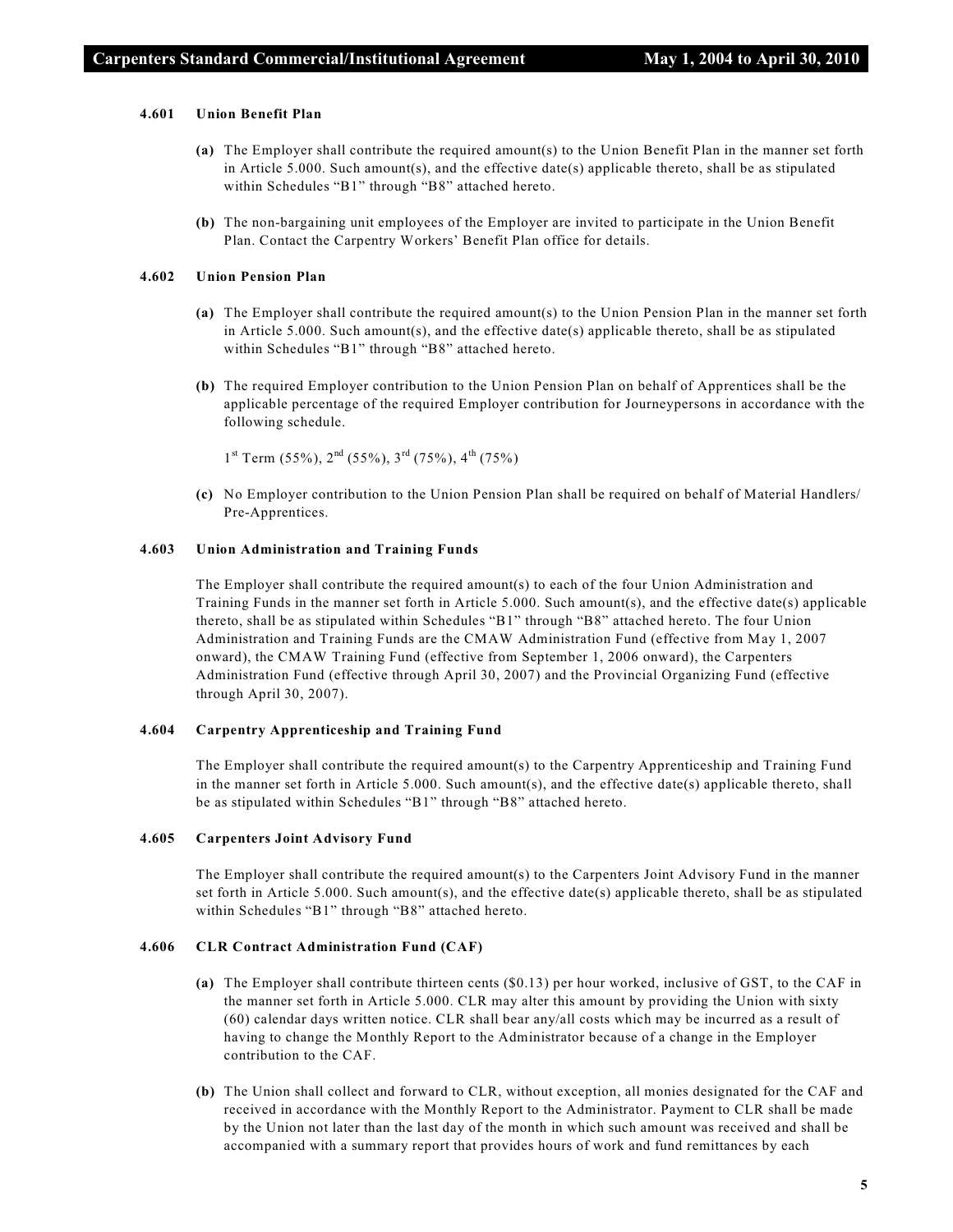Employer working under this Agreement. A designated representative of CLR may inspect, upon appointment, the receipts and records of the Union related to the CAF.

#### **4.607 Association of Carpentry Employers of BC (ACE of BC)**

- **(a)** The Employer shall contribute the required amount(s) to ACE of BC in the manner set forth in Article 5.000. Such amount(s), and the effective date(s) applicable thereto, shall be as stipulated within Schedules "B1" through "B8" attached hereto, however ACE of BC may alter such amount(s) by providing the Union with sixty (60) calendar days written notice.
- **(b)** The Union shall collect and forward to ACE of BC, without exception, all monies designated for ACE of BC and received in accordance with the Monthly Report to the Administrator. Payment to ACE of BC shall be made by the Union not later than the last day of the month in which such amount was received and shall be accompanied with a summary report that provides hours of work and fund remittances by each Employer working under this Agreement.

#### **4.608 Rehabilitation Plan**

The Employer shall contribute two cents (\$0.02) per hour worked to the Rehabilitation Plan in the manner set forth in Article 5.000.

#### **4.609 Jurisdictional Assignment Plan (JAP)**

The Employer shall contribute one cent (\$0.01) per hour worked to the Jurisdictional Assignment Plan (JAP) in the manner set forth in Article 5.000. The JAP, as agreed to between the BCYT and CLR, shall be binding upon the parties. Notwithstanding the foregoing, where the Employer makes an assignment of work to another constituent union or local union of the BCBCBTU, which is challenged under the JAP, the Union shall not make any claim or bring any independent action for back pay or any other damages through the Umpire, arbitration, or the LRB, unless the Union has obtained a ruling from the Umpire in its favour, in which event the Union shall be entitled to claim damages through collective agreement arbitration for noncompliance with the Umpire's ruling for the period subsequent to the ruling.

#### **4.610 BCBCBTU Fund**

The Employer shall contribute one cent (\$0.01) per hour worked to the BCBCBTU Fund in the manner set forth in Article 5.000. Notwithstanding the foregoing, such contribution shall continue only for as long as the Bargaining Council structure continues to exist pursuant to the *Labour Relations Code*.

#### **4.700 Employee Deductions**

#### **4.701 Field Dues**

The Employer shall deduct such hourly amount for Field Dues as directed by the Union, and shall forward such deductions to the Union in the manner set forth in Article 5.000. Field Dues shall be deducted from every Employee who has authorized such deduction.

#### **4.702 Local Union Check-Off**

The Employer shall deduct such hourly amount for Local Union Check-Off as directed by a Local, and shall forward such deductions to the Local on a monthly basis. Local Union Check-Off shall be deducted from every Employee working on a project located within the Local's geographical jurisdiction who has authorized such deduction. Notwithstanding the foregoing, a Local retains the right to not require the deduction of Local Union Check-Off.

#### **4.800 Payment of Wages**

**4.801** The Employer shall, at least every second Friday, pay to each Employee all wages, premiums, allowances and annual vacation pay and statutory holiday pay earned by the Employee to a day not more than seven (7)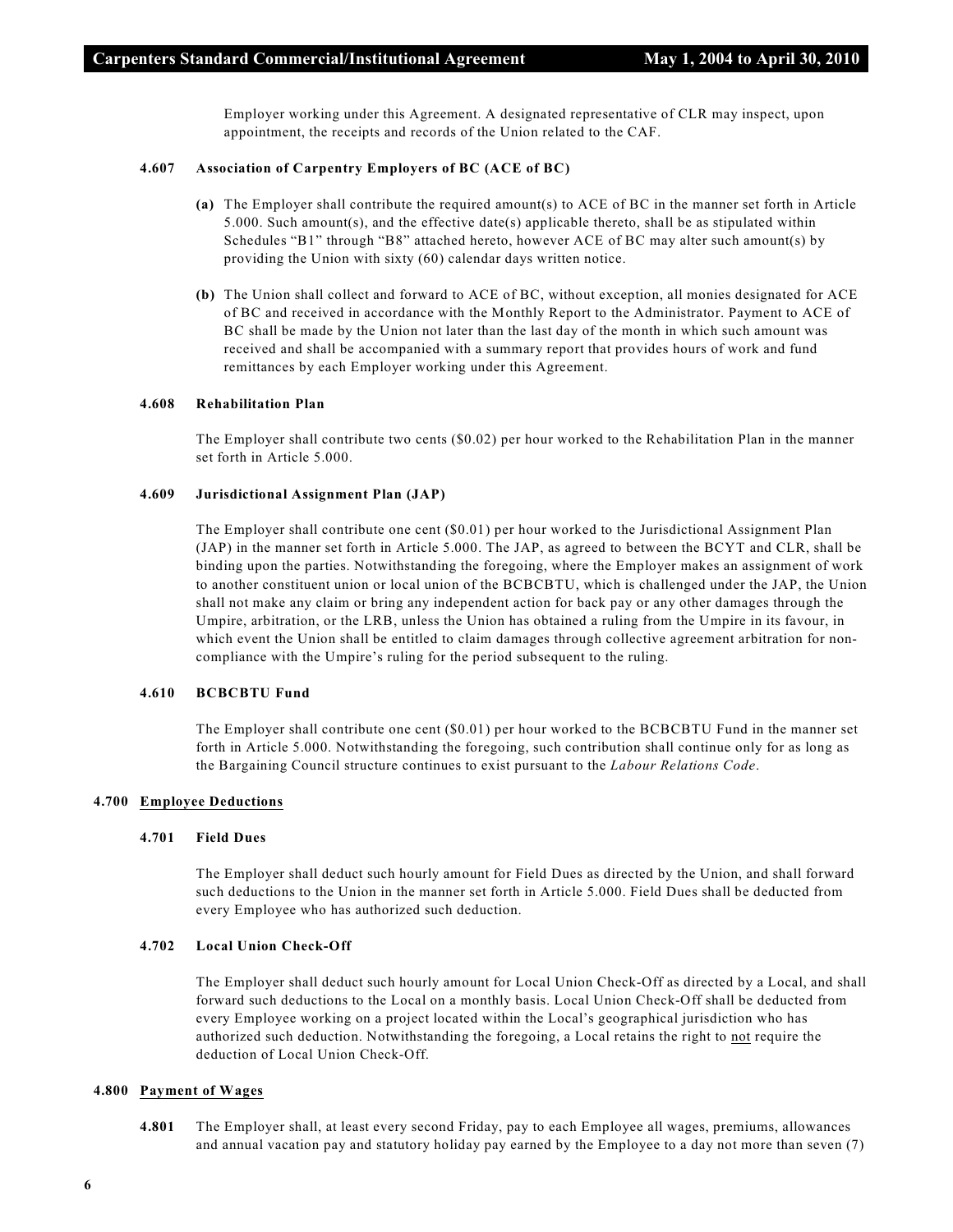calendar days prior to the date of payment. If a statutory holiday falls on the regular pay day, payment shall be made the preceding day. Payment shall be made during working hours and may be made by cheque or electronic deposit.

- **4.802** The Employer shall pay all monies (i.e. wages, annual vacation pay, statutory holiday pay, etc.) which are owing to an Employee at the time of termination of employment. Alternatively, the Employer shall mail a cheque to the Employee in payment of such monies not later than the next working day.
- **4.803** The Employer shall provide a separate or detachable itemized statement with each pay, clearly showing the: (I) Employee's name, (ii) number of straight time hours worked and wage rate(s) paid for such hours, (iii) number of overtime hours worked and wage rate(s) paid for such hours, (iv) premiums, (v) allowances, (vi) annual vacation and statutory holiday pay, and (vii) total deductions from gross earnings.
- **4.804** Where an Employee is not paid in accordance with Articles 4.801 and 4.802, such Employee shall be deemed to be still on the payroll of the Employer and shall receive his usual wages and conditions until there is compliance with the conditions.
- **4.805** Any Employer whose head office is located outside of BC shall establish a payroll office within BC.

#### **4.900 Bonding and Payroll Failures**

- **4.901** Before Union members are dispatched to any Employer who has not been signatory with the Union for a minimum of two (2) years, such Employer may be required to deposit a bond suitable to the Union, up to fifteen thousand dollars (\$15,000.00) for use in default of payment of wages, annual vacation pay, statutory holiday pay, Employer contributions and/or Employee deductions required in accordance with this Agreement. When no longer required such bond shall, by mutual consent of the Union and the Employer concerned, be terminated.
- **4.902** Where there have been instances of payroll failures by an Employer, or the principals or directors thereof, or payroll requirements have not been met, the Union shall have the right to inspect such Employer's payroll, and/or require the posting of a suitable bond, and/or require that payment of wages and other payroll requirements be made by cash or certified cheque.

#### **ARTICLE 5.000 - MONTHLY REMITTANCES**

The timely remittance of Employer contributions and Employee deductions required in accordance with this Agreement is essential for the protection of the Employees and other beneficiaries.

#### **5.100 General Provisions**

- **5.101** The Employer shall remit all Employer contributions and Employee deductions required under the terms of this Agreement, on behalf of all Employees working under the terms of this Agreement. Refer to Schedules "B1" through "B8" attached hereto.
- **5.102** Such Employer remittance shall:
	- **(a)** be made by a single payment, payable to Carpenter Workers' Fund, inclusive of all obligations arising from hours up to the close of the Employer's payroll ending closest to the last day of the preceding calendar month, and
	- **(b)** be accompanied by a correctly completed Monthly Report to the Administrator, and
	- **©)** be received by the Carpenter Workers' Fund not later than the fifteenth (15th) day of the month following that for which such payments are payable.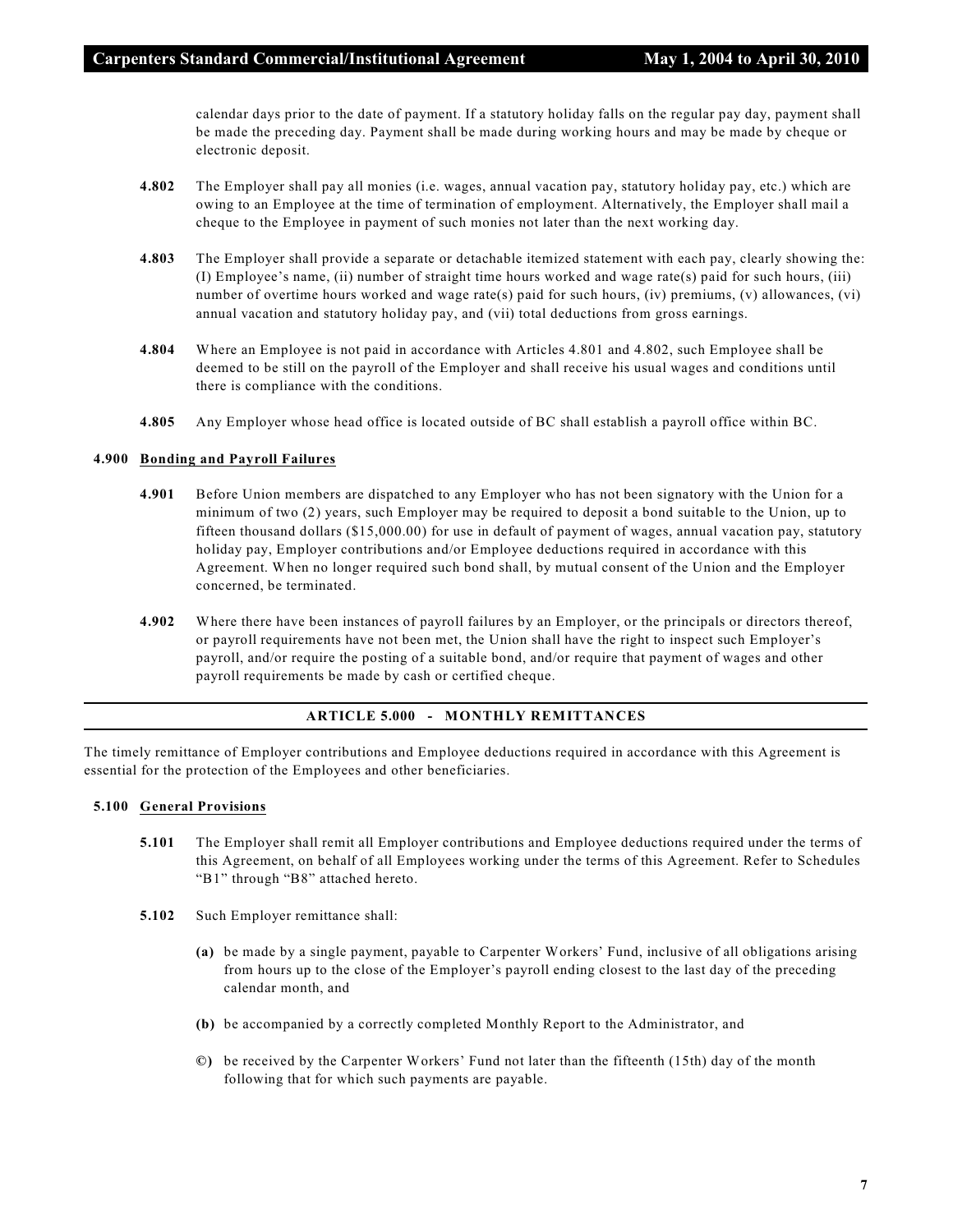#### **5.200 "Nil" Reports**

The Employer shall submit a "Nil" report if such Employer had employed no Employees during the period for which payments would otherwise have been payable. Notwithstanding the foregoing, the Employer shall not be required to submit a "Nil" report for a period in which no Employees had been employed, if the Union has been notified, in writing, that such Employer is no longer in business.

#### **5.300 Delinquent Remittance**

- **5.301** In the event the Employer fails to remit Employer contributions and Employee deductions in the manner set forth in Article 5.000, the Union may, at its sole discretion, take any economic action it deems necessary against such Employer, and such action shall not be considered a violation of this Agreement.
- **5.302** The Union shall advise the Employer within forty-eight (48) hours in writing of any delinquency. If the Employer fails to respond within forty-eight (48) hours of receipt of notification, exclusive of Saturday, Sunday and statutory holidays, the Union may, at its sole discretion, require a ten percent (10%) penalty of the amount of the late payment.

#### **5.400 Monthly Report to the Administrator**

The Union shall supply Employers with copies of the Monthly Report to the Administrator, and the Union shall bear the cost of producing such Reports except in accordance with Article 4.606 (a).

# **ARTICLE 6.000 - HOURS OF WORK AND OVERTIME**

#### **6.100 Regular Hours**

- **6.101** Eight (8) hours shall constitute the regular work day and five (5) days, forty (40) hours shall constitute the regular work week.
- **6.102** The regular work week shall be between 8:00 am Monday and 4:30 pm Friday, and the regular work day shall be as per the following schedule:

| Straight Time: | $8:00$ am to $12:00$ noon  | 4.0 hours |
|----------------|----------------------------|-----------|
| Meal:          | $12:00$ noon to $12:30$ pm | 0 hours   |
| Straight Time: | 12:30 pm to 4:30 pm        | 4.0 hours |

Total Straight Time Hours: 8.0 hours

#### **6.103 Starting and Stopping Times**

Notwithstanding any/all contrary provisions of this Agreement:

- **(a)** The starting and stopping time on a project may be varied by one (1) hour earlier or later than the normal 8:00 am start at the Employer's discretion. The Employer shall be responsible for a suitable signal for all starting and stopping times.
- **(b)** The starting time of the Employees shall be from the designated lockup or tool room, and a five (5) minute "pick-up" period shall be provided prior to the stopping time.

#### **6.104 Notice of Termination**

The Employer shall provide an Employee with one (1) hours notice of termination, or one hours pay in lieu thereof. The Employee shall use such notice to gather their personal tools and prepare such tools for the next project.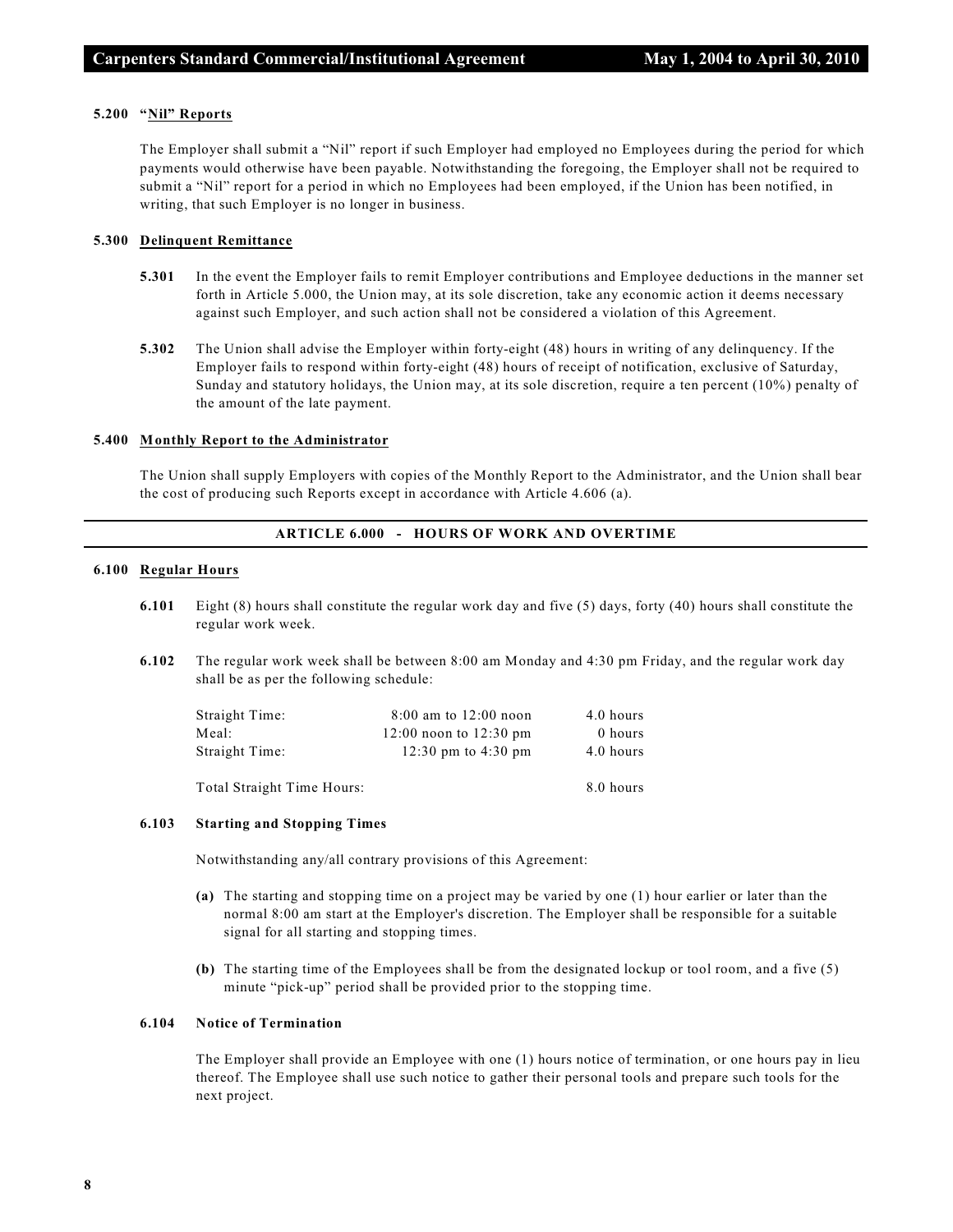#### **6.200 Overtime Hours**

- **6.201** The first two (2) hours of overtime, Monday through Friday, shall be paid at one and one-half  $(1/2)$  times the otherwise applicable straight time hourly wage rate.
- **6.202** The first eight (8) hours of overtime on Saturdays shall also be paid at one and one-half (1½) times the otherwise applicable straight time hourly wage rate.
- **6.203** All other overtime hours shall be payable at two (2) times the otherwise applicable straight time hourly wage rate.

#### **6.300 Compressed Work Week**

A compressed work week may be established by the Employer with the mutual agreement of the Union. Alternatively, the Employer may establish a compressed work week without the mutual agreement of the Union if requested to do so by the project client. The Employer shall notify the Union, in writing, upon receiving such a request. The terms and conditions of such compressed work week shall supercede any/all contrary provisions of this Agreement.

#### **6.301 Hours of Work**

- **(a)** Ten (10) straight time hours (8:00 am to 6:30 pm, inclusive of a meal break) shall constitute the compressed work week day shift. Forty (40) straight time hours, Monday through Thursday inclusive, or Tuesday through Friday inclusive, shall constitute the regular work week.
- **(b)** Ten (10) straight time hours (6:30 pm to 5:00 am, inclusive of a meal break) shall constitute the compressed work week afternoon shift. Forty (40) straight time hours, Monday through Thursday inclusive, or Tuesday through Friday inclusive, shall constitute the regular work week. The applicable shift premium shall apply.
- **(c)** Notwithstanding Articles 6.301 (a) and (b), the scheduled start time of the shift may be varied by up to one (1) hour earlier or later at the discretion of the Employer.

#### **6.302 Overtime**

- **(a)** The first ten (10) hours of overtime worked on the Friday of a Monday through Thursday compressed work week, or on the Monday of a Tuesday through Friday compressed work week, shall be payable at one and one-half  $(1/2)$  times the otherwise applicable straight time hourly wage rate.
- **(b)** The first eight (8) hours of overtime worked on a Saturday shall be payable at one and one-half (1½) times the otherwise applicable straight time hourly wage rate.
- **(c)** All other overtime hours, including all hours worked in excess of ten (10) hours per day, all hours worked in excess of eight (8) hours on a Saturday, and all hours worked on Sundays and statutory holidays, shall be payable at two (2) times the otherwise applicable straight time hourly wage rate.

#### **6.303 Statutory Holidays**

Unless otherwise mutually agreed upon by the parties,

- **(a)** when a statutory holiday falls on the Friday of a Monday through Thursday compressed work week, such statutory holiday shall be observed on the Thursday.
- **(b)** when a statutory holiday falls on the Monday of a Tuesday through Friday compressed work week, such statutory holiday shall be observed on the Tuesday.
- **(c)** when a statutory holiday falls on a regular work day of a compressed work week, such statutory holiday shall be observed on such regular work day.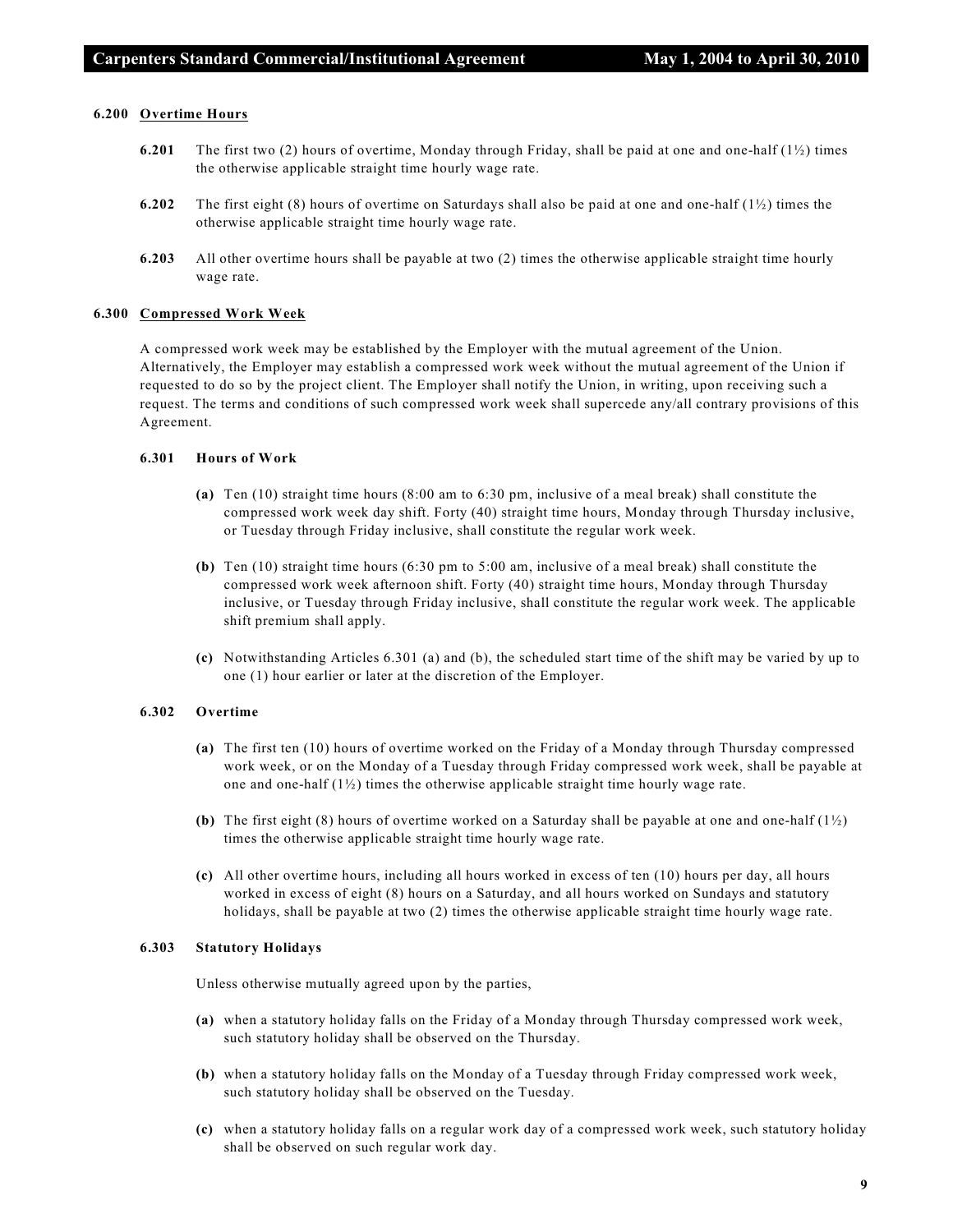#### **6.400 Shifts**

#### **6.401 Scheduling of Shifts**

- **(a)** The Employer may schedule an afternoon and/or night shift if/as required. It shall not be necessary for there to be a day shift in order for there to be an afternoon and/or a night shift.
- **(b)** Two (2) consecutive days shall be necessary to constitute an afternoon shift and three (3) consecutive days shall be necessary to constitute a night shift.

#### **6.402 Shift Premiums**

The Employer shall pay a shift premium over and above the otherwise applicable minimum straight time hourly wage rate to any Journeyperson who is employed on an afternoon or night shift. The minimum straight time hourly wage rate applicable for all other Employee classifications shall be recalculated accordingly. Such shift premium shall be paid in accordance with the following schedule.

- Day Shift: No shift premium.
- Afternoon Shift: The applicable minimum straight time hourly wage rate shall be increased by seven percent (7.0%) for each hour worked on any shift which commences between 3:30 pm and 8:30 pm. Second and subsequent meal breaks are not considered to be hours worked.
- Night Shift: The applicable minimum straight time hourly wage rate shall be increased by sixteen percent (16.0%) for each hour worked on any shift which commences between 8:30 pm and before 12:01 am. Second and subsequent meal breaks are not considered to be hours worked.

Notwithstanding any contrary interpretation of the foregoing schedule, a shift commencing at 3:30 pm shall be deemed to be an afternoon shift and a shift commencing at 8:30 pm shall be deemed to be a night shift. Overtime on afternoon and night shifts shall be payable for all hours of work performed in excess of eight (8) hours per shift.

#### **6.500 Call-Out Time**

- **6.501** When an Employee is called out for work, the Employer shall pay such Employee for a minimum of onehalf  $(\frac{1}{2})$  of the scheduled shift hours at the otherwise applicable straight time or overtime hourly rate, regardless of whether or not the Employee actually commenced work. Notwithstanding the foregoing, when an Employee works more than one-half  $\binom{1}{2}$  of the scheduled shift hours, the Employer shall pay such Employee for the full shift.
- **6.502** Notwithstanding Article 6.501, when work cannot commence or continue due to inclement weather or for reasons of safety, the Employer shall decide which Employees shall be required to work inside and the Job Steward shall discuss with the remainder of the crew whether they wish to continue to work or not. In the event a majority agree that work cannot proceed, then only time actually worked shall be paid.

#### **6.600 Rest Breaks**

- **6.601** Two (2) rest breaks of ten (10) minutes duration each shall be provided during a scheduled eight (8) hour or nine (9) hour shift. Notwithstanding the foregoing, a third rest break of ten (10) minutes duration shall be provided after eight (8) hours if the shift is subsequently extended beyond eight (8) hours or nine (9) hours up to a maximum of ten (10) hours. Refer also to Article 6.702.
- **6.602** Notwithstanding Article 6.601, only two (2) rest breaks shall be provided on a scheduled shift of ten (10) hours, however each such rest break shall be of fifteen (15) minutes duration. The parties agree that a shift of ten (10) hours shall not be deemed to be a scheduled shift of ten (10) hours unless the Employees have been so advised prior to the completion of the previous days' shift.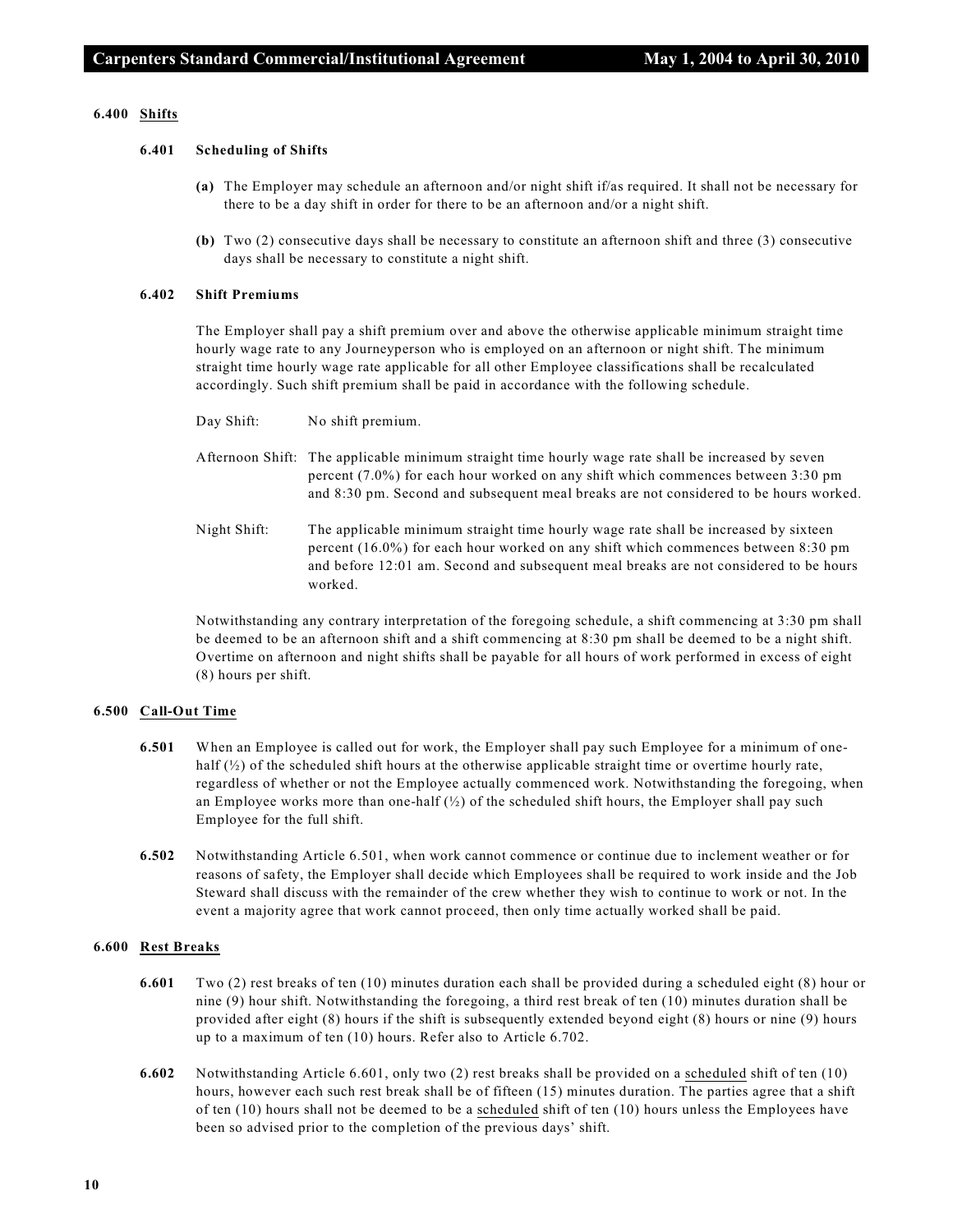**6.603** Rest breaks shall be taken at a location determined by mutual agreement between the Employer and the Union.

#### **6.700 Meal Breaks**

#### **6.701 Regularly Scheduled Shifts of Ten (10) Hours or Less**

One (1) meal break of one-half  $\binom{1}{2}$  hour shall be provided on all regularly scheduled shifts of ten (10) hours or less. Such meal break shall be scheduled as near as is practical to the mid-point of the shift and shall not be considered as time worked.

#### **6.702 Shifts in Excess of Ten (10) Hours**

Additional meal breaks are required on all shifts in excess of ten (10) hours. The foregoing applies regardless of whether such shifts are scheduled shifts or the result of unscheduled overtime. Refer to the parties' Letter of Interpretation Re: Meal Breaks for details. Copies of such Letter of Interpretation can be obtained from either the Union or CLR.

#### **ARTICLE 7.000 - TRAVEL PREMIUMS AND OUT-OF-TOWN PROJECTS**

#### **7.100 Metro Travel Premium**

- **7.101** On projects located within the Lower Mainland/Fraser Valley metropolitan area, the Employer shall pay a metro travel premium of ninety cents (\$0.90) per hour worked to all Employees. Such premium shall be added to the Employee's otherwise applicable hourly wage rate. The Lower Mainland/ Fraser Valley metropolitan area shall be defined as including Lions Bay to the west, Hope to the east, and everything in between.
- **7.102** On projects located within the Victoria, Duncan, Nanaimo and/or Courtenay-Campbell River metropolitan areas, the Employer shall pay a metro travel premium of seventy-five cents (\$0.75) per hour worked to all Employees. Such premium shall be added to the Employee's otherwise applicable hourly wage rate. Refer to Appendix "A" for a definition of each of the foregoing metropolitan areas.

#### **7.200 Daily Travel Premium**

#### **7.201 Metropolitan Areas**

No daily travel premium shall be payable on any project located within a metropolitan area governed by Article 7.100. Only the applicable metro travel premium shall apply on such projects.

#### **7.202 Local Resident Employees**

Refer to Appendix "A" for definition of Local Resident Employee.

**(a)** A Local Resident Employee shall travel daily between their residence and the project, and shall receive a daily travel premium in accordance with the following schedule. Such premium shall be payable each way, each day, and the distance travelled shall be calculated from the centre of the incorporated city, town, village, or district in or nearest to which such Employee is residing, to the project.

| $0 \text{ km}$ - $8 \text{ km}$ : | no premium                           |
|-----------------------------------|--------------------------------------|
| 8 km - 40 km:                     | thirty-eight cents $(\$0.38)$ per km |
| over 40 km:                       | forty-four cents $(\$0.44)$ per km   |

**(b)** The daily travel premium shall be non-taxable to the extent allowed by the Canada Revenue Agency for mileage expense reimbursements. Contact CLR for clarification.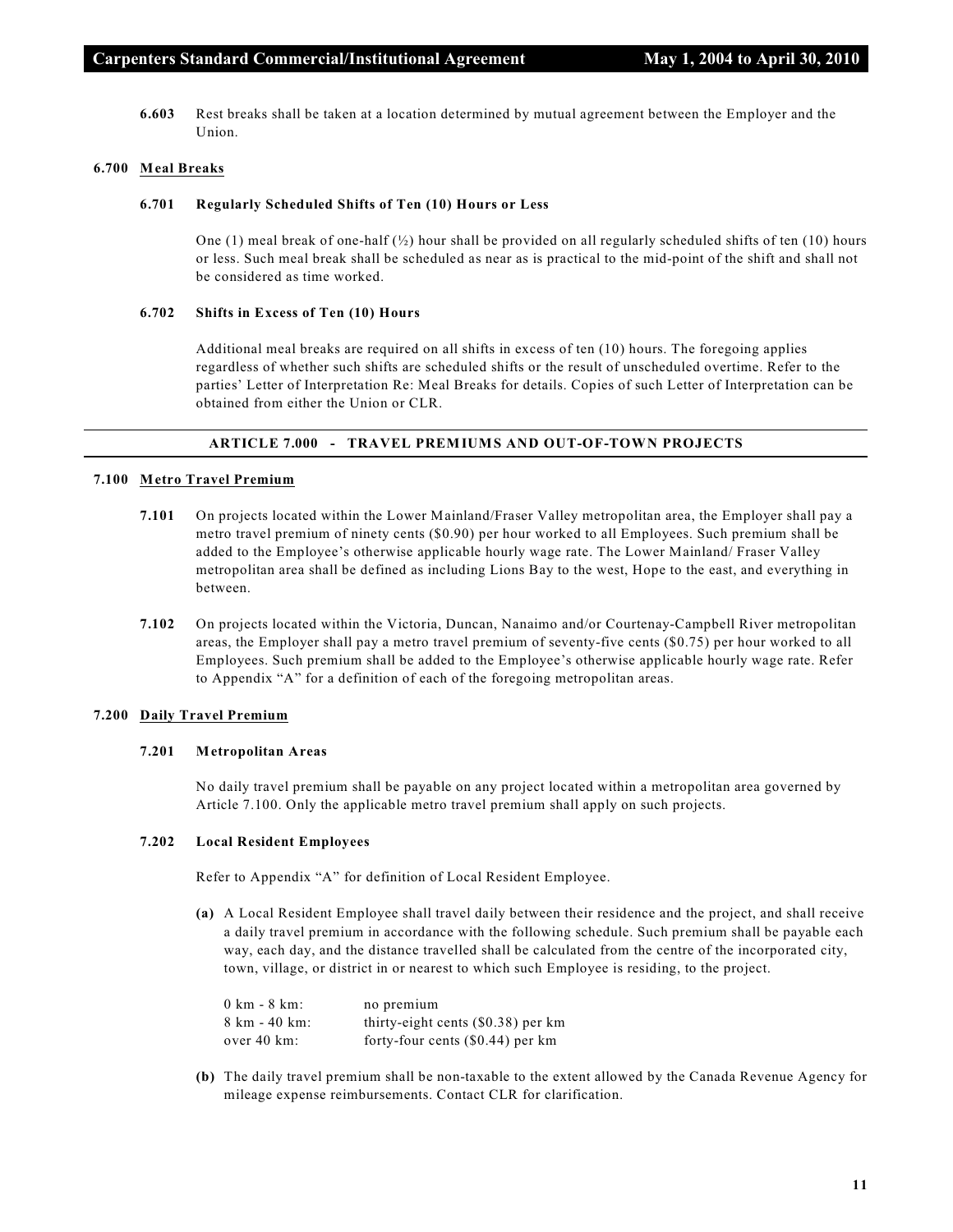#### **7.203 Out-of-Town Projects**

When Employer supplied accommodation is being provided to an Employee(s) in accordance with Article 7.401, Option #2, the Employer shall also provide such Employee(s), at no cost, with Employer supplied transportation to/from the project on a daily basis. Such transportation shall conform with, and operate in compliance with, all applicable provincial government regulations and standards, including but not limited to the *Motor Vehicle Act* and the *Workers Compensation Act*. Notwithstanding the foregoing, alternative daily travel arrangements may be established upon the mutual agreement of the Union and the Employer.

#### **7.300 Initial and Terminal Travel**

The following travel conditions shall apply to Employees regardless of where their services are obtained.

- **7.301** To travel to and from a project, members, on leaving their home or place of domicile, shall receive first class transportation from the nearest transportation terminal, including sleeper for night travel, supplied and paid for by the members' prospective Employer; also travelling time and meals while travelling.
- **7.302** When the time spent travelling from the point of embarkation to the project is less than eight (8) hours a minimum of eight (8) hours travelling time will be paid as travelling time, providing that on arrival such Employee will work the remainder of a regular shift when requested to do so; and on failure to comply will be paid only the actual time spent travelling.
- **7.303** When on returning to the point of embarkation from the project the time spent travelling is four (4) hours or less, a minimum of four (4) hours will be paid as travelling time. When the time spent travelling exceeds four (4) hours, eight (8) hours shall be paid as travelling time in any twenty-four (24) hour period.
- **7.304** If travelling time exceeds twenty-four (24) hours, an amount equal to, but not exceeding, one (1) regular shift will be paid as travelling time in any twenty-four (24) hour period.
- **7.305** There shall be no deduction from an Employee's wages for transportation or meals while travelling; save in the case of an Employee quitting for no good reason when having been on the job less than fifteen (15) calendar days; then the Employer may deduct the cost of meals, transportation and travelling time to the project. In the case of an Employee quitting when having been on the project more than fifteen (15) calendar days but less than thirty (30) calendar days, return transportation and travel time need not be paid by the Employer.

## **7.400 Room and Board**

This Article does not apply to Local Resident Employees. Refer to Appendix "A" for definition.

**7.401** Each Employee shall select one (1) of the following options prior to commencing work on an out-of-town project, and such selection shall apply for the duration of the Employee's employment on such project. Notwithstanding the foregoing, specialty scaffold contractors are directed to the Scaffold Addendum for an important clarification regarding the choice of options available to scaffold Employees.

The choice of options shall be at the sole discretion of the Employee, and the Employee shall provide the Employer with written notice of their selection upon request. The Employer shall likewise provide a copy of the Employee's written notice of selection to the Union upon request. Both options shall be payable on the basis of seven (7) days per week.

- **Option #1** Effective October 31, 2005, the Employer shall provide the Employee with a daily lump sum Living Out Allowance (LOA).
- **Option #2** Effective October 31, 2005, the Employer shall provide the Employee with a single room plus a daily meal allowance. Refer also to Article 7.203.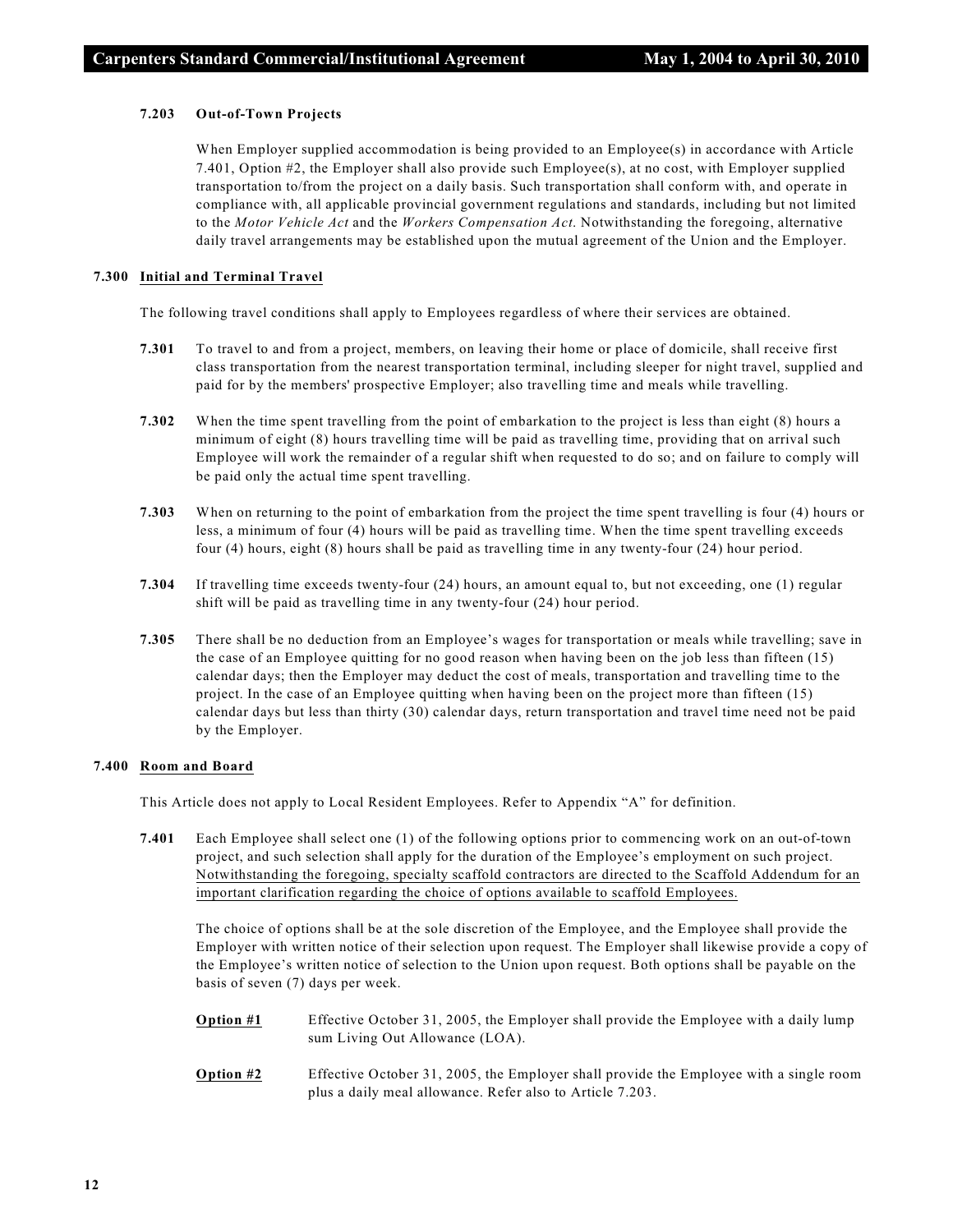The amount of the daily lump sum LOA and daily meal allowance shall be as mutually agreed by the Union and the Employer on a "project by project" basis. Notwithstanding the foregoing, in the event that mutual agreement cannot be reached, the terms of Article 7.401 provided for within the Carpenters Standard Industrial Agreement shall also apply to all commercial and institutional work governed by this Agreement.

- **7.402** If an Employee resides more than seventy (70) kilometres from the project and such Employee would otherwise be required to travel daily between the project and his residence between November 1st through April  $30<sup>th</sup>$  annually, such Employee may request the Employer to mutually agree to designate the project as a temporary out-of-town project. Notwithstanding the foregoing, a temporary out-of-town project designation may apply only during the period November  $1^{st}$  through April 30<sup>th</sup>.
	- **(a)** The Employer shall consider each such request on its individual merits, and shall advise the Employee whether or not their request has been mutually agreed to. Notwithstanding the foregoing, the Employer shall not unreasonably withhold mutual agreement if there is legitimate reason for concern regarding the safety of the Employee due to inclement winter road conditions.
	- **(b)** If the project is designated as a temporary out-of-town project, the Employee shall be deemed to have selected Room and Board Option #1 in accordance with Article 7.401, and shall no longer travel daily between the project and his residence.

#### **7.500 Pre-Tender and Pre-Job Conferences**

It is strongly recommended that the Employer reviews with the Union the intended application of all travel and accommodation provisions with respect to an out-of-town project in order to confirm that a common understanding exists. Such review and confirmation should take place prior to the commencement of work, or if possible, prior to the date of tender.

#### **7.600 Periodic Leave and Compassionate Leave**

The terms of Article 7.600 provided for within the Carpenters Standard Industrial Agreement shall also apply to all commercial and institutional work governed by this Agreement.

## **7.700 Camp Projects**

The terms of Article 7.700 provided for within the Carpenters Standard Industrial Agreement shall also apply to all commercial and institutional work governed by this Agreement.

## **7.800 Marshalling Points**

The terms of Article 7.800 provided for within the Carpenters Standard Industrial Agreement shall also apply to all commercial and institutional work governed by this Agreement.

## **ARTICLE 8.000 - HIRING AND MOBILITY OF WORKFORCE**

The interpretation and application of these provisions shall be consistently applied by the various Union representatives in each and every Local throughout the province. Past practice shall be superceded by the terms of this Agreement unless otherwise mutually agreed, in writing, by the Union and the Employer.

#### **8.100 General Provisions**

- **8.101** The term "project Local" as used within Article 8.000 shall be defined as the Local in whose jurisdiction the project is located.
- **8.102** The term "transfer" as used within Article 8.000 shall not be misconstrued to mean the transfer of Union membership from one (1) Local to another.
- **8.103** Notwithstanding any/all contrary provisions of Article 8.000, the Employer may not transfer an Employee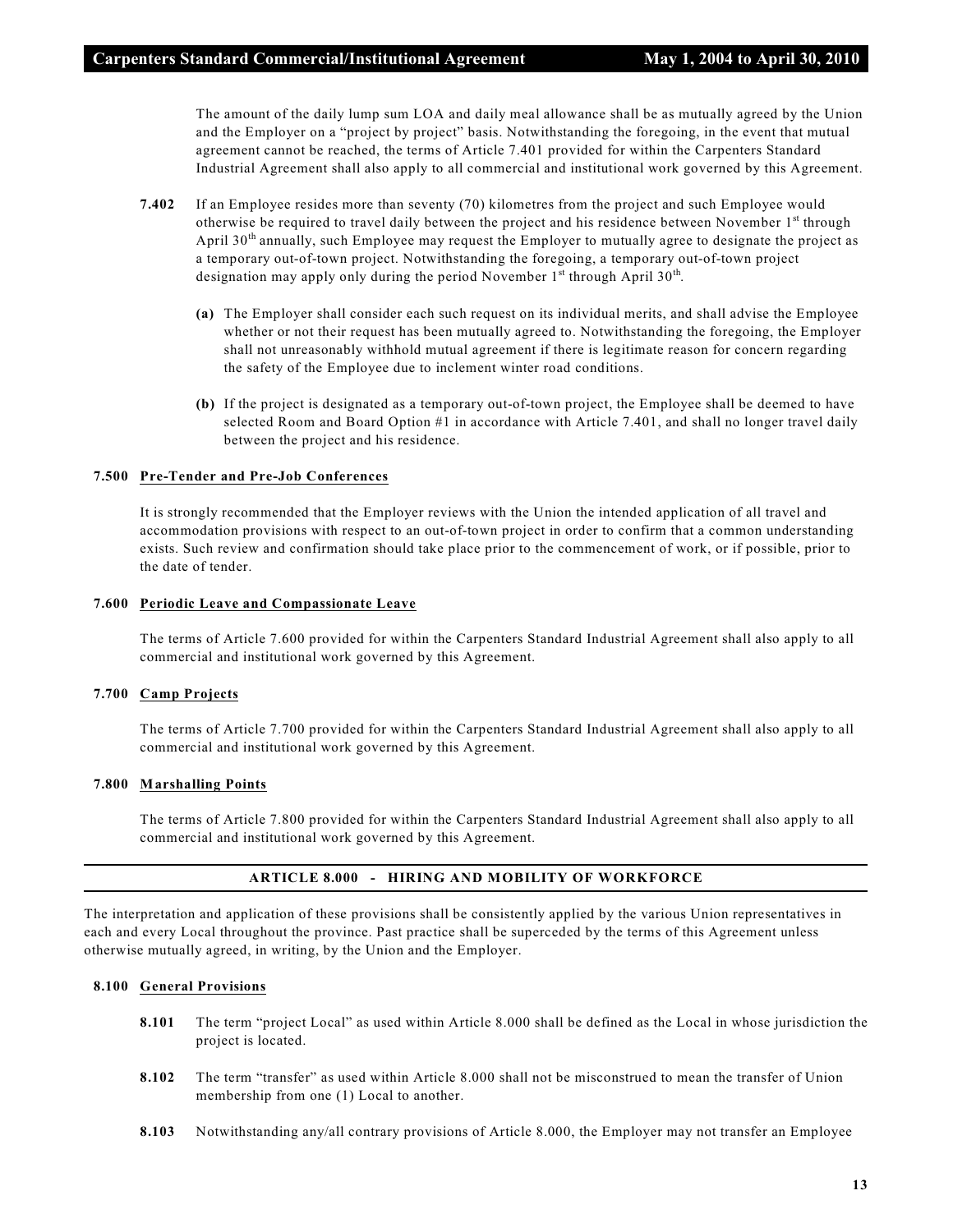from their home Local to another Local unless the Employee's home Local is an affiliate member in good standing of the Union.

#### **8.200 Exempt Employees**

- **8.201** The Employer may:
	- **(a)** transfer to the project a maximum of four (4) Employees currently on the Employer's payroll, regardless of the home Local of such Employees, or
	- **(b)** name request a maximum of four (4) members from any Local which is an affiliate member in good standing of the Union, or
	- **(c)** utilize a combination of transfers and name requests to a maximum of four (4) Employees and/or members,

and employ such Employees and/or members on the project for the duration of the project.

- **8.202** Employees and/or members who are transferred and/or name requested in accordance with Article 8.201 shall be defined as "exempt" Employees.
- **8.203 (a)** If the employment of an exempt Employee on the project is terminated, regardless of the reason for such termination (i.e. laid off or quit), the Employer shall not be permitted to hire a replacement exempt Employee.
	- **(b)** Notwithstanding Article 8.203 (a) and/or any/all contrary provisions of this Agreement, the Employer may, at any time, rehire a previously terminated exempt Employee to work on the project, and in such instance such re-hired exempt Employee shall regain his exempt Employee designation.
	- **(c)** The rehiring of an exempt Employee shall not cause any resident member of the project Local who is employed on the project at the time of the rehire to be terminated as a result of the rehire.

#### **8.300 Name Request Employees and Local Dispatch Employees**

- **8.301** In addition to the exempt Employees employed in accordance with Article 8.200, the Employer may also name request any/all members of the project Local who have worked for the Employer within the previous six (6) months, and employ such members on the project.
- **8.302 (a)** In addition to the name request Employees employed in accordance with Article 8.301, the Employer may also name request one (1) member of the project Local for each one (1) member of the project Local dispatched by the project Local.
	- **(b)** Thereafter, the project Local shall have the right to dispatch all remaining Employees required by the Employer on the project, providing such Employees are members of the project Local.

#### **8.400 Inability of Local to Fulfill Dispatch Request**

Notwithstanding Articles 8.200 and 8.300, if the project Local is unable to dispatch Employees within twenty-four (24) hours of the project Local's receipt of the Employer's dispatch request, the Employer may proceed as follows, but only to the extent that doing so is necessary to fulfill the Employer's dispatch request.

- **8.401** Transfer to the project any/all remaining Employees currently on the Employer's payroll, regardless of the home Local of such Employees, and/or
- **8.402** Choose to obtain Employees elsewhere, provided that any such individuals become Union members within two (2) weeks of date of hire and remain Union members as a condition of continuing employment, and/or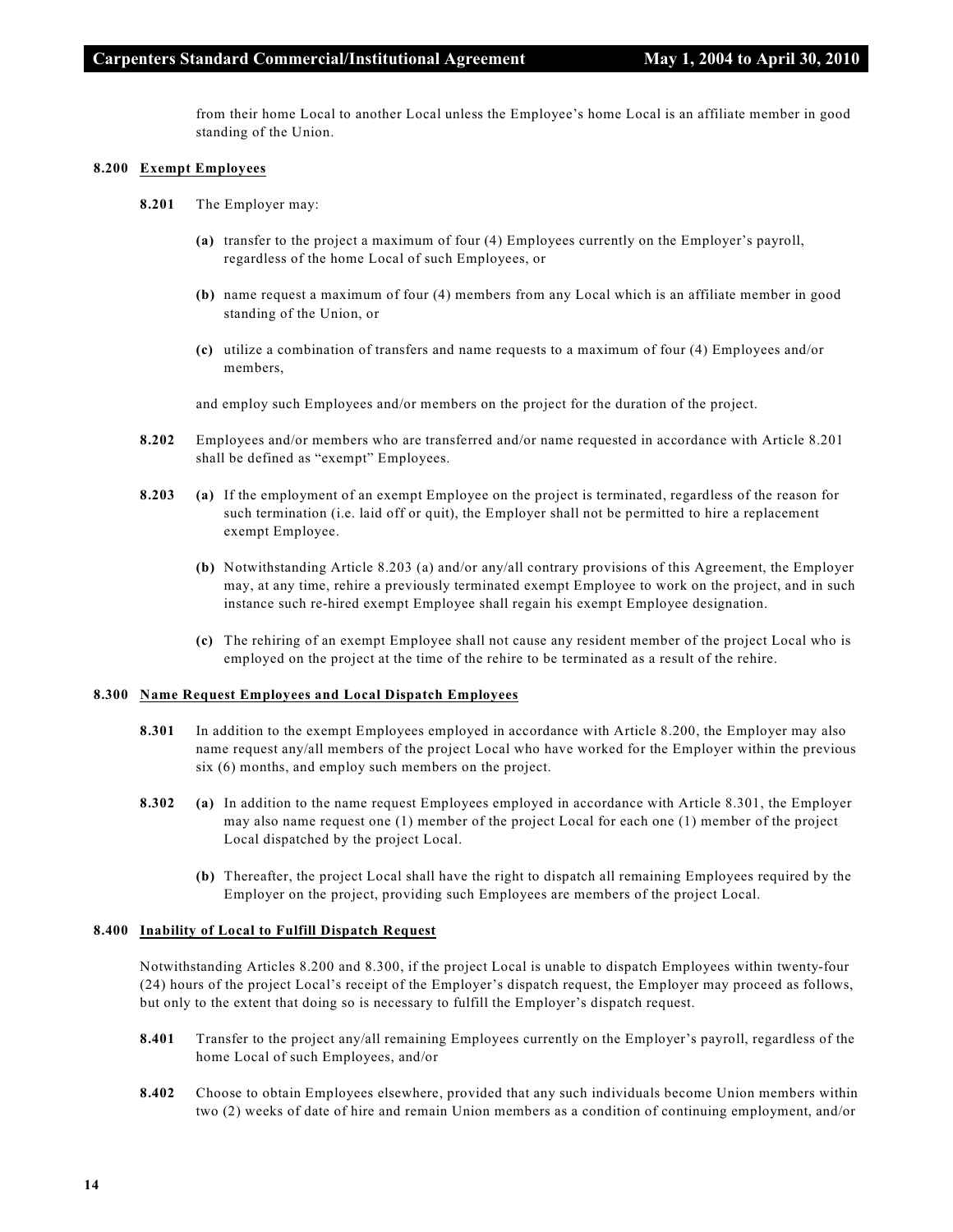**8.403** Request the project Local to dispatch any/all required Employees from another Local which is an affiliate member in good standing of the Union. When making such a request, the Employer shall retain the right to choose the order in which such other Local(s) are contacted. The intent of the parties is to minimize the cost to the Employer for initial and terminal travel.

#### **8.500 Differentiation of Employee Classifications**

Notwithstanding any/all contrary provisions of this Agreement, the project Local shall not make any attempt to dispatch an Employee of a different Employee classification (i.e. Journeyperson, Apprentice, Material Handler/Pre-Apprentice) than was requested by the Employer. In particular, the project Local shall not make any attempt to restrict or deny the Employer from hiring the maximum ratio of Apprentices permitted in accordance with Article 4.402 (a).

# **8.600 Reduction in Project Crew**

- **8.601** The Employer shall notify the Job Steward prior to a reduction in the size of the project crew.
- **8.602** When it is necessary for the Employer to reduce the size of the project crew, preference of continued employment shall be given to Job Stewards and resident members of the project Local. Notwithstanding the foregoing, such preference shall not supercede the right to continued employment which applies to exempt Employees employed on the project in accordance with Article 8.200.

#### **8.700 Rehiring of Injured Employees**

The Employer shall give preference of re-employment to an injured Employee when such Employee is able to return to work, provided sufficient work is available.

#### **8.800 Retired Members**

Refer to attached Letter of Understanding Re: Retired Members.

# **ARTICLE 9.000 - JOB STEWARDS AND UNION REPRESENTATIVES**

#### **9.100 Job Stewards**

- **9.101** The Union shall notify the Employer of the appointment of all Job Stewards.
- **9.102** Job Stewards shall be recognized on all projects and shall not be discriminated against.
- **9.103** The Employer shall provide a Job Steward with sufficient time to carry out his duties.
- **9.104** Refer also to Article 8.602 regarding preference for continued employment of Job Stewards.

#### **9.200 Union Representatives**

Union Representatives shall have access to all projects governed by this Agreement, after first notifying the Employer, however in no way shall such Representative(s) interfere with Employees during working hours unless permission is granted.

#### **9.300 Leave of Absence**

The Employer shall grant a non-paid leave of absence to an Employee when requested, in writing, to do so by the Union. Such leave shall be for the purpose of attending to Union business, and shall not jeopardize the Employee's continued employment. Notwithstanding the foregoing, the Employer may deny such request for valid reasons.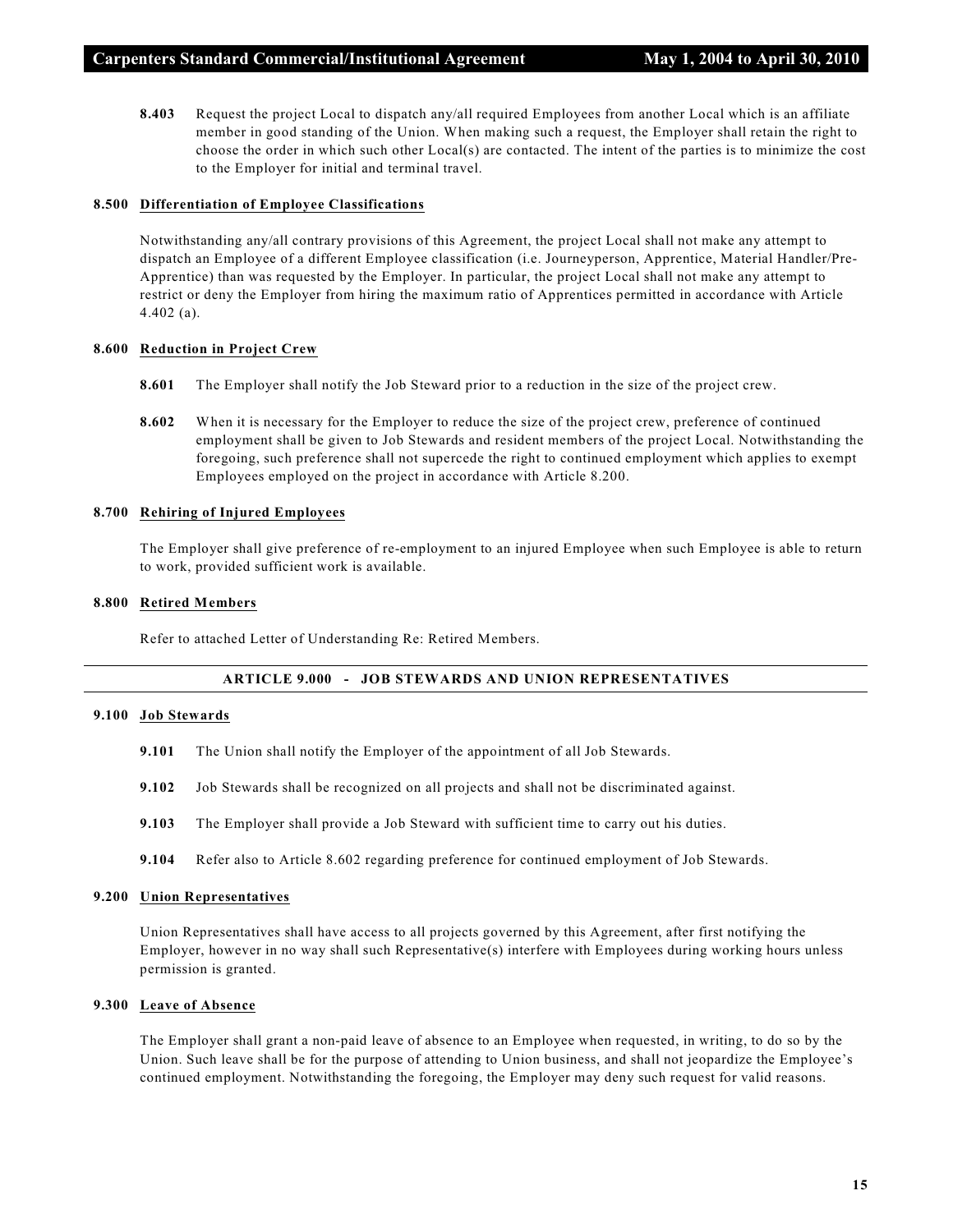#### **ARTICLE 10.000 - HEALTH AND SAFETY**

#### **10.100 Safety Equipment**

- **10.101** The Employer shall supply to Employees, at no cost, all safety equipment, including hearing protective devices, except personal apparel (i.e. safety hats and rubber clothing). Only safety belts with leg and shoulder straps are to be used.
- **10.102** All equipment, tools, and materials shall conform and be utilized in conformity with applicable provincial and/or federal regulations, acts and laws. Employer safety regulations shall be complied with provided they are not inconsistent with the foregoing. It shall not be considered a violation of this Agreement should an Employee(s) refuse to work in conditions and/or use equipment that do not meet prescribed safety standards and/or regulations.
- **10.103** The Employer shall supply welders' leather vests or jackets and leather gauntlet gloves to all Employees assigned to welding work, on a "charge-out" basis.

#### **10.200 Accident Prevention Regulations**

- **10.201** The parties to this Agreement shall, at all times, comply with the accident prevention regulations of the *Workers Compensation Act* and any refusal on the part of an Employee to work in contravention of such regulations shall not be deemed to be a breach of this Agreement. No Employee shall be discharged because such Employee fails to work under unsafe conditions as set out in the regulations.
- **10.202** Any refusal by an Employee to abide by known WCB regulations or posted Employer safety regulations, after being duly warned, may be sufficient cause for dismissal.
- **10.203** Any Employee may refuse to work where, in the opinion of such Employee, adequate safety precautions have not been provided.

#### **10.300 Project Inspections**

The Job Steward, or where there is a safety committee a Union representative of such committee, shall accompany the WCB Inspector on all project inspections.

#### **10.400 Injured or Sick Employees**

- **10.401** The Employer shall cover all transportation costs not otherwise covered by the WCB for any Employee residing in Employer supplied accommodation who is injured on the project and subsequently requires transportation to either their point of dispatch or back to the project. The foregoing shall also apply for any Employee residing in Employer supplied accommodation who becomes ill or is injured in an accident not covered by WCB, if the first aid attendant or a doctor recommends off-site treatment or a return to the Employee's point of hire.
- **10.402** If an Employee requires off-site medical attention which necessitates no return to work on that day, or where a qualified Industrial First Aid Attendant recommends rest until the next day, then the injured Employee shall be paid for the full shift.
- **10.403** Refer also to Article 8.700 and Article 11.502.

#### **10.500 Drug and Alcohol Testing**

A sub-committee of the parties shall be established to review client requirements and industry standards related to the issue of drug and alcohol testing of Employees. This issue is growing in importance and the sub-committee shall be authorized to bring forward recommendations. Such recommendations, if any, shall be subject to ratification by the parties.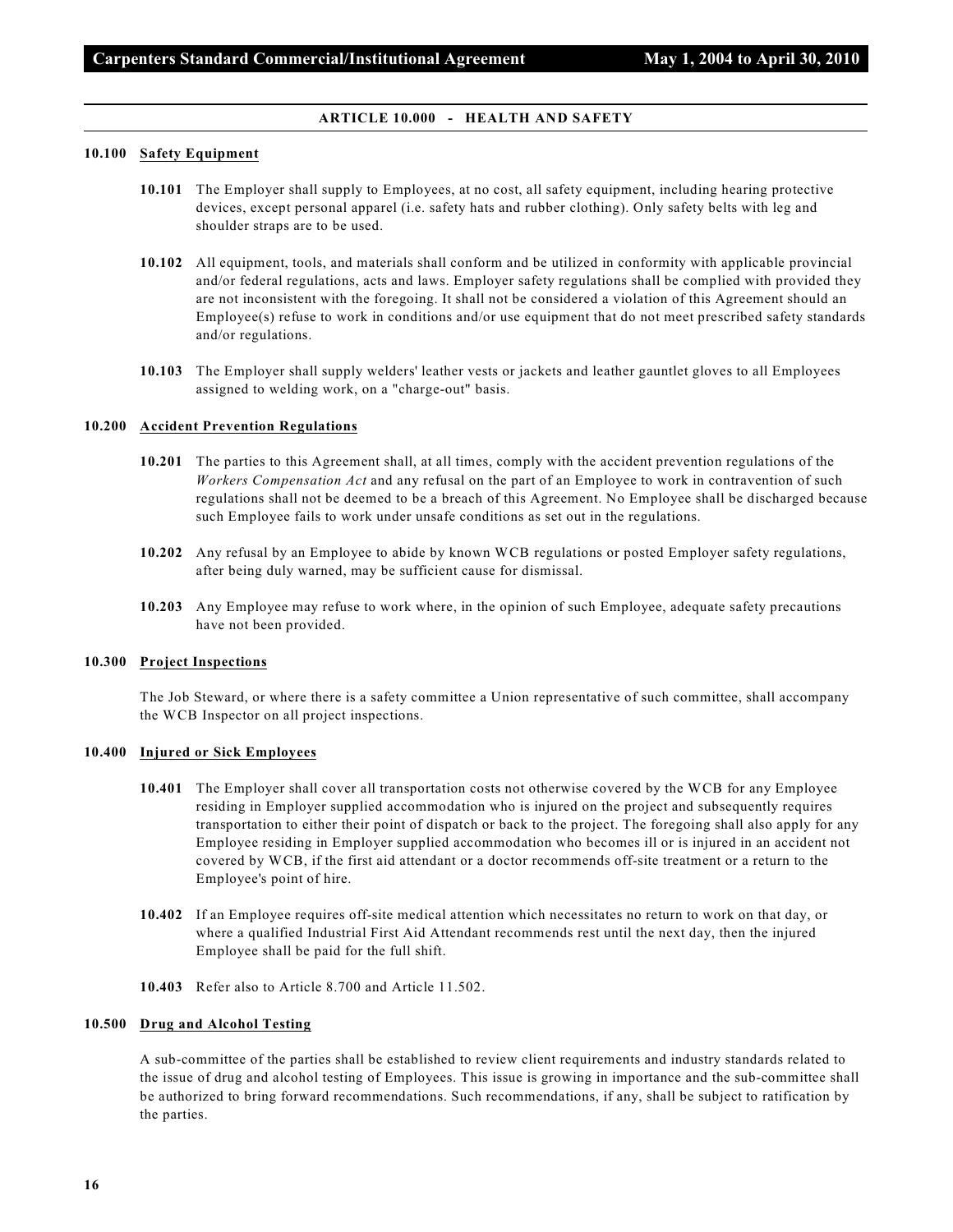#### **ARTICLE 11.000 - WORKING CONDITIONS**

#### **11.100 Harassment**

The Union and the Employer recognize the right of Employees to work in an environment free from harassment.

#### **11.200 Project Facilities**

#### **11.201 Toilets**

Chemical or flush toilets shall be provided from the commencement of work on all projects. When sewer or chemical toilets are not available, sanitary facilities shall be provided in accordance with local sanitary regulations. Toilet houses shall be of fibreglass or rubber compound construction, and shall be cleaned out daily. Toilet paper shall be provided. There shall be a minimum of one (1) toilet for every fifteen (15) building tradespersons on a project.

#### **11.202 Drinking Water**

Where there is no running tap water available, cool drinking water in approved sanitary containers shall be provided. Paper cups and salt tablets shall also be supplied.

#### **11.203 Telephone Access**

A telephone(s) shall be made available to all Employees at all times for incoming or outgoing emergency purposes, and incoming messages shall be relayed immediately.

#### **11.204 Clean Up Facilities**

The Employer shall provide clean up facilities, hand cleaner and paper towels.

#### **11.300 Lockup**

- **11.301** A lockup shall be provided for Employees and such lockup shall be located on the ground floor or first floor of the project. If multiple shifts are being worked, a separate lockup shall be provided for each shift. Lockups shall be used for tools, drying clothes, as a dressing room, and as a lunch room.
- **11.302** Each lockup shall have tool racks, tables and benches with provision for drying clothes and shall be of an adequate size to allow a minimum of fifteen (15) square feet per Employee.
- **11.303** Each lockup shall have windows and venting with adequate lighting and provision for continuous heat twenty-four (24) hours a day.
- **11.304** The Employer shall be responsible for having the lockup(s) cleaned out daily and kept clear of building material and other construction paraphernalia.

#### **11.400 Vehicles**

No Employee shall be permitted to use his own motor vehicle in a manner which is unfair to other Employees and/or contrary to the best interests of the Union.

#### **11.500 Tools, Equipment and Protective Clothing**

- **11.501** The tools of an Employee starting a new job shall be in good condition and shall be kept so on the Employer's time.
- **11.502** The cost of transporting an Employee's tools shall be paid for by the Employer. Notwithstanding the foregoing, although Employees will normally take their tools with them, when the Employer makes other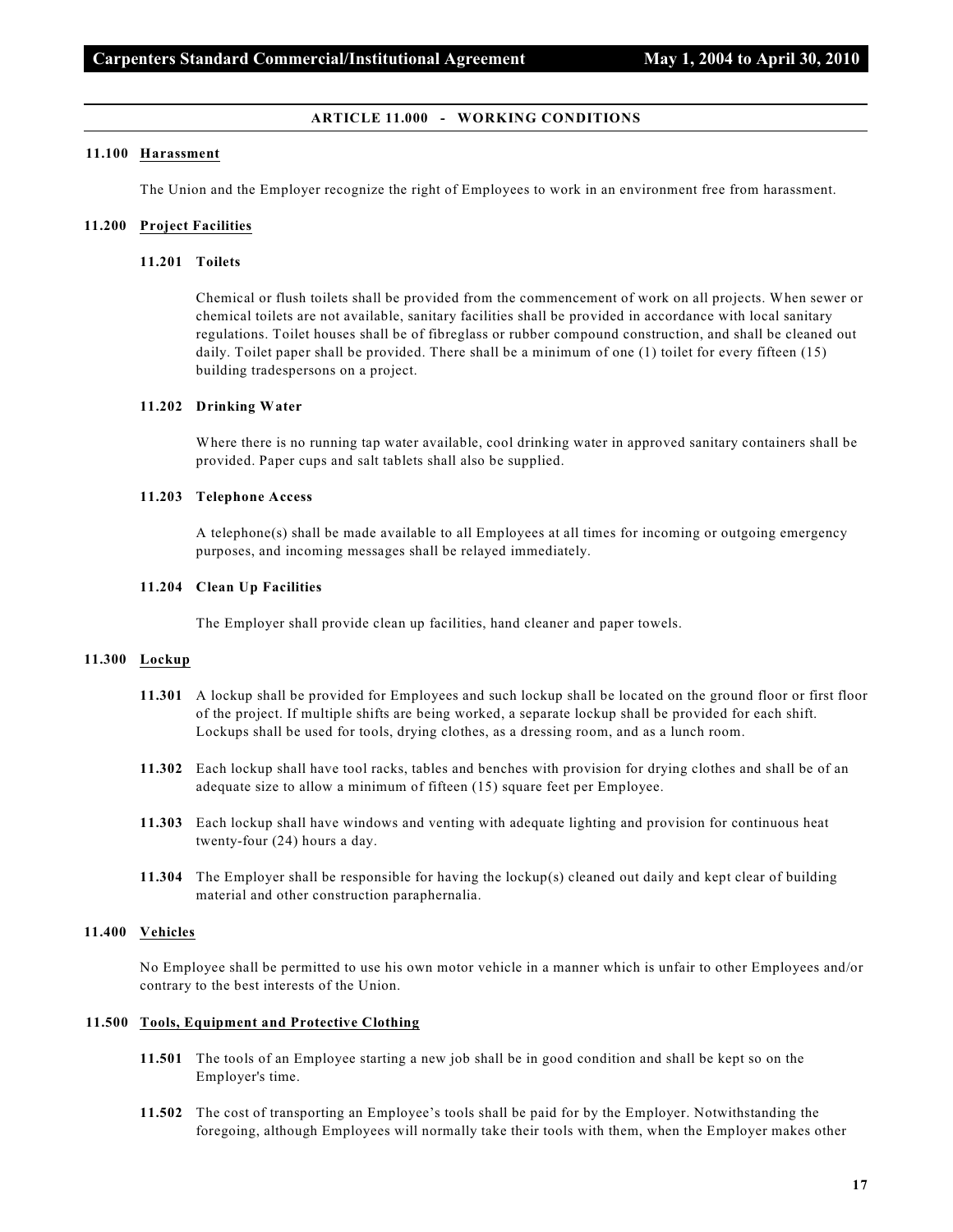arrangements for transporting an Employee's tools such Employee shall not suffer loss of wages because their tools are not available to them. The Employer agrees to transport the tools of an injured or sick Employee to the Employee's point of dispatch.

- **11.503** If the following tools or equipment ladder, straight edge, saw horse, stapling gun, hand clamp, power tools, or any other than ordinary tradespersons' tools, are desirable for the better carrying out of work, they shall be supplied by the Employer.
- **11.504** When the Employer takes Employees' saws to be filed in a shop, every effort shall be made to take them to a Union shop. In the event that saw(s) are lost, the Employer shall replace these with new saw(s) of equal quality.
- **11.505** In the event an Employee's outer clothing and/or footwear is substantially damaged due to the handling of creosoted or tarred materials or chemical substances in the line of the Employee's duties, and protective clothing has not otherwise been provided, cost of cleaning or replacement will be borne by the Employer.

#### **11.600 Insurance**

An Employee shall submit an inventory of his tools and working apparel on the project to the Employer upon request, and the Employer shall replace an Employee's tools and working apparel if such tools and/or working apparel are lost due to fire, burglary, or as a result of working over water or such other areas where tools cannot be retrieved.

#### **ARTICLE 12.000 - CARPENTERS JOINT ADVISORY COMMITTEE (CJAC)**

A Carpenters Joint Advisory Committee (CJAC) shall be established and maintained as a means to address issues of mutual interest and importance to the parties. All actions and decisions of the CJAC shall require mutual agreement of the parties. Refer also to Article 14.400.

## **ARTICLE 13.000 - JOINT RECOVERY PROGRAM**

# **13.100 Process**

- **13.101** The Union and an Employer(s) may determine on a project by project, area, or sector basis, if special dispensation is required to become competitive, and should the necessity arise, may by mutual agreement, in writing, amend or delete terms or conditions of this Agreement for the duration of the project. Notwithstanding the foregoing, it shall be a violation of this Agreement for the parties to agree to the reduction and/or elimination of any joint industry funds negotiated between the BCBCBTU and CLR (i.e. Rehabilitation Fund) or individual dues to umbrella organizations, without the specific prior written consent of the BCBCBTU and CLR.
- **13.102** The Joint Recovery Program is specifically intended to provide Employers with competitive relief where deemed necessary. As a result, no enabling package, or individual term or condition therein, shall include a provision, not already provided for in this Agreement, which in any way either increases the Employer's cost and/or decreases the Employer's flexibility with respect to any term of this Agreement. Refer to Carpenters Standard ICI Agreement, 2000 Memorandum of Agreement, Part 2, Item 1, for further details and examples.
- **13.103** The relevant provisions of the parties' October 26, 2005 Trade Level Memorandum of Agreement shall apply with respect to the continued application of framework projects tendered as of October 30, 2005.

#### **13.200 Participation**

- **13.201** Unless otherwise agreed to, in writing, neither the Union nor an individual Local(s) shall decline to participate in the process contemplated by Article 13.100.
- **13.202** Notwithstanding Article 13.201, Locals shall retain the right to deny an individual enabling request, but no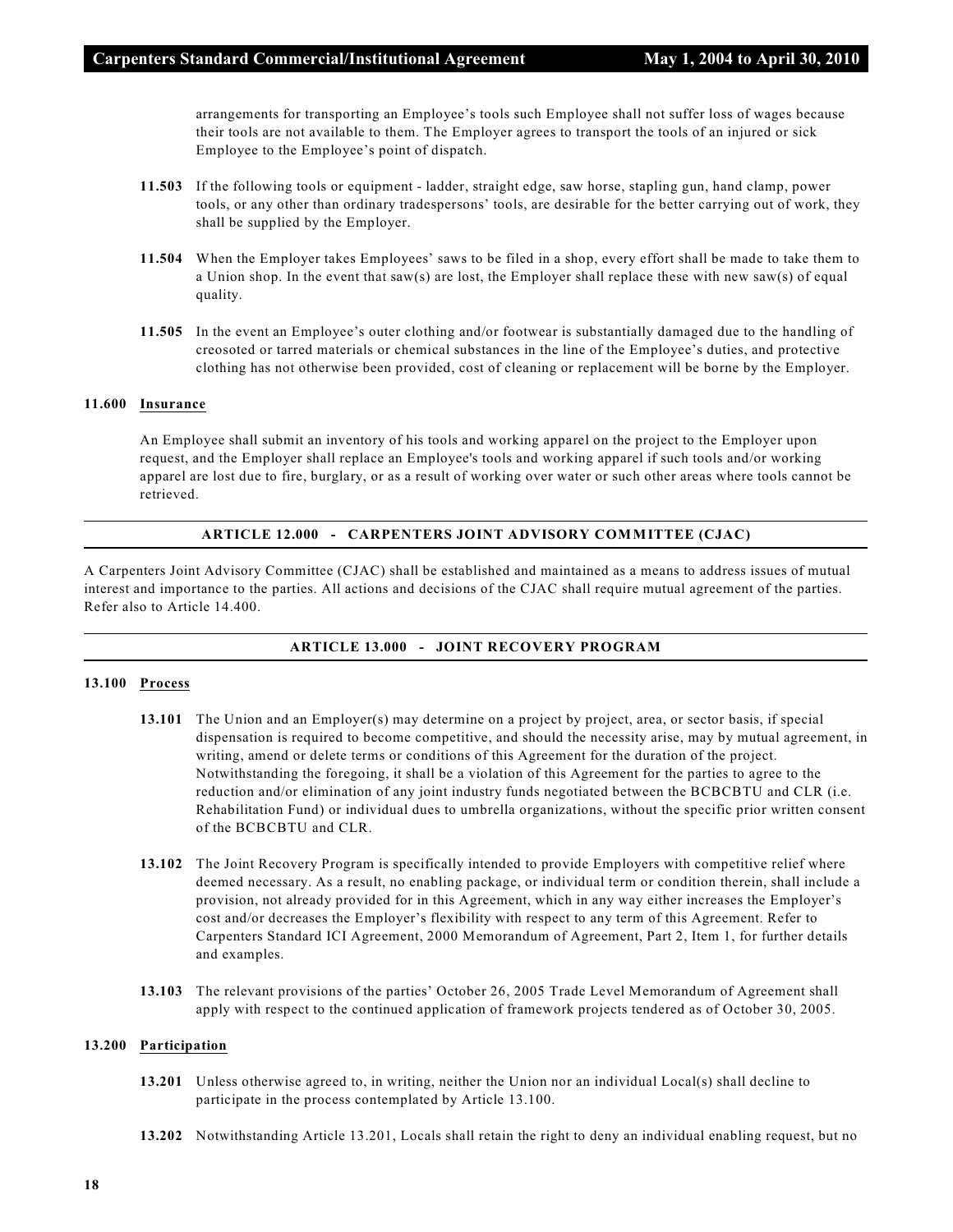Local shall have either a formal or informal (i.e. unspoken) blanket policy of refusal. Individual Union members shall retain the right to refuse a dispatch to an enabled project, but no Local shall encourage or otherwise counsel its members to do so.

#### **ARTICLE 14.000 - GRIEVANCE PROCEDURE**

#### **14.100 Definitions**

- **14.101** A grievance shall be defined as any difference between the parties to this Agreement with respect to its interpretation, application, operation or any alleged violation thereof, including discharge for cause alleged to be unjust by the Union. Discharge shall not include layoff of Employees for reason of project efficiency or reduction of forces on suspension or completion of work.
- **14.102** The two (2) parties to any grievance shall be the Union and the respective signatory Employer(s).

#### **14.200 Time Limits**

No grievance shall be entertained by either party or an arbitrator unless instituted by the aggrieved party within thirty (30) calendar days of its occurrence, except that a grievance arising out of alleged unjust discharge must be instituted within fifteen (15) calendar days of its occurrence. An occurrence shall be each day an alleged violation continues. (The foregoing time limits do not apply to wage claims.)

#### **14.300 Procedure**

#### **14.301 Step 1**

The Job Steward or Union Representative shall first discuss the grievance with the Foreman or project superintendent, and if they agree their decision shall be final. An Employer shall first discuss the grievance with the Union Representative.

#### **14.302 Step 2**

Failing settlement within two (2) business days of a grievance, the particulars thereof shall be set out in writing by either party and shall be delivered to the other party, and they shall forthwith confer upon the matter, and if they agree their decision shall be final.

#### **14.303 Step 3**

If the grievance is not settled pursuant to Step 2 within five (5) business days, or such longer time as the parties agree to, then it shall be referred to a three (3) person Board of Arbitration composed as follows:

- **(a)** The party desiring arbitration shall appoint a member for the Board and shall notify the other party in writing of its appointment and the particulars of the grievance in dispute.
- **(b)** The party receiving the notice shall within three (3) business days, appoint a member of the Board and notify the other party of its appointment.
- **(c)** The two (2) appointees shall, within three (3) business days of appointment, agree upon a person to act as Chair of the Board of Arbitration, but failing to do so within this time, they shall jointly request the LRB to appoint such Chair.

#### **14.304 Step 4**

**(a)** The Board shall hear the parties, establish if the grievance is properly before them, determine if the matter is arbitrable, settle the terms of question to be arbitrated, and make its award within five (5) business days of appointment of the Chair except when the time is extended by mutual agreement of the parties.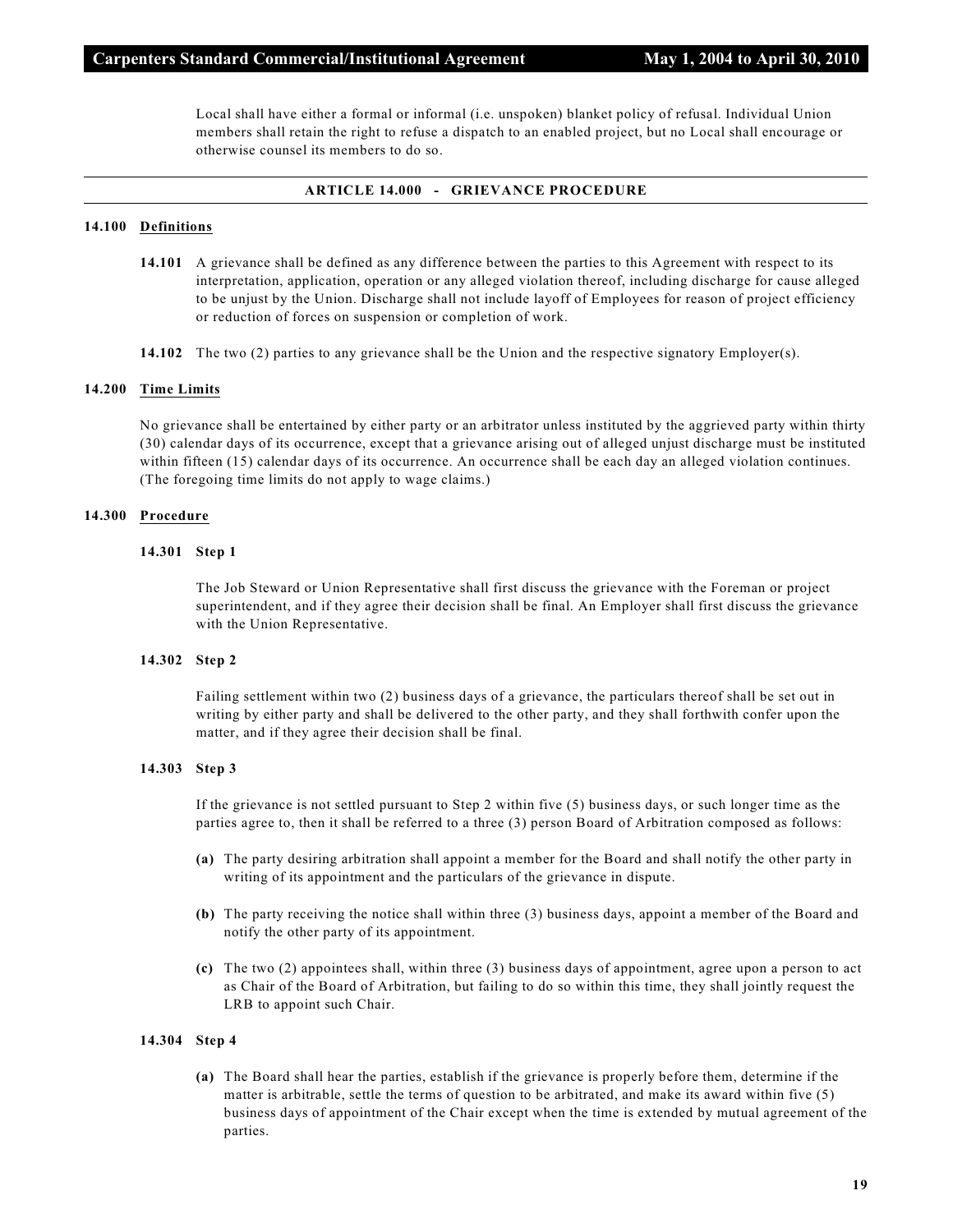- **(b)** The Board shall deliver its award in writing to each of the parties, and the award of the majority of the Board shall be final and binding on the parties and shall be carried out forthwith.
- **(c)** The parties shall pay their own costs and expenses of arbitration, the remuneration and disbursements of their individual appointee, and one-half  $(\frac{1}{2})$  the expenses of the Chair.

## **14.400 Alternative Methods of Resolution**

- **14.401** Notwithstanding any/all contrary provisions of Article 14.000, the parties reserve the right to mutually agree on an alternative grievance resolution process (including but not limited to referring the matter to a single arbitrator, industry grievance panel, or the CJAC) in which case the associated fees and expenses of such alternative process shall be borne equally by the parties to the grievance. Refer also to Article 12.000.
- **14.402** Notwithstanding any/all contrary provisions of Article 14.000, Mr. Michael Fleming, Associate Chair, LRB, or his successor(s), shall remain seized of jurisdiction to resolve any/all matters of dispute which may arise between the parties in regards to the terms of this Agreement (including the Scaffold Addendum attached hereto) and/or the application thereof. To this end, both parties reserve the right to submit such matters to Mr. Fleming for mediation/facilitation and an adjudicated resolution if necessary. Any such adjudicated resolution shall be final and binding upon the parties.

#### **ARTICLE 15.000 - MANAGEMENT RIGHTS**

The Employer has the right to operate and manage its business in all respects subject only to the limitations expressly stated within this Agreement and the laws of the land.

#### **ARTICLE 16.000 - SAVINGS CLAUSE**

- **16.100** In the event that any clause, section or article of this Agreement should be held invalid by operation of law, or by a tribunal of competent jurisdiction, or if compliance with or enforcement of any clause, section or article should be restrained by such tribunal, pending a final determination as to its validity, the remainder of this Agreement or the application of such clause, section or article to persons or circumstances, other than those as to which it has been held invalid, or as to which compliance with or enforcement of has been restrained, shall not be affected thereby.
- **16.200** In the event that any clause, section or article of this Agreement should be held invalid, or enforcement of, or compliance with which has been restrained, as above set forth, the parties affected thereby shall enter into immediate collective bargaining negotiations, upon the request of either party, for the purpose of arriving at a mutually satisfactory replacement for such clause, section or article during the period of invalidity or restraint.
- **16.300** In the event the parties do not agree on such a mutually satisfactory replacement, they shall submit the dispute to the grievance procedure in accordance with Article 14.000.

#### **ARTICLE 17.000 - LEGALITIES**

- **17.100** The parties shall comply, in a timely manner, with the terms of their October 26, 2005 Letter of Understanding Re: Carpenter Lathers Standard ICI Agreement.
- **17.200** A copy of this Agreement shall be filed with the LRB.

#### **ARTICLE 18.000 - "CLEAN UP" OF AGREEMENT**

During the preparation of this Agreement, mutually agreed upon adjustments were made to format and language in order to address/delete redundant provisions, vague language, logic, consistency, and grammar. The parties have agreed to the resulting changes and provisions.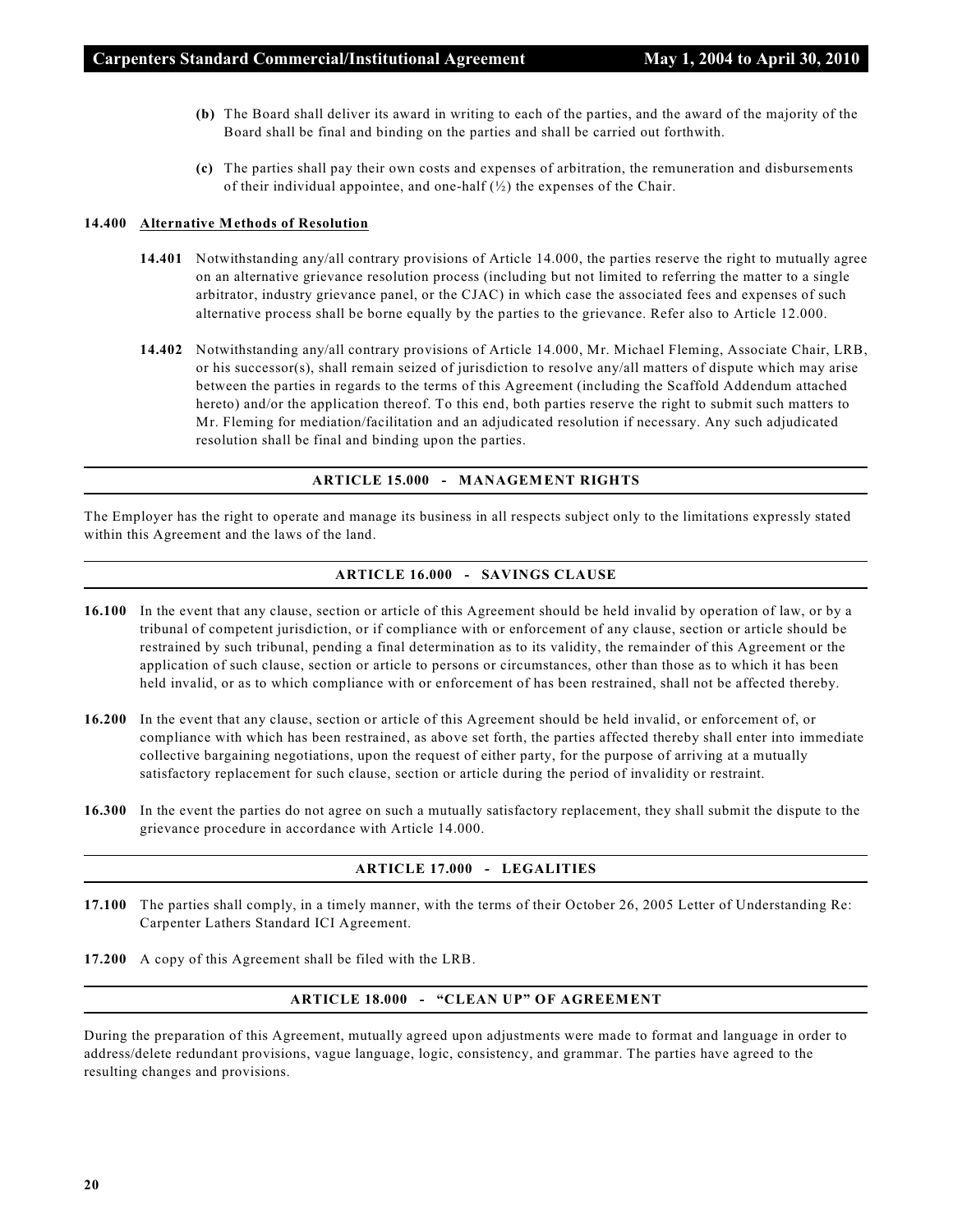# **SIGNATURE OF PARTIES**

Dated this 15<sup>th</sup> day of May, 2007. Dated this 16<sup>th</sup> day of May, 2007.

Signed on behalf of: Signed on behalf of: Construction Labour Relations Association of BC Construction, Maintenance and Allied Workers

Clyde H. Scollan Jan Noster

Bargaining Council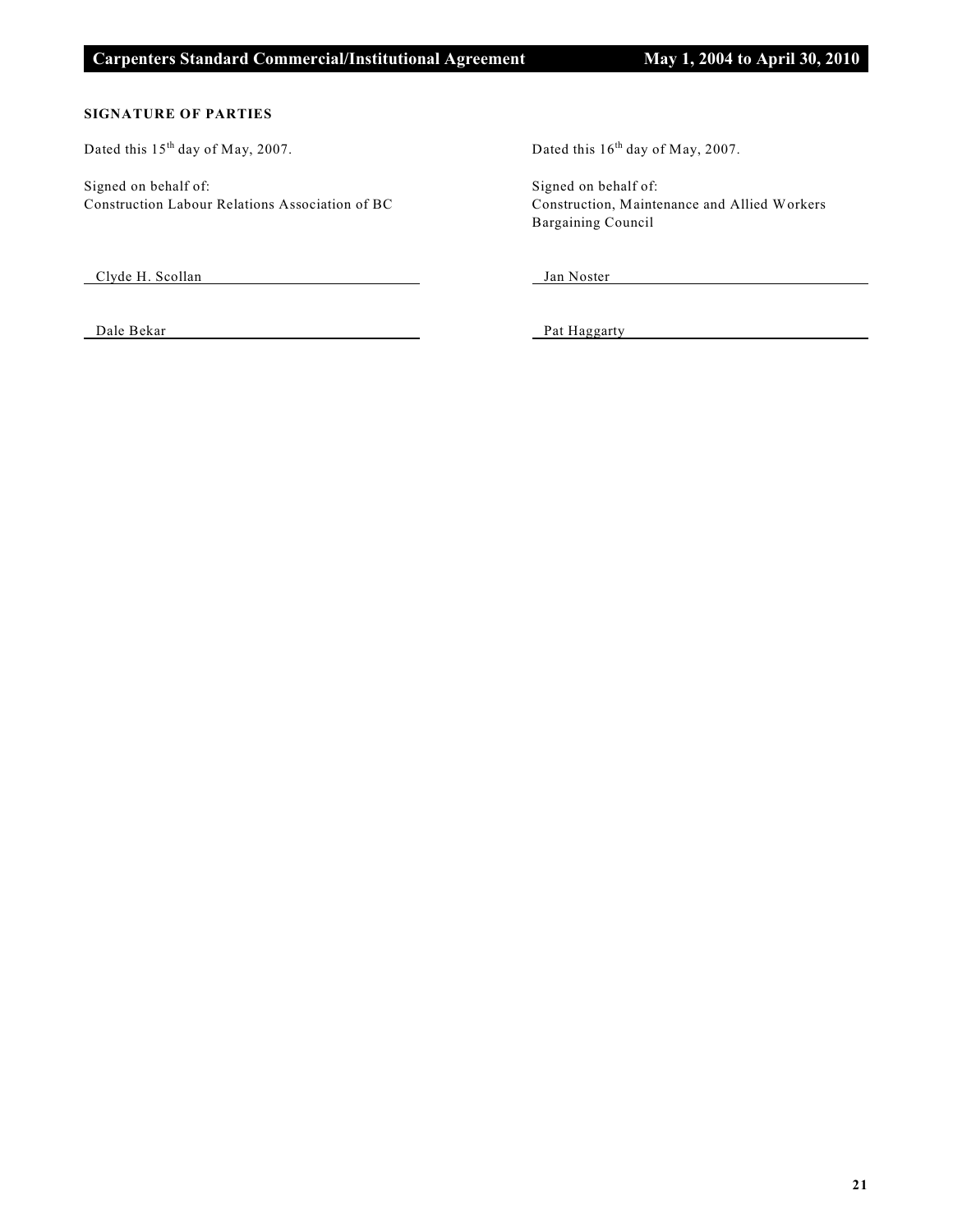|                                       | Oct. 31/05                                                                                                                                             | Feb. 1/06 | $M$ ay 1/06 | May 1/07 | May 1/08 | <b>May 1/09</b> | Apr. 1/10 |  |  |
|---------------------------------------|--------------------------------------------------------------------------------------------------------------------------------------------------------|-----------|-------------|----------|----------|-----------------|-----------|--|--|
| Foreman                               | 29.30                                                                                                                                                  | 30.34     | 30.84       | 31.71    | 32.73    | 33.75           | 34.02     |  |  |
| Journeyperson *                       | 25.48                                                                                                                                                  | 26.38     | 26.82       | 27.57    | 28.46    | 29.35           | 29.58     |  |  |
| $4^{th}$ Term (90%)<br>Apprentices:   | 22.93                                                                                                                                                  | 23.74     | 24.14       | 24.81    | 25.61    | 26.42           | 26.62     |  |  |
| $3^{rd}$ Term $(80\%)$                | 20.38                                                                                                                                                  | 21.10     | 21.46       | 22.06    | 22.77    | 23.48           | 23.66     |  |  |
| $2nd$ Term (65%)                      | 16.56                                                                                                                                                  | 17.15     | 17.43       | 17.92    | 18.50    | 19.08           | 19.23     |  |  |
| $1^{st}$ Term (55%)                   | 14.01                                                                                                                                                  | 14.51     | 14.75       | 15.16    | 15.65    | 16.14           | 16.27     |  |  |
| Material Handler/Pre-Apprentice (50%) | 12.74                                                                                                                                                  | 13.19     | 13.41       | 13.79    | 14.23    | 14.68           | 14.79     |  |  |
| Annual Vacation and Stat. Holiday Pay | 12.0%                                                                                                                                                  | 12.0%     | 12.0%       | 12.0%    | 12.0%    | 12.0%           | $12.0\%$  |  |  |
|                                       | Refer to Article 7.100.<br>The Measur Theori December is a could contributed in the France Mainlead (Theory Maller, Micado December 2016) and the cond |           |             |          |          |                 |           |  |  |

# **SCHEDULE "A1" MINIMUM STRAIGHT TIME HOURLY WAGE RATES**

Metro Travel Premium

The Metro Travel Premium is payable only within the Lower Mainland/Fraser Valley, Victoria, Duncan, Nanaimo and Courtenay-Campbell River. In these regions, the otherwise applicable hourly wage rate shall be increased by the applicable Metro Travel Premium amount. Annual Vacation Pay and Statutory Holiday Pay shall be calculated on the resulting new total. The Metro Travel Premium is not subject to Overtime premiums or Shift premiums.

\* The Journeyperson minimum straight time hourly wage rate at the expiry of the 2000-2004 Agreement was \$24.59 per hour.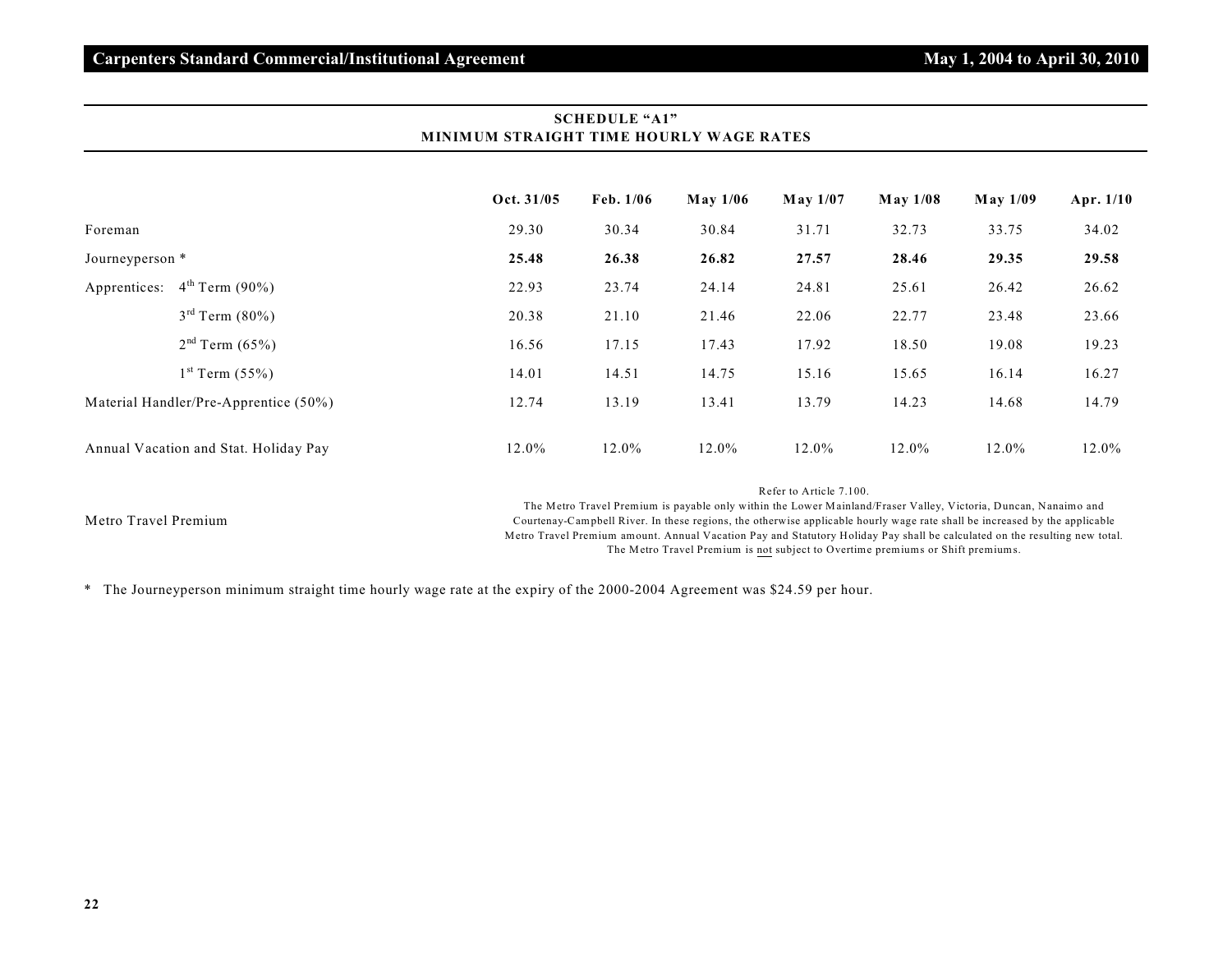| <b>FOREMEN AND JOURNEYPERSONS</b>              | Oct. 31/05 | Sept. 1/06 | May 1/07 | <b>May 1/08</b>        | <b>May 1/09</b> | Apr. 1/10  |
|------------------------------------------------|------------|------------|----------|------------------------|-----------------|------------|
| <b>EMPLOYER CONTRIBUTIONS:</b>                 |            |            |          |                        |                 |            |
| Carpentry Workers Benefit Plan                 | 1.545      | 1.545      | 1.710    | 1.710                  | 1.710           | 1.710      |
| Carpentry Workers Pension Plan                 | 2.340      | 2.340      | 2.840    | 3.340                  | 3.840           | 4.090      |
| <b>CMAW</b> Administration Fund                | N/A        | N/A        | 0.295    | 0.295                  | 0.295           | 0.295      |
| <b>CMAW Training Fund</b>                      | N/A        | 0.085      | 0.095    | 0.095                  | 0.095           | 0.095      |
| Carpenters Administration Fund                 | 0.195      | 0.195      | N/A      | N/A                    | N/A             | N/A        |
| Provincial Organizing Fund                     | 0.100      | 0.100      | N/A      | N/A                    | N/A             | N/A        |
| Carpentry Apprenticeship and Training Funds    | 0.170      | N/A        | N/A      | N/A                    | N/A             | N/A        |
| Carpenters Joint Advisory Fund                 | 0.020      | 0.020      | N/A      | N/A                    | N/A             | N/A        |
| Association of Carpentry Employers of BC       | 0.010      | 0.095      | 0.150    | 0.150                  | 0.150           | 0.150      |
| <b>CLR Contract Administration Fund</b>        | 0.130      | 0.130      | 0.130    | 0.130                  | 0.130           | 0.130      |
| Rehabilitation Plan                            | 0.020      | 0.020      | 0.020    | 0.020                  | 0.020           | 0.020      |
| Jurisdictional Assignment Plan                 | 0.010      | 0.010      | 0.010    | 0.010                  | 0.010           | 0.010      |
| <b>BCBCBTU Fund</b>                            | 0.010      | 0.010      | 0.010    | 0.010                  | 0.010           | 0.010      |
| <b>Total Employer Contributions</b>            | 4.550      | 4.550      | 5.260    | 5.760                  | 6.260           | 6.510      |
| <b>EMPLOYEE DEDUCTIONS:</b>                    |            |            |          |                        |                 |            |
| Field Dues                                     | 0.520      | 0.520      | 0.520    | <b>TBA</b>             | TBA             | TBA        |
| Local Union Check-Off                          |            |            |          | Refer to Article 4.702 |                 |            |
| <b>Total Employee Deductions</b>               | 0.520      | 0.520      | 0.520    | <b>TBA</b>             | <b>TBA</b>      | <b>TBA</b> |
| <b>Total Hourly Remittance - Straight Time</b> | 5.070      | 5.070      | 5.780    | <b>TBA</b>             | <b>TBA</b>      | <b>TBA</b> |
| 1.5x Overtime                                  | 5.070      | 5.070      | 5.780    | <b>TBA</b>             | <b>TBA</b>      | <b>TBA</b> |
| 2x Overtime                                    | 5.070      | 5.070      | 5.780    | <b>TBA</b>             | <b>TBA</b>      | <b>TBA</b> |

# **SCHEDULE "B1" EMPLOYER CONTRIBUTIONS AND EMPLOYEE DEDUCTIONS**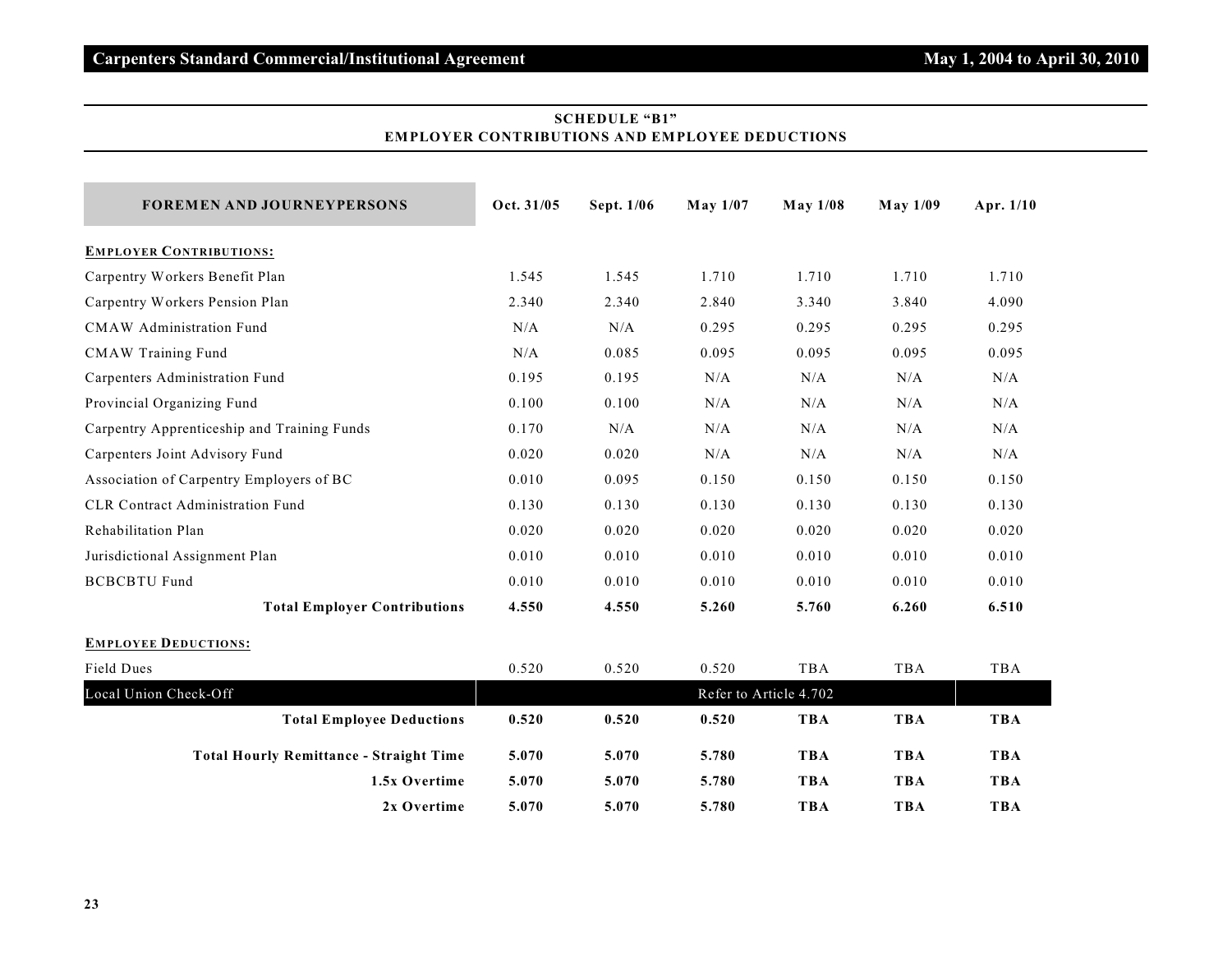| <b>APPRENTICES:</b><br>3 <sup>RD</sup> TERM AND 4TH TERM | Oct. 31/05 | Sept. 1/06 | $M$ ay 1/07 | <b>May 1/08</b>        | $M$ ay $1/09$ | Apr. 1/10  |
|----------------------------------------------------------|------------|------------|-------------|------------------------|---------------|------------|
| <b>EMPLOYER CONTRIBUTIONS:</b>                           |            |            |             |                        |               |            |
| Carpentry Workers Benefit Plan                           | 1.545      | 1.545      | 1.710       | 1.710                  | 1.710         | 1.710      |
| Carpentry Workers Pension Plan                           | 1.755      | 1.755      | 2.130       | 2.505                  | 2.880         | 3.070      |
| <b>CMAW</b> Administration Fund                          | N/A        | N/A        | 0.295       | 0.295                  | 0.295         | 0.295      |
| <b>CMAW Training Fund</b>                                | N/A        | 0.085      | 0.095       | 0.095                  | 0.095         | 0.095      |
| Carpenters Administration Fund                           | 0.195      | 0.195      | N/A         | N/A                    | N/A           | N/A        |
| Provincial Organizing Fund                               | 0.100      | 0.100      | N/A         | N/A                    | N/A           | N/A        |
| Carpentry Apprenticeship and Training Funds              | 0.170      | N/A        | N/A         | N/A                    | N/A           | N/A        |
| Carpenters Joint Advisory Fund                           | 0.020      | 0.020      | N/A         | N/A                    | N/A           | N/A        |
| Association of Carpentry Employers of BC                 | 0.010      | 0.095      | 0.150       | 0.150                  | 0.150         | 0.150      |
| <b>CLR Contract Administration Fund</b>                  | 0.130      | 0.130      | 0.130       | 0.130                  | 0.130         | 0.130      |
| Rehabilitation Plan                                      | 0.020      | 0.020      | 0.020       | 0.020                  | 0.020         | 0.020      |
| Jurisdictional Assignment Plan                           | 0.010      | 0.010      | 0.010       | 0.010                  | 0.010         | 0.010      |
| <b>BCBCBTU Fund</b>                                      | 0.010      | 0.010      | 0.010       | 0.010                  | 0.010         | 0.010      |
| <b>Total Employer Contributions</b>                      | 3.965      | 3.965      | 4.550       | 4.925                  | 5.300         | 5.490      |
| <b>EMPLOYEE DEDUCTIONS:</b>                              |            |            |             |                        |               |            |
| <b>Field Dues</b>                                        | 0.520      | 0.520      | 0.520       | <b>TBA</b>             | TBA           | TBA        |
| Local Union Check-Off                                    |            |            |             | Refer to Article 4.702 |               |            |
| <b>Total Employee Deductions</b>                         | 0.520      | 0.520      | 0.520       | <b>TBA</b>             | <b>TBA</b>    | <b>TBA</b> |
| <b>Total Hourly Remittance - Straight Time</b>           | 4.485      | 4.485      | 5.070       | <b>TBA</b>             | <b>TBA</b>    | <b>TBA</b> |
| 1.5x Overtime                                            | 4.485      | 4.485      | 5.070       | <b>TBA</b>             | <b>TBA</b>    | <b>TBA</b> |
| 2x Overtime                                              | 4.485      | 4.485      | 5.070       | <b>TBA</b>             | <b>TBA</b>    | <b>TBA</b> |

# **SCHEDULE "B2" EMPLOYER CONTRIBUTIONS AND EMPLOYEE DEDUCTIONS**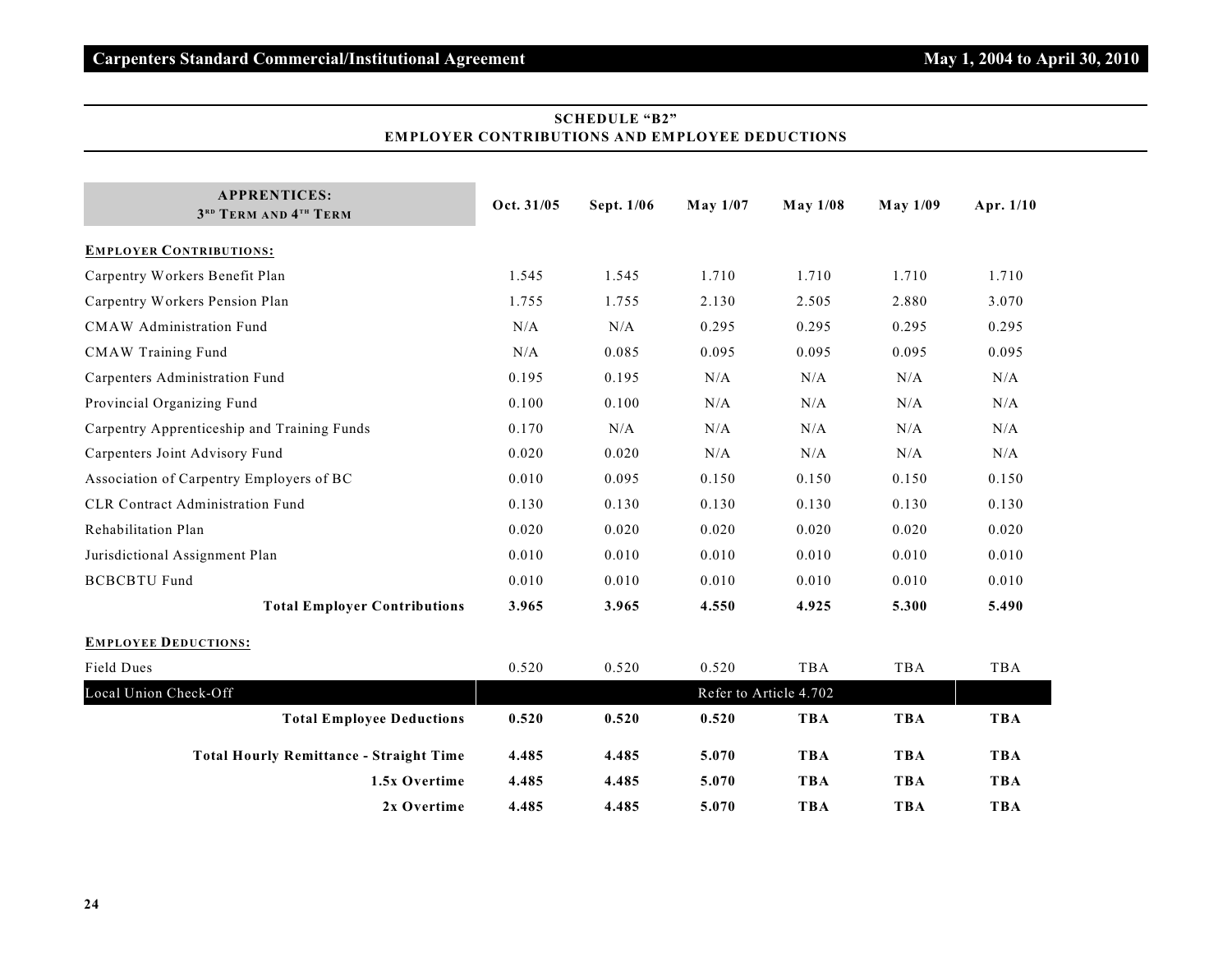| <b>APPRENTICES:</b><br>1 <sup>ST</sup> TERM AND 2 <sup>ND</sup> TERM | Oct. 31/05 | Sept. 1/06 | May 1/07 | <b>May 1/08</b>        | $M$ ay $1/09$ | Apr. $1/10$ |
|----------------------------------------------------------------------|------------|------------|----------|------------------------|---------------|-------------|
| <b>EMPLOYER CONTRIBUTIONS:</b>                                       |            |            |          |                        |               |             |
| Carpentry Workers Benefit Plan                                       | 1.545      | 1.545      | 1.710    | 1.710                  | 1.710         | 1.710       |
| Carpentry Workers Pension Plan                                       | 1.290      | 1.290      | 1.560    | 1.840                  | 2.110         | 2.250       |
| <b>CMAW</b> Administration Fund                                      | N/A        | N/A        | 0.295    | 0.295                  | 0.295         | 0.295       |
| <b>CMAW Training Fund</b>                                            | N/A        | 0.085      | 0.095    | 0.095                  | 0.095         | 0.095       |
| Carpenters Administration Fund                                       | 0.195      | 0.195      | N/A      | N/A                    | N/A           | N/A         |
| Provincial Organizing Fund                                           | 0.100      | 0.100      | N/A      | N/A                    | N/A           | N/A         |
| Carpentry Apprenticeship and Training Funds                          | 0.170      | N/A        | N/A      | N/A                    | N/A           | N/A         |
| Carpenters Joint Advisory Fund                                       | 0.020      | 0.020      | N/A      | N/A                    | N/A           | N/A         |
| Association of Carpentry Employers of BC                             | 0.010      | 0.095      | 0.150    | 0.150                  | 0.150         | 0.150       |
| <b>CLR Contract Administration Fund</b>                              | 0.130      | 0.130      | 0.130    | 0.130                  | 0.130         | 0.130       |
| Rehabilitation Plan                                                  | 0.020      | 0.020      | 0.020    | 0.020                  | 0.020         | 0.020       |
| Jurisdictional Assignment Plan                                       | 0.010      | 0.010      | 0.010    | 0.010                  | 0.010         | 0.010       |
| <b>BCBCBTU Fund</b>                                                  | 0.010      | 0.010      | 0.010    | 0.010                  | 0.010         | 0.010       |
| <b>Total Employer Contributions</b>                                  | 3.500      | 3.500      | 3.980    | 4.260                  | 4.530         | 4.670       |
| <b>EMPLOYEE DEDUCTIONS:</b>                                          |            |            |          |                        |               |             |
| Field Dues                                                           | 0.520      | 0.520      | 0.520    | <b>TBA</b>             | TBA           | TBA         |
| Local Union Check-Off                                                |            |            |          | Refer to Article 4.702 |               |             |
| <b>Total Employee Deductions</b>                                     | 0.520      | 0.520      | 0.520    | <b>TBA</b>             | <b>TBA</b>    | <b>TBA</b>  |
| <b>Total Hourly Remittance - Straight Time</b>                       | 4.020      | 4.020      | 4.500    | <b>TBA</b>             | <b>TBA</b>    | <b>TBA</b>  |
| 1.5x Overtime                                                        | 4.020      | 4.020      | 4.500    | <b>TBA</b>             | <b>TBA</b>    | <b>TBA</b>  |
| 2x Overtime                                                          | 4.020      | 4.020      | 4.500    | <b>TBA</b>             | <b>TBA</b>    | <b>TBA</b>  |

# **SCHEDULE "B3" EMPLOYER CONTRIBUTIONS AND EMPLOYEE DEDUCTIONS**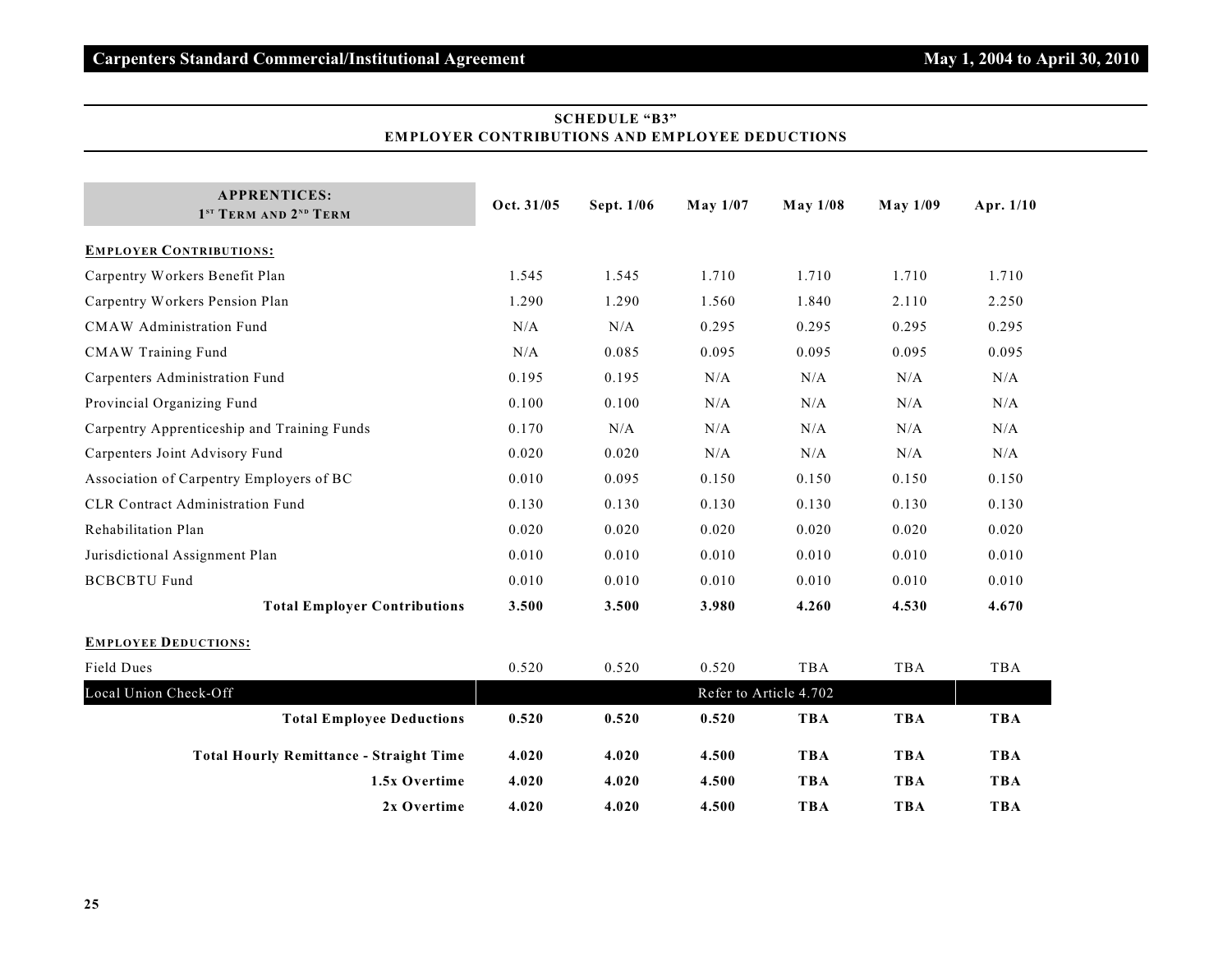| <b>MATERIAL HANDLERS/PRE-APPRENTICES</b>       | Oct. 31/05 | Sept. 1/06 | $M$ ay 1/07 | <b>May 1/08</b>        | <b>May 1/09</b> | Apr. 1/10  |
|------------------------------------------------|------------|------------|-------------|------------------------|-----------------|------------|
| <b>EMPLOYER CONTRIBUTIONS:</b>                 |            |            |             |                        |                 |            |
| Carpentry Workers Benefit Plan                 | 1.545      | 1.545      | 1.710       | 1.710                  | 1.710           | 1.710      |
| Carpentry Workers Pension Plan                 | N/A        | N/A        | N/A         | N/A                    | N/A             | N/A        |
| <b>CMAW</b> Administration Fund                | N/A        | N/A        | 0.295       | 0.295                  | 0.295           | 0.295      |
| <b>CMAW Training Fund</b>                      | N/A        | 0.085      | 0.095       | 0.095                  | 0.095           | 0.095      |
| Carpenters Administration Fund                 | 0.195      | 0.195      | N/A         | N/A                    | N/A             | N/A        |
| Provincial Organizing Fund                     | 0.100      | 0.100      | N/A         | N/A                    | N/A             | N/A        |
| Carpentry Apprenticeship and Training Funds    | 0.170      | N/A        | N/A         | N/A                    | N/A             | N/A        |
| Carpenters Joint Advisory Fund                 | 0.020      | 0.020      | N/A         | N/A                    | N/A             | N/A        |
| Association of Carpentry Employers of BC       | 0.010      | 0.095      | 0.150       | 0.150                  | 0.150           | 0.150      |
| <b>CLR Contract Administration Fund</b>        | 0.130      | 0.130      | 0.130       | 0.130                  | 0.130           | 0.130      |
| Rehabilitation Plan                            | 0.020      | 0.020      | 0.020       | 0.020                  | 0.020           | 0.020      |
| Jurisdictional Assignment Plan                 | 0.010      | 0.010      | 0.010       | 0.010                  | 0.010           | 0.010      |
| <b>BCBCBTU Fund</b>                            | 0.010      | 0.010      | 0.010       | 0.010                  | 0.010           | 0.010      |
| <b>Total Employer Contributions</b>            | 2.210      | 2.210      | 2.420       | 2.420                  | 2.420           | 2.420      |
| <b>EMPLOYEE DEDUCTIONS:</b>                    |            |            |             |                        |                 |            |
| Field Dues                                     | 0.520      | 0.520      | 0.520       | <b>TBA</b>             | TBA             | TBA        |
| Local Union Check-Off                          |            |            |             | Refer to Article 4.702 |                 |            |
| <b>Total Employee Deductions</b>               | 0.520      | 0.520      | 0.520       | <b>TBA</b>             | <b>TBA</b>      | <b>TBA</b> |
| <b>Total Hourly Remittance - Straight Time</b> | 2.730      | 2.730      | 2.940       | <b>TBA</b>             | <b>TBA</b>      | <b>TBA</b> |
| 1.5x Overtime                                  | 2.730      | 2.730      | 2.940       | <b>TBA</b>             | <b>TBA</b>      | <b>TBA</b> |
| 2x Overtime                                    | 2.730      | 2.730      | 2.940       | <b>TBA</b>             | <b>TBA</b>      | <b>TBA</b> |

# **SCHEDULE "B4" EMPLOYER CONTRIBUTIONS AND EMPLOYEE DEDUCTIONS**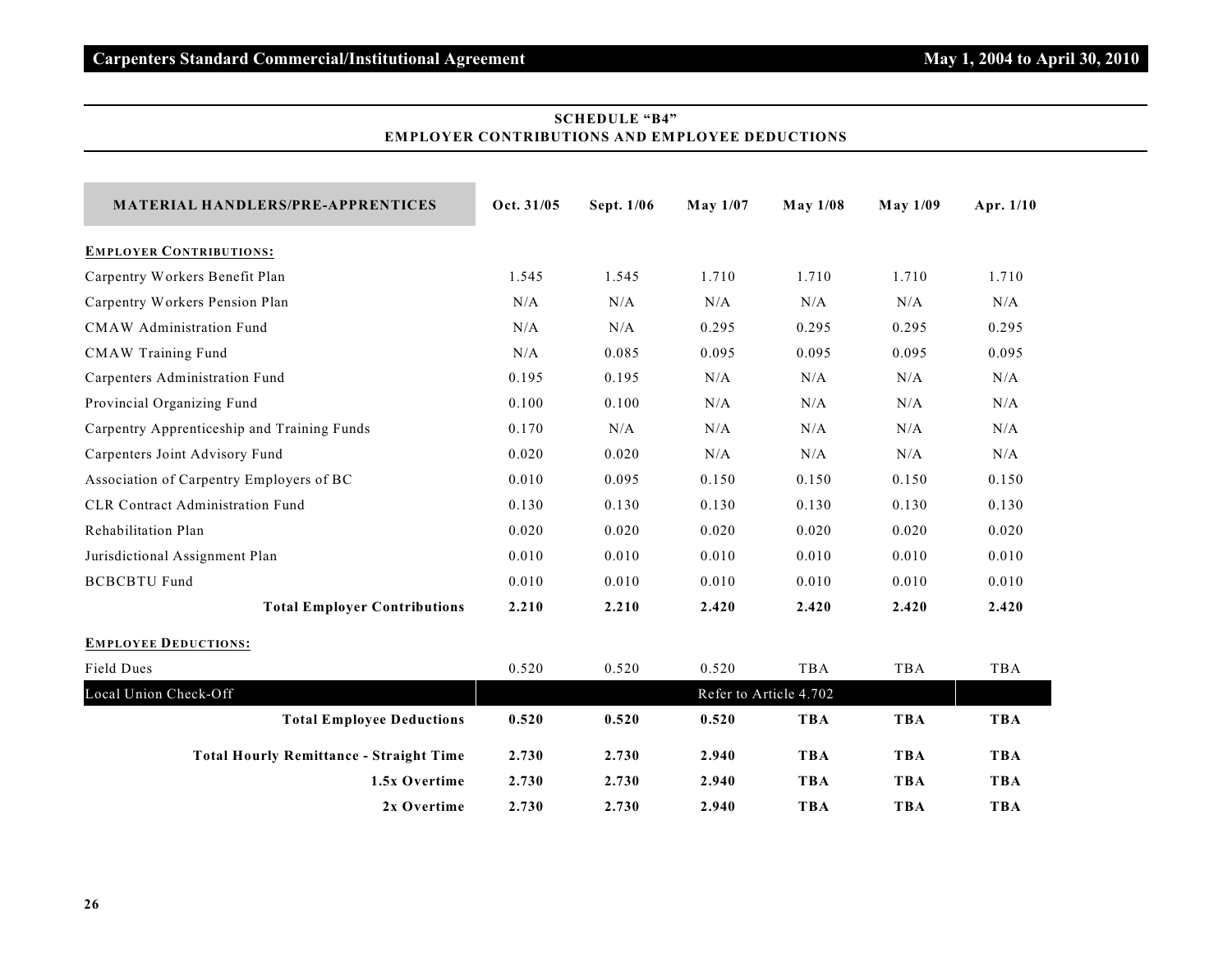#### **SCAFFOLD ADDENDUM (PAGE 1 OF 2)**

#### **BY AND BETWEEN:**

#### **Construction, Maintenance and Allied Workers Bargaining Council (CMAW)**

**(Hereinafter referred to as the "Union")**

**AND:**

#### **Construction Labour Relations Association of BC (CLR)**

**(On its own behalf, on behalf of its member Employers who have authorized the Association to execute this Agreement and who are included on the attached signatory list, and those members added from time to time by notice given to the Union.)**

#### **(Hereinafter referred to as the "Employer")**

#### **(1) Object and Application**

This Addendum shall be appended to the Carpenters Standard Commercial/Institutional Agreement, and shall form a part thereof.

- **(a)** The object of this Addendum shall be to address the unique nature of scaffolding work in the commercial and institutional sectors of the industry.
- **(b)** This Addendum shall apply to specialty scaffold contractors only, and shall supercede the terms of the Carpenters Standard Commercial/Institutional Agreement on like matters. All terms and conditions of the Carpenters Standard Commercial/Institutional Agreement not otherwise superceded by this Addendum shall continue to apply.

#### **(2) Association of BC Scaffold Contractors**

- **(a)** Effective June 2, 2006, the Employer shall contribute twenty-five cents (\$0.25) per hour worked to the Association of BC Scaffold Contractors in the manner set forth in Article 5.000. Notwithstanding the foregoing, the Association of BC Scaffold Contractors may alter the Employer contribution amount by providing the Union with sixty (60) calendar days written notice.
- **(b)** The Union shall collect and forward to the Association of BC Scaffold Contractors, without exception, all monies designated for the Association of BC Scaffold Contractors and received in accordance with the Monthly Report to the Administrator. Payment to the Association of BC Scaffold Contractors shall be made by the Union not later than the last day of the month in which such amount was received and shall be accompanied with a summary report that provides hours of work and fund remittances by each Employer working under this Agreement.
- **©)** Each month, the Carpentry Workers' Benefit Plan shall be entitled to deduct an administration fee of one hundred dollars (\$100.00) from the monies collected prior to forwarding payment to the Association of BC Scaffold Contractors.

#### **(3) Qualifications**

- **(a) (I)** A Journeyperson shall be qualified for priority dispatch on a scaffolding project if such Journeyperson:
	- has worked a minimum of: seven hundred fifty (750) scaffolding hours, or
	- has worked a minimum of five hundred (500) scaffolding hours and completed a minimum of forty (40) hours of scaffold specific training.
	- **(ii)** A Journeyperson who is not qualified for priority dispatch on a scaffolding project shall not be dispatched to a scaffolding project unless/until there are no qualified (as defined herein) Journeypersons available. The Union shall advise the Employer whenever a Journeyperson dispatched to a scaffolding project was not qualified for priority dispatch.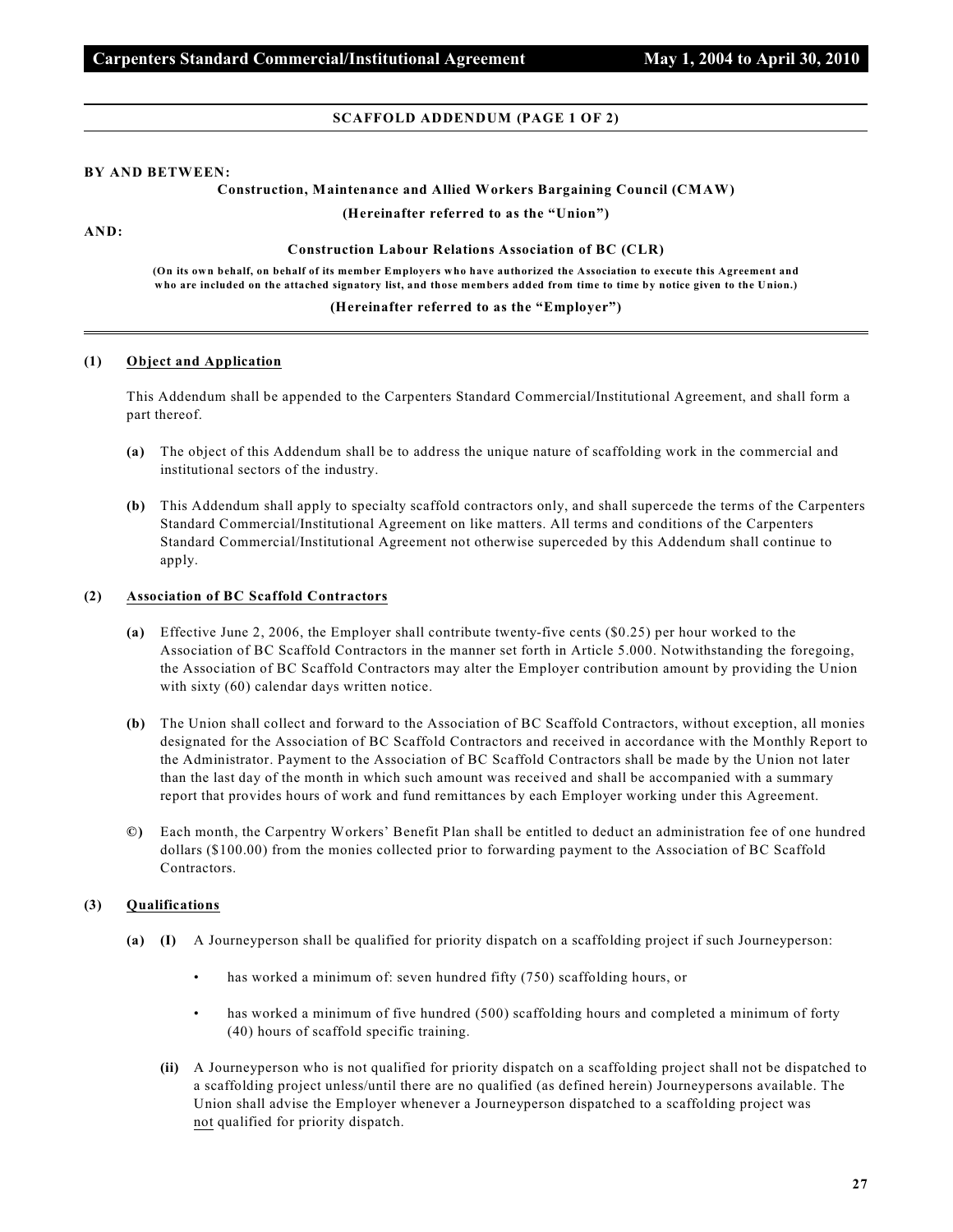## **SCAFFOLD ADDENDUM (PAGE 2 OF 2)**

- **(iii)** The priority dispatch qualifications on a scaffolding project do not apply to Apprentices, and Apprentices who would otherwise be qualified for priority dispatch shall not be reclassified as Journeypersons as a result.
- **(b)** The hours required in accordance with item (3) (a) are exclusive of travel time hours and must have been worked within the preceding five (5) years while in the employ of an Employer(s) signatory to an agreement with the Union. The Union shall provide the Employer with evidence of such work experience within forty-eight (48) hours of the Employer requesting same.
- **©)** The training required in accordance with item (3) (a) (ii) shall be taken on the Employee's own time, however notwithstanding item (3) (b), all training hours shall count towards an Employee's required minimum work hours. The extent of the training shall be as mutually agreed between the parties and the cost of providing the training shall be shared equally by the parties.

#### **(4) Room and Board Options**

Notwithstanding Article 7.401, all Employees shall be deemed to have selected Option #2 unless otherwise mutually agreed by the Employer and Employee.

#### **SIGNATURE OF PARTIES**

Dated this  $15<sup>th</sup>$  day of May, 2007. Dated this  $16<sup>th</sup>$  day of May, 2007.

Signed on behalf of: Signed on behalf of: Signed on behalf of: Construction Labour Relations Association of BC Construction, Maintenance and Allied Workers

Bargaining Council

Clyde H. Scollan Jan Noster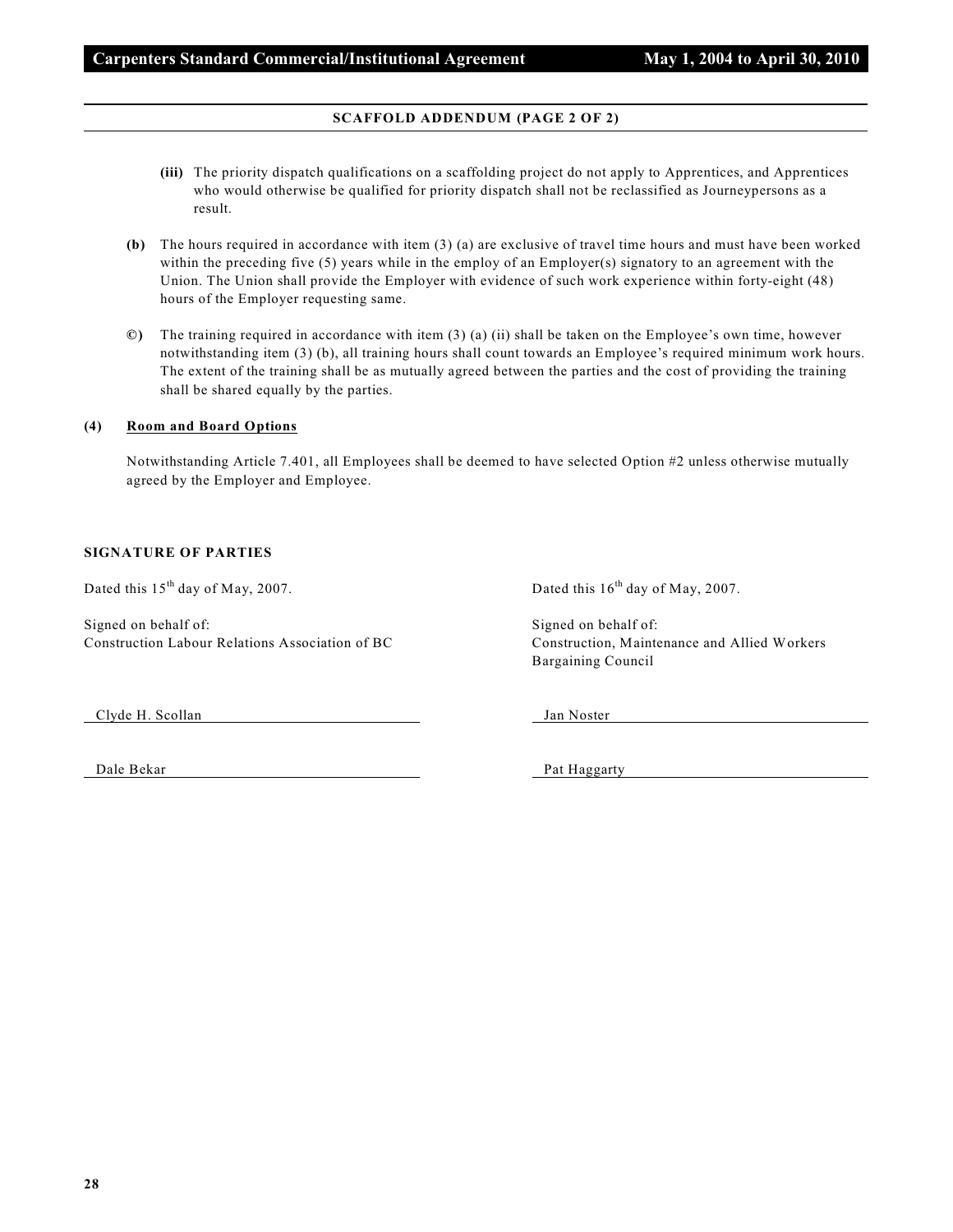| MINIMUM STRAIGHT TIME HOURLY WAGE RATES<br>(SCAFFOLD ADDENDUM) |            |                     |          |                         |          |                 |           |  |  |
|----------------------------------------------------------------|------------|---------------------|----------|-------------------------|----------|-----------------|-----------|--|--|
|                                                                | Oct. 31/05 | $\text{Feb. } 1/06$ | May 1/06 | May 1/07                | May 1/08 | <b>May 1/09</b> | Apr. 1/10 |  |  |
| Foreman                                                        | 29.30      | 30.34               | 30.84    | 31.71                   | 32.73    | 33.75           | 34.02     |  |  |
| Journeyperson *                                                | 25.48      | 26.38               | 26.82    | 27.57                   | 28.46    | 29.35           | 29.58     |  |  |
| $4^{th}$ Term (90%)<br>Apprentices:                            | 22.93      | 23.74               | 24.14    | 24.81                   | 25.61    | 26.42           | 26.62     |  |  |
| $3^{rd}$ Term $(80\%)$                                         | 20.38      | 21.10               | 21.46    | 22.06                   | 22.77    | 23.48           | 23.66     |  |  |
| $2nd$ Term (65%)                                               | 16.56      | 17.15               | 17.43    | 17.92                   | 18.50    | 19.08           | 19.23     |  |  |
| $1^{st}$ Term $(55%)$                                          | 14.01      | 14.51               | 14.75    | 15.16                   | 15.65    | 16.14           | 16.27     |  |  |
| Material Handler/Pre-Apprentice (50%)                          | 12.74      | 13.19               | 13.41    | 13.79                   | 14.23    | 14.68           | 14.79     |  |  |
| Annual Vacation and Stat. Holiday Pay                          | 12.0%      | 12.0%               | 12.0%    | 12.0%                   | 12.0%    | $12.0\%$        | 12.0%     |  |  |
|                                                                |            |                     |          | Refer to Article 7.100. |          |                 |           |  |  |

**SCHEDULE "A2"**

#### Metro Travel Premium

The Metro Travel Premium is payable only within the Lower Mainland/Fraser Valley, Victoria, Duncan, Nanaimo and Courtenay-Campbell River. In these regions, the otherwise applicable hourly wage rate shall be increased by the applicable Metro Travel Premium amount. Annual Vacation Pay and Statutory Holiday Pay shall be calculated on the resulting new total. The Metro Travel Premium is not subject to Overtime premiums or Shift premiums.

\* The Journeyperson minimum straight time hourly wage rate at the expiry of the 2000-2004 Agreement was \$24.59 per hour.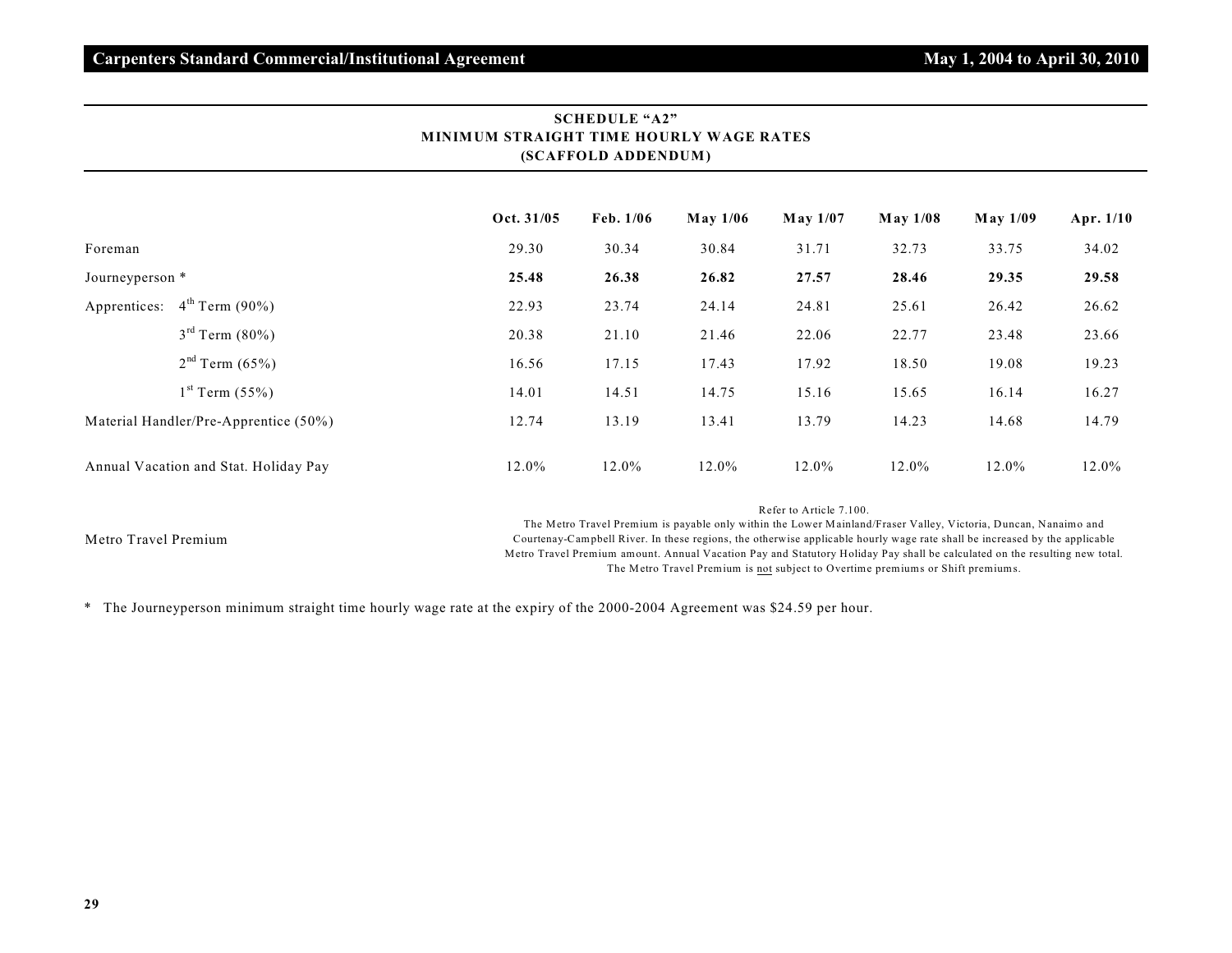| I NIDU LIUNS AND EMILLU I<br>(SCAFFOLD ADDENDUM)         |            |           |            |                        |            |                 |             |  |  |  |
|----------------------------------------------------------|------------|-----------|------------|------------------------|------------|-----------------|-------------|--|--|--|
| <b>FOREMEN AND JOURNEYPERSONS</b><br>(SCAFFOLD ADDENDUM) | Oct. 31/05 | Jun. 2/06 | Sept. 1/06 | May 1/07               | May 1/08   | <b>May 1/09</b> | Apr. $1/10$ |  |  |  |
| <b>EMPLOYER CONTRIBUTIONS:</b>                           |            |           |            |                        |            |                 |             |  |  |  |
| Carpentry Workers Benefit Plan                           | 1.545      | 1.545     | 1.545      | 1.710                  | 1.710      | 1.710           | 1.710       |  |  |  |
| Carpentry Workers Pension Plan                           | 2.340      | 2.340     | 2.340      | 2.840                  | 3.340      | 3.840           | 4.090       |  |  |  |
| <b>CMAW</b> Administration Fund                          | N/A        | N/A       | N/A        | 0.295                  | 0.295      | 0.295           | 0.295       |  |  |  |
| <b>CMAW Training Fund</b>                                | N/A        | N/A       | 0.085      | 0.095                  | 0.095      | 0.095           | 0.095       |  |  |  |
| Carpenters Administration Fund                           | 0.195      | 0.195     | 0.195      | N/A                    | N/A        | N/A             | $\rm N/A$   |  |  |  |
| Provincial Organizing Fund                               | 0.100      | 0.100     | 0.100      | N/A                    | N/A        | N/A             | N/A         |  |  |  |
| Carpentry Apprenticeship and Training Funds              | 0.170      | 0.170     | N/A        | N/A                    | N/A        | N/A             | N/A         |  |  |  |
| Carpenters Joint Advisory Fund                           | 0.020      | 0.020     | 0.020      | N/A                    | N/A        | N/A             | $\rm N/A$   |  |  |  |
| Association of Carpentry Employers of BC                 | 0.010      | 0.010     | 0.095      | 0.150                  | 0.150      | 0.150           | 0.150       |  |  |  |
| <b>CLR Contract Administration Fund</b>                  | 0.130      | 0.130     | 0.130      | 0.130                  | 0.130      | 0.130           | 0.130       |  |  |  |
| Rehabilitation Plan                                      | 0.020      | 0.020     | 0.020      | 0.020                  | 0.020      | 0.020           | 0.020       |  |  |  |
| Jurisdictional Assignment Plan                           | 0.010      | 0.010     | 0.010      | 0.010                  | 0.010      | 0.010           | 0.010       |  |  |  |
| <b>BCBCBTU Fund</b>                                      | 0.010      | 0.010     | 0.010      | 0.010                  | 0.010      | 0.010           | 0.010       |  |  |  |
| Association of BC Scaffold Contractors                   | N/A        | 0.250     | 0.250      | 0.250                  | 0.250      | 0.250           | 0.250       |  |  |  |
| <b>Total Employer Contributions</b>                      | 4.550      | 4.800     | 4.800      | 5.510                  | 6.010      | 6.510           | 6.760       |  |  |  |
| <b>EMPLOYEE DEDUCTIONS:</b>                              |            |           |            |                        |            |                 |             |  |  |  |
| <b>Field Dues</b>                                        | 0.520      | 0.520     | 0.520      | 0.520                  | TBA        | TBA             | TBA         |  |  |  |
| Local Union Check-Off                                    |            |           |            | Refer to Article 4.702 |            |                 |             |  |  |  |
| <b>Total Employee Deductions</b>                         | 0.520      | 0.520     | 0.520      | 0.520                  | <b>TBA</b> | <b>TBA</b>      | <b>TBA</b>  |  |  |  |
| <b>Total Hourly Remittance - Straight Time</b>           | 5.070      | 5.320     | 5.320      | 6.030                  | <b>TBA</b> | <b>TBA</b>      | <b>TBA</b>  |  |  |  |
| 1.5x Overtime                                            | 5.070      | 5.320     | 5.320      | 6.030                  | <b>TBA</b> | <b>TBA</b>      | <b>TBA</b>  |  |  |  |
| 2x Overtime                                              | 5.070      | 5.320     | 5.320      | 6.030                  | <b>TBA</b> | <b>TBA</b>      | <b>TBA</b>  |  |  |  |

# **SCHEDULE "B5" EMPLOYER CONTRIBUTIONS AND EMPLOYEE DEDUCTIONS**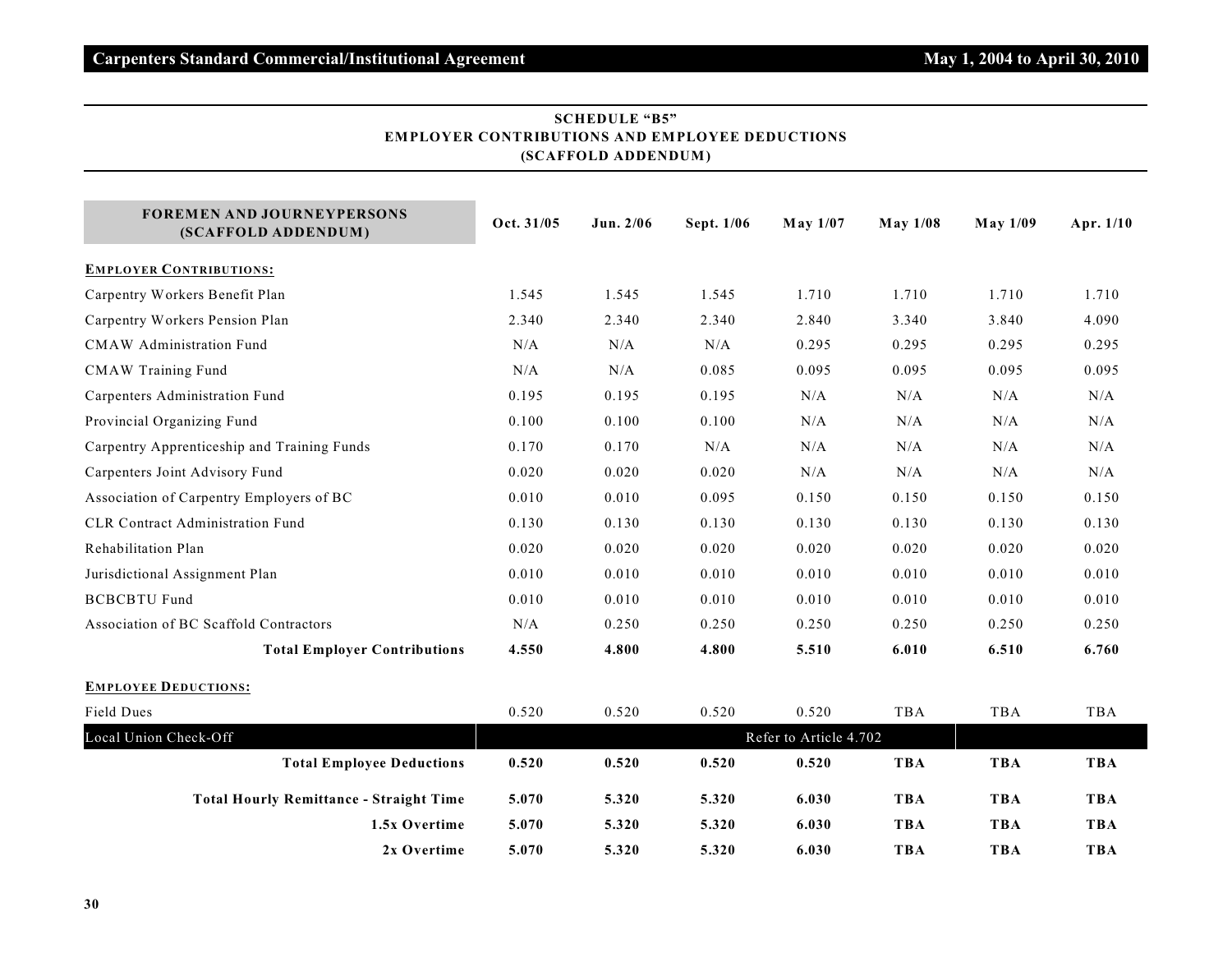| <b>APPRENTICES: 3RD TERM AND 4TH TERM</b>      |            |           |            |                        |                 |            |            |
|------------------------------------------------|------------|-----------|------------|------------------------|-----------------|------------|------------|
| (SCAFFOLD ADDENDUM)                            | Oct. 31/05 | Jun. 2/06 | Sept. 1/06 | <b>May 1/07</b>        | <b>May 1/08</b> | May 1/09   | Apr. 1/10  |
| <b>EMPLOYER CONTRIBUTIONS:</b>                 |            |           |            |                        |                 |            |            |
| Carpentry Workers Benefit Plan                 | 1.545      | 1.545     | 1.545      | 1.710                  | 1.710           | 1.710      | 1.710      |
| Carpentry Workers Pension Plan                 | 1.755      | 1.755     | 1.755      | 2.130                  | 2.505           | 2.880      | 3.070      |
| <b>CMAW</b> Administration Fund                | N/A        | N/A       | N/A        | 0.295                  | 0.295           | 0.295      | 0.295      |
| <b>CMAW Training Fund</b>                      | N/A        | N/A       | 0.085      | 0.095                  | 0.095           | 0.095      | 0.095      |
| Carpenters Administration Fund                 | 0.195      | 0.195     | 0.195      | N/A                    | N/A             | N/A        | N/A        |
| Provincial Organizing Fund                     | 0.100      | 0.100     | 0.100      | N/A                    | N/A             | N/A        | N/A        |
| Carpentry Apprenticeship and Training Funds    | 0.170      | 0.170     | N/A        | N/A                    | N/A             | N/A        | N/A        |
| Carpenters Joint Advisory Fund                 | 0.020      | 0.020     | 0.020      | N/A                    | N/A             | N/A        | N/A        |
| Association of Carpentry Employers of BC       | 0.010      | 0.010     | 0.095      | 0.150                  | 0.150           | 0.150      | 0.150      |
| <b>CLR Contract Administration Fund</b>        | 0.130      | 0.130     | 0.130      | 0.130                  | 0.130           | 0.130      | 0.130      |
| Rehabilitation Plan                            | 0.020      | 0.020     | 0.020      | 0.020                  | 0.020           | 0.020      | 0.020      |
| Jurisdictional Assignment Plan                 | 0.010      | 0.010     | 0.010      | 0.010                  | 0.010           | 0.010      | 0.010      |
| <b>BCBCBTU Fund</b>                            | 0.010      | 0.010     | 0.010      | 0.010                  | 0.010           | 0.010      | 0.010      |
| Association of BC Scaffold Contractors         | N/A        | 0.250     | 0.250      | 0.250                  | 0.250           | 0.250      | 0.250      |
| <b>Total Employer Contributions</b>            | 3.965      | 4.215     | 4.215      | 4.800                  | 5.175           | 5.550      | 5.740      |
| <b>EMPLOYEE DEDUCTIONS:</b>                    |            |           |            |                        |                 |            |            |
| <b>Field Dues</b>                              | 0.520      | 0.520     | 0.520      | 0.520                  | <b>TBA</b>      | <b>TBA</b> | TBA        |
| Local Union Check-Off                          |            |           |            | Refer to Article 4.702 |                 |            |            |
| <b>Total Employee Deductions</b>               | 0.520      | 0.520     | 0.520      | 0.520                  | <b>TBA</b>      | <b>TBA</b> | <b>TBA</b> |
| <b>Total Hourly Remittance - Straight Time</b> | 4.485      | 4.735     | 4.735      | 5.320                  | <b>TBA</b>      | <b>TBA</b> | <b>TBA</b> |
| 1.5x Overtime                                  | 4.485      | 4.735     | 4.735      | 5.320                  | <b>TBA</b>      | <b>TBA</b> | <b>TBA</b> |
| 2x Overtime                                    | 4.485      | 4.735     | 4.735      | 5.320                  | <b>TBA</b>      | <b>TBA</b> | <b>TBA</b> |

# **SCHEDULE "B6" EMPLOYER CONTRIBUTIONS AND EMPLOYEE DEDUCTIONS (SCAFFOLD ADDENDUM )**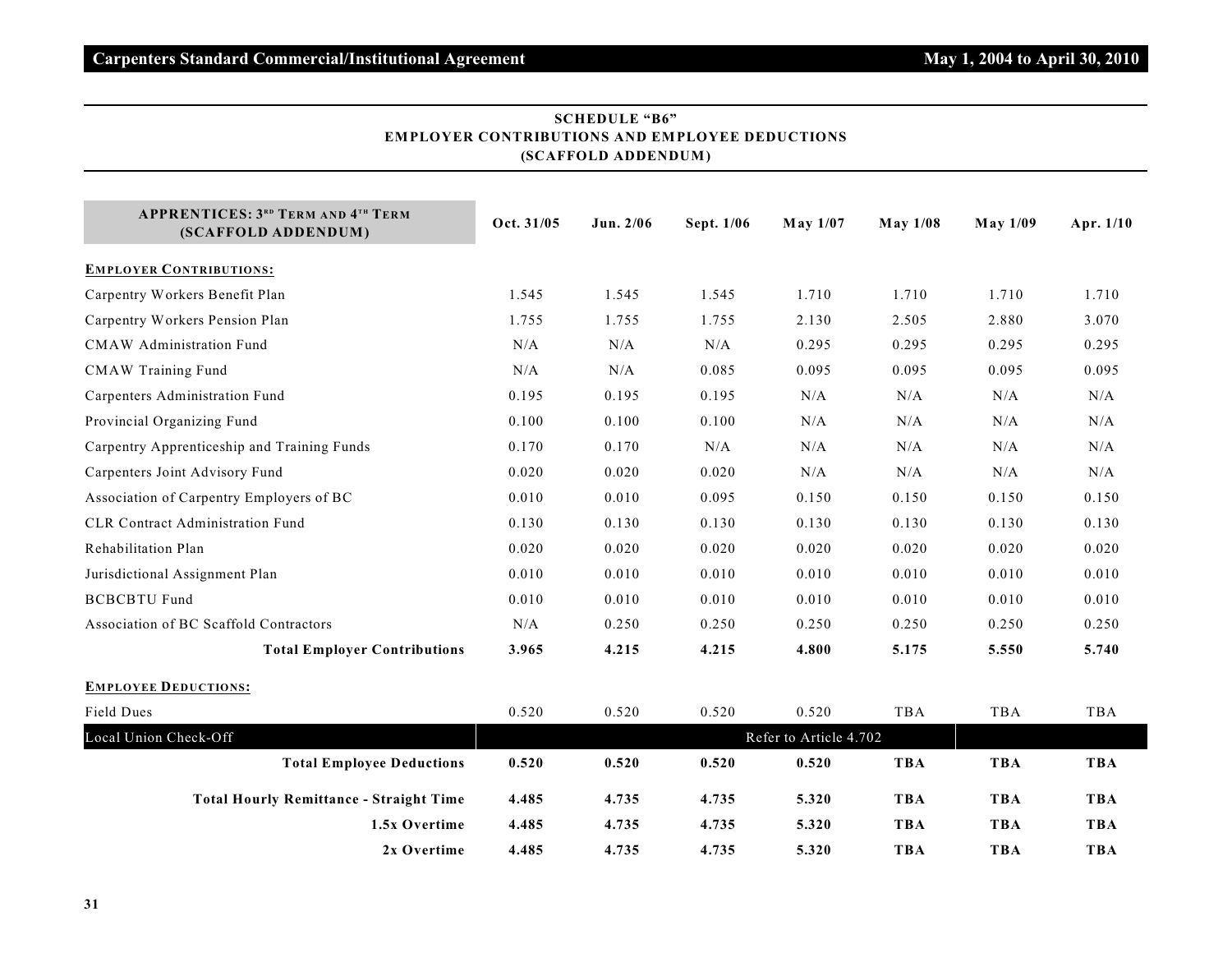| <b>APPRENTICES: 1ST TERM AND 2ND TERM</b>      |                        |           |            |                 |                 |            |            |  |  |
|------------------------------------------------|------------------------|-----------|------------|-----------------|-----------------|------------|------------|--|--|
| (SCAFFOLD ADDENDUM)                            | Oct. 31/05             | Jun. 2/06 | Sept. 1/06 | <b>May 1/07</b> | <b>May 1/08</b> | May 1/09   | Apr. 1/10  |  |  |
| <b>EMPLOYER CONTRIBUTIONS:</b>                 |                        |           |            |                 |                 |            |            |  |  |
| Carpentry Workers Benefit Plan                 | 1.545                  | 1.545     | 1.545      | 1.710           | 1.710           | 1.710      | 1.710      |  |  |
| Carpentry Workers Pension Plan                 | 1.290                  | 1.290     | 1.290      | 1.560           | 1.840           | 2.110      | 2.250      |  |  |
| <b>CMAW</b> Administration Fund                | N/A                    | N/A       | N/A        | 0.295           | 0.295           | 0.295      | 0.295      |  |  |
| <b>CMAW Training Fund</b>                      | N/A                    | N/A       | 0.085      | 0.095           | 0.095           | 0.095      | 0.095      |  |  |
| Carpenters Administration Fund                 | 0.195                  | 0.195     | 0.195      | N/A             | N/A             | N/A        | N/A        |  |  |
| Provincial Organizing Fund                     | 0.100                  | 0.100     | 0.100      | N/A             | N/A             | N/A        | N/A        |  |  |
| Carpentry Apprenticeship and Training Funds    | 0.170                  | 0.170     | N/A        | N/A             | N/A             | N/A        | N/A        |  |  |
| Carpenters Joint Advisory Fund                 | 0.020                  | 0.020     | 0.020      | N/A             | N/A             | N/A        | N/A        |  |  |
| Association of Carpentry Employers of BC       | 0.010                  | 0.010     | 0.095      | 0.150           | 0.150           | 0.150      | 0.150      |  |  |
| <b>CLR Contract Administration Fund</b>        | 0.130                  | 0.130     | 0.130      | 0.130           | 0.130           | 0.130      | 0.130      |  |  |
| Rehabilitation Plan                            | 0.020                  | 0.020     | 0.020      | 0.020           | 0.020           | 0.020      | 0.020      |  |  |
| Jurisdictional Assignment Plan                 | 0.010                  | 0.010     | 0.010      | 0.010           | 0.010           | 0.010      | 0.010      |  |  |
| <b>BCBCBTU Fund</b>                            | 0.010                  | 0.010     | 0.010      | 0.010           | 0.010           | 0.010      | 0.010      |  |  |
| Association of BC Scaffold Contractors         | N/A                    | 0.250     | 0.250      | 0.250           | 0.250           | 0.250      | 0.250      |  |  |
| <b>Total Employer Contributions</b>            | 3.500                  | 3.750     | 3.750      | 4.230           | 4.510           | 4.780      | 4.920      |  |  |
| <b>EMPLOYEE DEDUCTIONS:</b>                    |                        |           |            |                 |                 |            |            |  |  |
| <b>Field Dues</b>                              | 0.520                  | 0.520     | 0.520      | 0.520           | <b>TBA</b>      | <b>TBA</b> | TBA        |  |  |
| Local Union Check-Off                          | Refer to Article 4.702 |           |            |                 |                 |            |            |  |  |
| <b>Total Employee Deductions</b>               | 0.520                  | 0.520     | 0.520      | 0.520           | <b>TBA</b>      | <b>TBA</b> | <b>TBA</b> |  |  |
| <b>Total Hourly Remittance - Straight Time</b> | 4.020                  | 4.270     | 4.270      | 4.750           | <b>TBA</b>      | <b>TBA</b> | <b>TBA</b> |  |  |
| 1.5x Overtime                                  | 4.020                  | 4.270     | 4.270      | 4.750           | <b>TBA</b>      | <b>TBA</b> | <b>TBA</b> |  |  |
| 2x Overtime                                    | 4.020                  | 4.270     | 4.270      | 4.750           | <b>TBA</b>      | <b>TBA</b> | <b>TBA</b> |  |  |

# **SCHEDULE "B7" EMPLOYER CONTRIBUTIONS AND EMPLOYEE DEDUCTIONS (SCAFFOLD ADDENDUM )**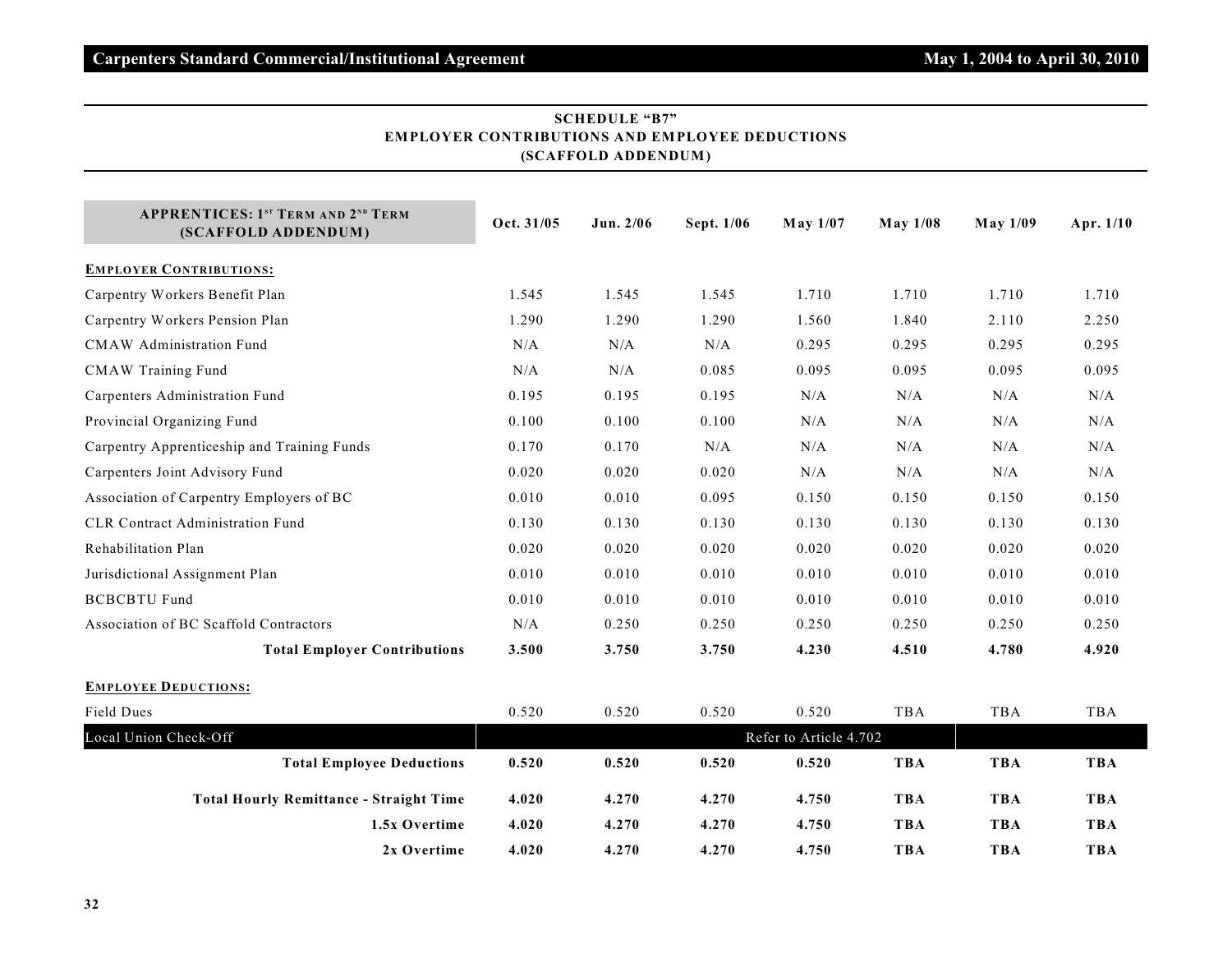| (SCAFFOLD ADDENDUM)                                             |                        |           |            |                 |                 |                 |            |  |  |  |  |
|-----------------------------------------------------------------|------------------------|-----------|------------|-----------------|-----------------|-----------------|------------|--|--|--|--|
| <b>MATERIAL HANDLERS/PRE-APPRENTICES</b><br>(SCAFFOLD ADDENDUM) | Oct. 31/05             | Jun. 2/06 | Sept. 1/06 | <b>May 1/07</b> | <b>May 1/08</b> | <b>May 1/09</b> | Apr. 1/10  |  |  |  |  |
| <b>EMPLOYER CONTRIBUTIONS:</b>                                  |                        |           |            |                 |                 |                 |            |  |  |  |  |
| Carpentry Workers Benefit Plan                                  | 1.545                  | 1.545     | 1.545      | 1.710           | 1.710           | 1.710           | 1.710      |  |  |  |  |
| Carpentry Workers Pension Plan                                  | N/A                    | N/A       | N/A        | N/A             | N/A             | N/A             | N/A        |  |  |  |  |
| <b>CMAW</b> Administration Fund                                 | N/A                    | $\rm N/A$ | $\rm N/A$  | 0.295           | 0.295           | 0.295           | 0.295      |  |  |  |  |
| <b>CMAW Training Fund</b>                                       | N/A                    | N/A       | 0.085      | 0.095           | 0.095           | 0.095           | 0.095      |  |  |  |  |
| Carpenters Administration Fund                                  | 0.195                  | 0.195     | 0.195      | N/A             | N/A             | N/A             | N/A        |  |  |  |  |
| Provincial Organizing Fund                                      | 0.100                  | 0.100     | 0.100      | N/A             | N/A             | N/A             | N/A        |  |  |  |  |
| Carpentry Apprenticeship and Training Funds                     | 0.170                  | 0.170     | N/A        | N/A             | N/A             | N/A             | N/A        |  |  |  |  |
| Carpenters Joint Advisory Fund                                  | 0.020                  | 0.020     | 0.020      | N/A             | N/A             | N/A             | $\rm N/A$  |  |  |  |  |
| Association of Carpentry Employers of BC                        | 0.010                  | 0.010     | 0.095      | 0.150           | 0.150           | 0.150           | 0.150      |  |  |  |  |
| <b>CLR Contract Administration Fund</b>                         | 0.130                  | 0.130     | 0.130      | 0.130           | 0.130           | 0.130           | 0.130      |  |  |  |  |
| Rehabilitation Plan                                             | 0.020                  | 0.020     | 0.020      | 0.020           | 0.020           | 0.020           | 0.020      |  |  |  |  |
| Jurisdictional Assignment Plan                                  | 0.010                  | 0.010     | 0.010      | 0.010           | 0.010           | 0.010           | 0.010      |  |  |  |  |
| <b>BCBCBTU Fund</b>                                             | 0.010                  | 0.010     | 0.010      | 0.010           | 0.010           | 0.010           | 0.010      |  |  |  |  |
| Association of BC Scaffold Contractors                          | N/A                    | 0.250     | 0.250      | 0.250           | 0.250           | 0.250           | 0.250      |  |  |  |  |
| <b>Total Employer Contributions</b>                             | 2.210                  | 2.460     | 2.460      | 2.670           | 2.670           | 2.670           | 2.670      |  |  |  |  |
| <b>EMPLOYEE DEDUCTIONS:</b>                                     |                        |           |            |                 |                 |                 |            |  |  |  |  |
| Field Dues                                                      | 0.520                  | 0.520     | 0.520      | 0.520           | TBA             | TBA             | TBA        |  |  |  |  |
| Local Union Check-Off                                           | Refer to Article 4.702 |           |            |                 |                 |                 |            |  |  |  |  |
| <b>Total Employee Deductions</b>                                | 0.520                  | 0.520     | 0.520      | 0.520           | <b>TBA</b>      | <b>TBA</b>      | <b>TBA</b> |  |  |  |  |
| <b>Total Hourly Remittance - Straight Time</b>                  | 2.730                  | 2.980     | 2.980      | 3.190           | <b>TBA</b>      | <b>TBA</b>      | <b>TBA</b> |  |  |  |  |
| 1.5x Overtime                                                   | 2.730                  | 2.980     | 2.980      | 3.190           | <b>TBA</b>      | <b>TBA</b>      | <b>TBA</b> |  |  |  |  |
| 2x Overtime                                                     | 2.730                  | 2.980     | 2.980      | 3.190           | <b>TBA</b>      | <b>TBA</b>      | <b>TBA</b> |  |  |  |  |

# **SCHEDULE "B8" EMPLOYER CONTRIBUTIONS AND EMPLOYEE DEDUCTIONS (SCAFFOLD ADDENDUM )**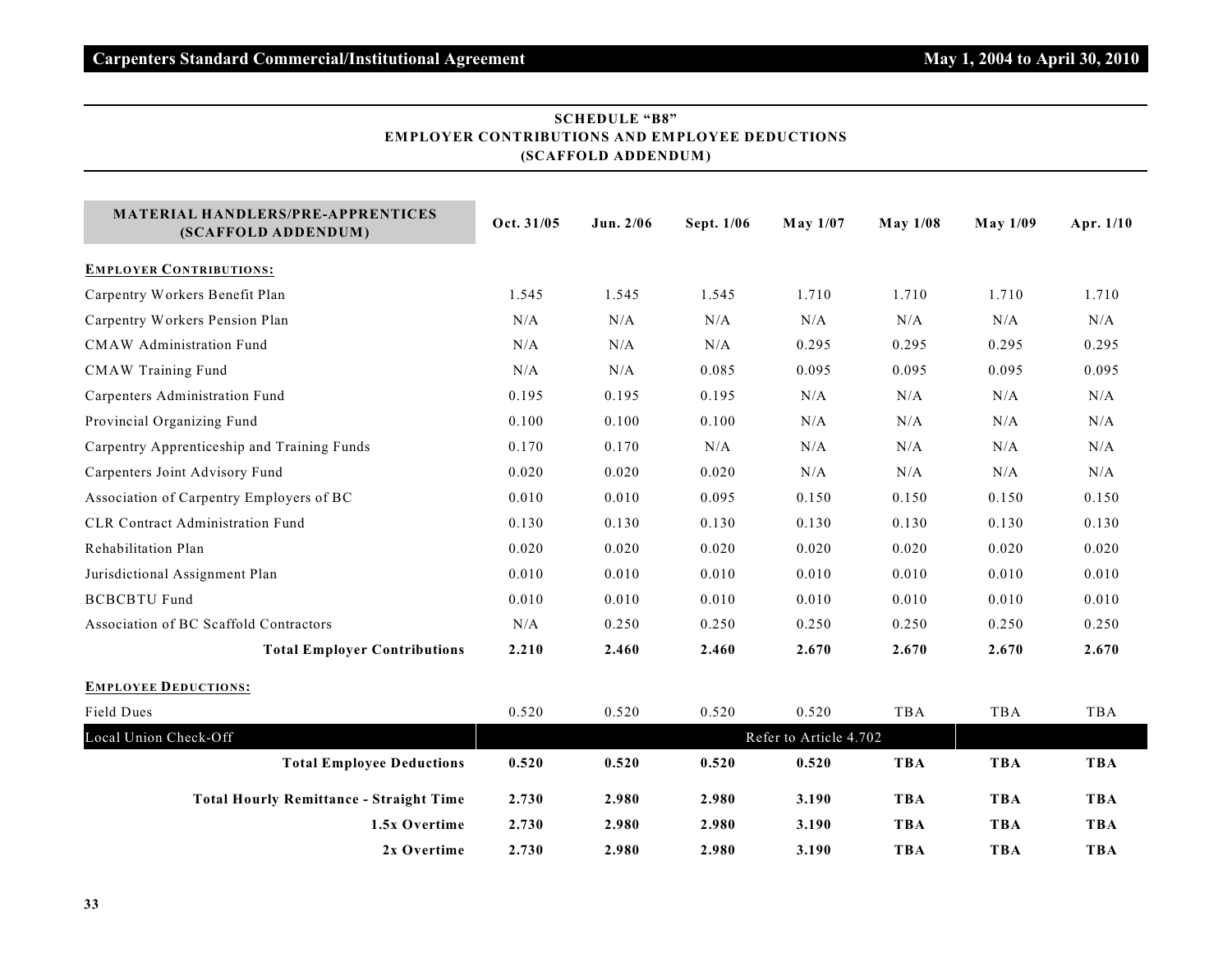#### **APPENDIX "A" - DEFINITIONS AND ABBREVIATIONS (PAGE 1 OF 3)**

The following definitions and abbreviations shall be applicable to the interpretation of this Agreement.

#### **(1) ACE of BC**

Association of Carpentry Employers of British Columbia

#### **(2) ABCSC**

Association of BC Scaffold Contractors

#### **(3) BCBCBTU**

Bargaining Council of British Columbia Building Trade Unions

#### **(4) BCYT**

British Columbia and Yukon Territory Building and Construction Trades Council

# **(5) CJAC**

Carpenters Joint Advisory Committee

#### **(6) CLR**

Construction Labour Relations Association of B.C.

# **(7) CMAW**

Construction, Maintenance and Allied Workers Bargaining Council, consisting of the Communication, Energy and Paperworkers Union and the BC Provincial Council of Carpenters, acting on behalf of its affiliated Locals.

# **(8) Employee**

Any individual who is a member of the Union, and/or such other person, employed by the Employer under the terms of this Agreement.

#### **(9) Employer**

- **(a)** Any individual, business, partnership, company, corporation, or other similar entity, signatory to this Agreement.
- **(b)** Where the term Employer is used within this Agreement, and the context of such usage makes it appropriate and logical to regard this term as a reference to a person, as opposed to a legal entity, then such usage shall be considered to refer to an authorized representative of the Employer.

#### **(10) Gender**

Wherever the words "man", "men", "he" or "his" are utilized in this Agreement they shall be considered to apply equally to both genders (i.e. male and female).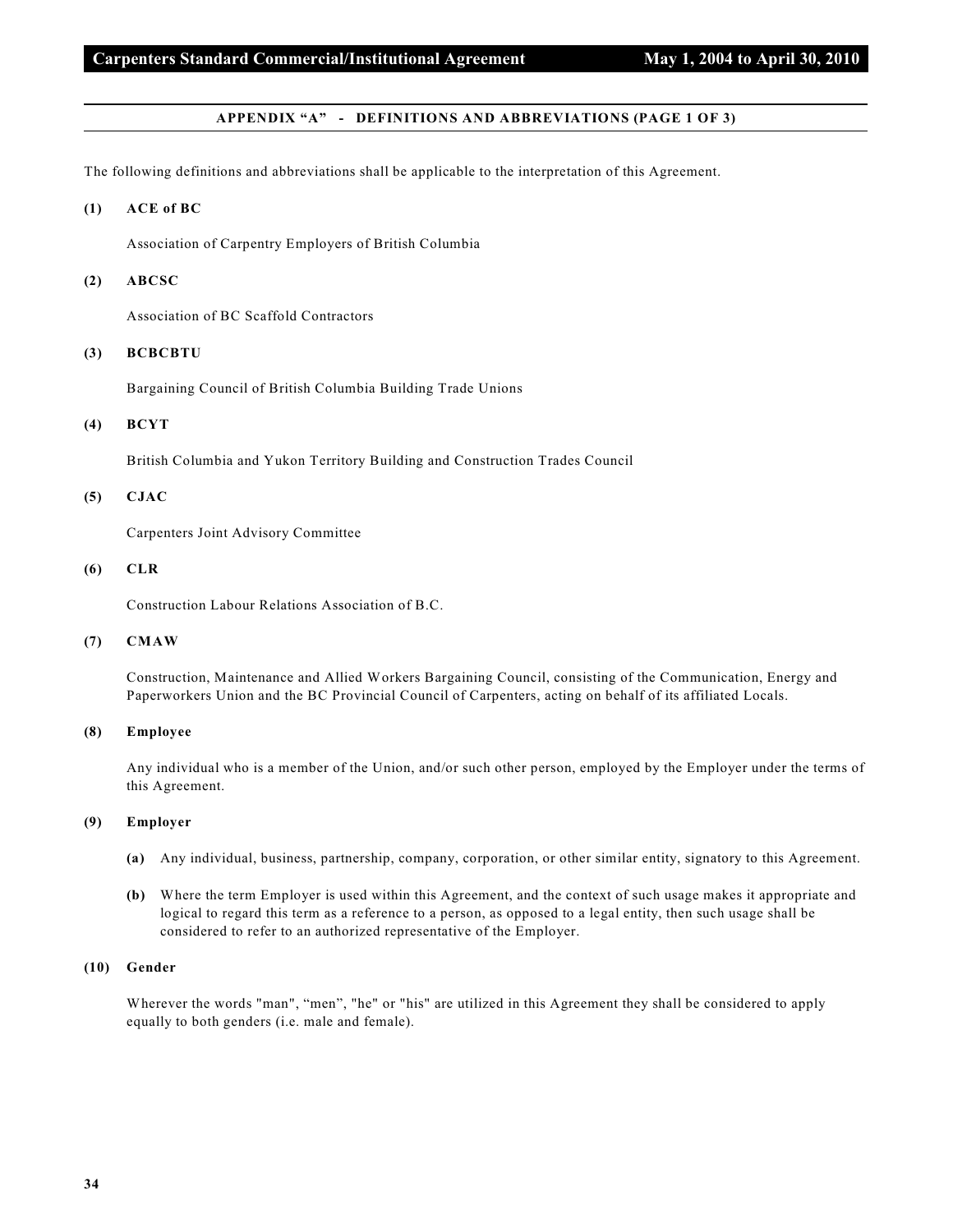#### **APPENDIX "A" - DEFINITIONS AND ABBREVIATIONS (PAGE 2 OF 3)**

#### **(11) Hours Earned**

- **(a)** 1 straight time hour = 1 hour earned
- **(b)** 1 time and one-half overtime hour  $= 1\frac{1}{2}$  hours earned
- **©)** 1 double time overtime hour = 2 hours earned

#### **(12) Hours Worked**

- **(a)** 1 straight time hour = 1 hour worked
- **(b)** 1 time and one-half overtime hour = 1 hour worked
- **©)** 1 double time overtime hour = 1 hour worked

#### **(13) Industrial Construction**

- **(a)** Shall include as examples: production plants such as pulp mills; chemical plants; refineries, including the transmission facilities; metre pumping; compressor stations; munitions plants; mines; power generating plants; bulk loading terminals; dams; and breweries, etc. *(Refer to Article 4.303 for special provisions regarding bulk loading terminals and breweries in the Lower Mainland and on Vancouver Island.)*
- **(b)** On industrial construction projects, any Employee required to work underground shall receive a premium of ten percent (10%) over and above the otherwise applicable minimum hourly wage rate. The foregoing shall not apply to work performed within open ditches or basements of buildings.

#### **(14) LRB**

British Columbia Labour Relations Board

#### **(15) Local**

An affiliated Local of the Union.

#### **(16) Local Resident Employee**

An Employee who has resided within one hundred (100) kilometres of the project or, where ferry travel is involved, within seventy-five (75) minutes travel time, including ferry travel and road kilometres, for a period of thirty (30) days prior to the commencement of the project.

#### **(17) Metropolitan Area: Courtenay-Campbell River**

The general area is from Vancouver Island's east coast, inland to include the built-up area, and between the Buckley Bay ferry terminal on the south and approximately the centre of Middle Bay on the north, and including the southern portion of Quadra Island. The precise area is as drawn on the maps signed by CLR and the Union, and such precise area shall not be expanded, limited or changed in any way by the general area description provided. Notwithstanding the foregoing, any/all Metropolitan Area(s) may be redrawn upon the mutual agreement of the Union and CLR.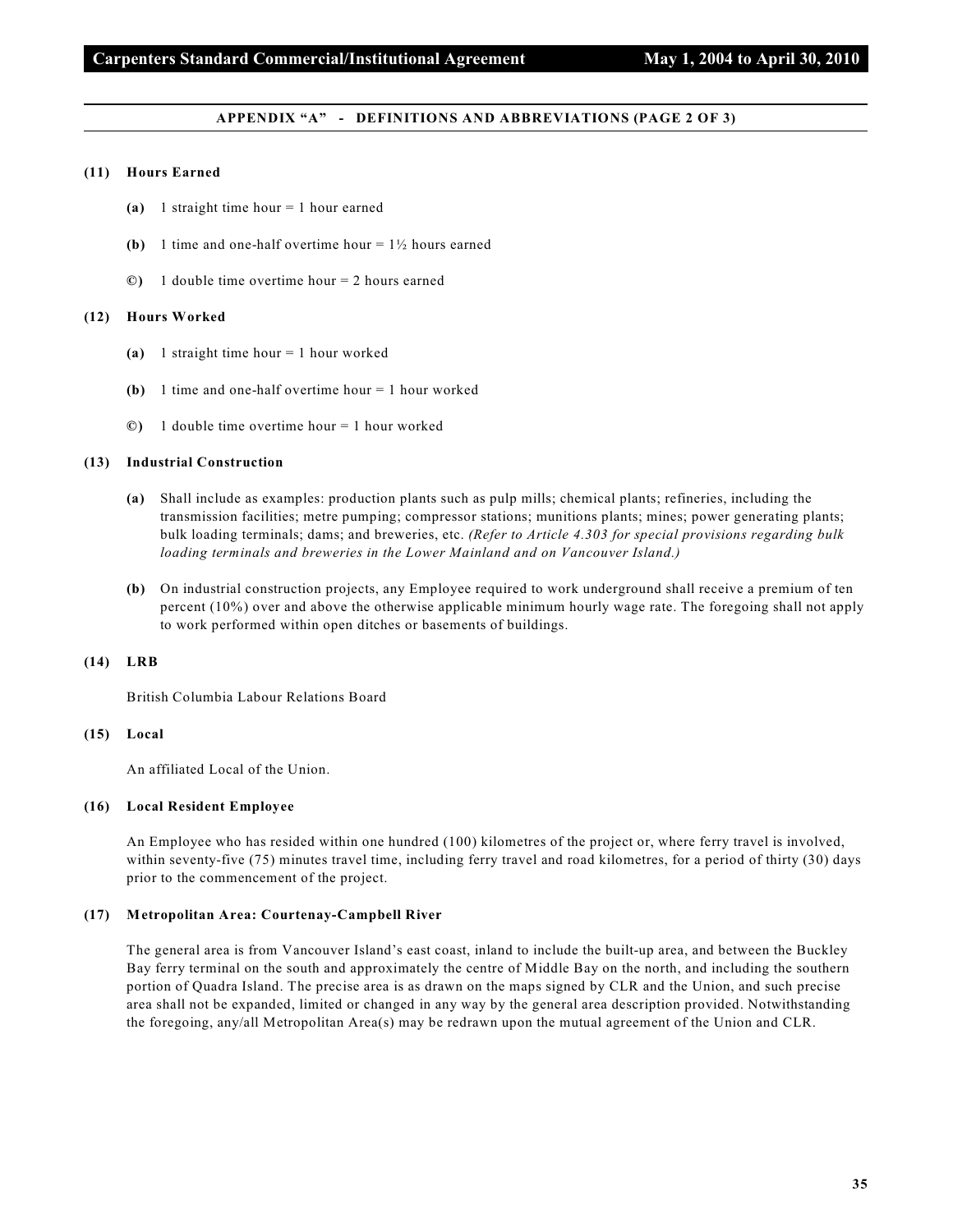#### **APPENDIX "A" - DEFINITIONS AND ABBREVIATIONS (PAGE 3 OF 3)**

#### **(18) Metropolitan Area: Duncan**

The general area is from Vancouver Island's east coast, inland to include the built-up area, with a narrow tongue up the Cowichan River, to include Lake Cowichan and Youbou, and between the height of the Malahat on the south and the northern boundary of Chemainus on the north. The precise area is as drawn on the maps signed by CLR and the Union, and such precise area shall not be expanded, limited or changed in any way by the general area description provided. Notwithstanding the foregoing, any/all Metropolitan Area(s) may be redrawn upon the mutual agreement of the Union and CLR.

#### **(19) Metropolitan Area: Lower Mainland/Fraser Valley**

Inclusive of Lions Bay to the west, Hope to the east, and everything in between. Notwithstanding the foregoing, any/all Metropolitan Area(s) may be redrawn upon the mutual agreement of the Union and CLR.

#### **(20) Metropolitan Area: Nanaimo**

The general area is from Vancouver Island's east coast, inland to include the built-up area, which at its greatest is eleven (11) kilometres, and between the Qualicum River on the north and the northern boundary of Chemainus on the south. Ladysmith, Nanaimo, Parksville and Qualicum are included. The precise area is as drawn on the maps signed by CLR and the Union, and such precise area shall not be expanded, limited or changed in any way by the general area description provided. Notwithstanding the foregoing, any/all Metropolitan Area(s) may be redrawn upon the mutual agreement of the Union and CLR.

#### **(21) Metropolitan Area: Victoria**

The area south and east of a line drawn from the mouth of Muir Creek to the height of land on the Malahat, including the Saanich Peninsula. Notwithstanding the foregoing, any/all Metropolitan Area(s) may be redrawn upon the mutual agreement of the Union and CLR.

#### **(22) Union**

- **(a)** Construction, Maintenance and Allied Workers Bargaining Council, consisting of the Communication, Energy and Paperworkers Union and the BC Provincial Council of Carpenters, acting on behalf of its affiliated Locals. Notwithstanding the foregoing, where the term Union is used within this Agreement, such usage shall be deemed to be deemed to be inclusive of, and/or applicable to, each/all of the constituent members of CMAW, both collectively and individually.
- **©)** Where the term Union is used within this Agreement, and the context of such usage makes it appropriate and logical to regard this term as a reference to a person, as opposed to a legal entity, then such usage shall be considered to refer to an authorized representative of the Union.

#### **(23) WCB**

Workers' Compensation Board of BC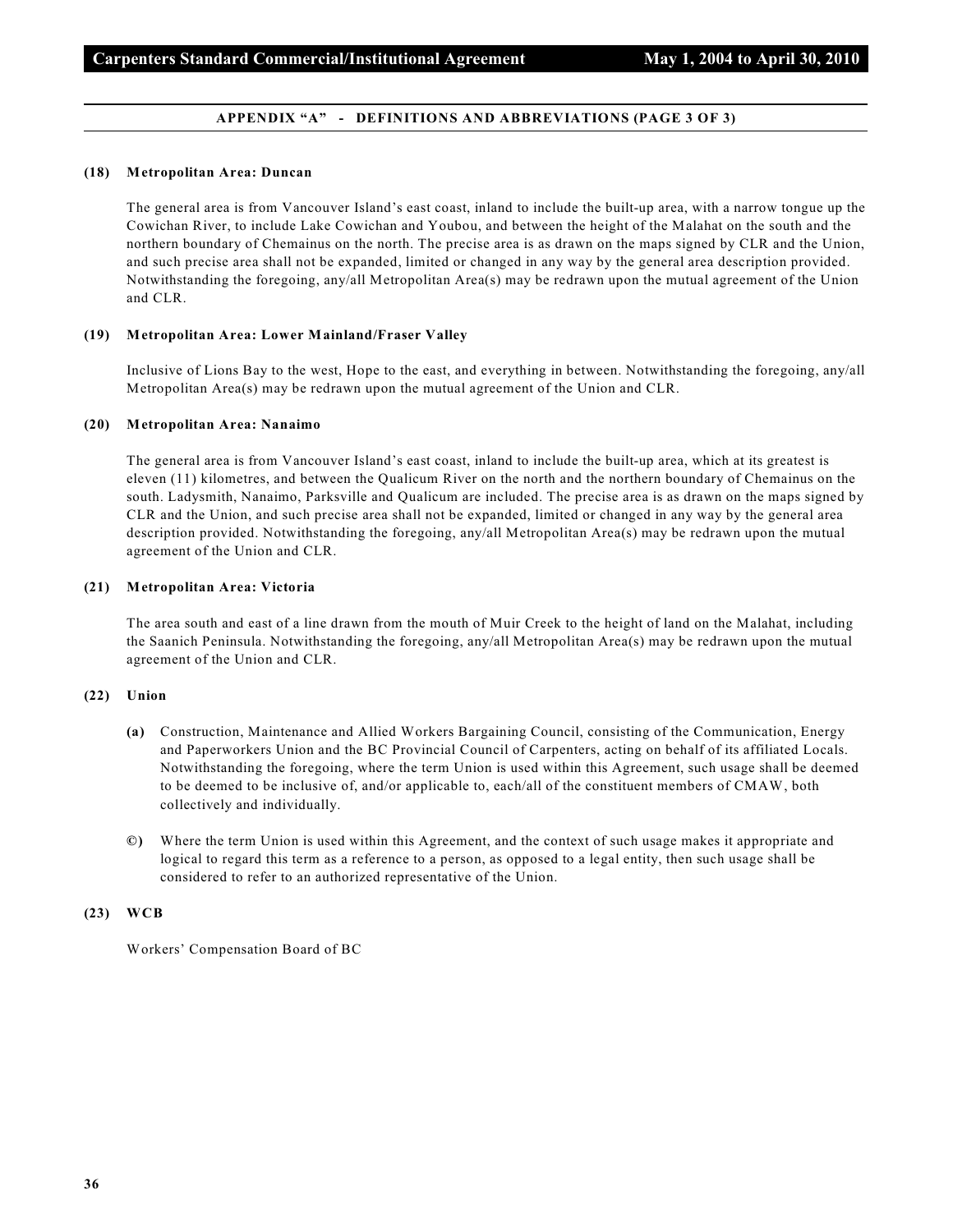## **LETTER OF UNDERSTANDING RE: AFFILIATION**

#### **BY AND BETWEEN:**

# **Construction, Maintenance and Allied Workers Bargaining Council (CMAW)**

**(Hereinafter referred to as the "Union")**

**AND:**

#### **Construction Labour Relations Association of BC (CLR)**

**(On its own behalf, on behalf of its member Employers who have authorized the Association to execute this Agreement and who are included on the attached signatory list, and those members added from time to time by notice given to the Union.)**

# **(Hereinafter referred to as the "Employer")**

The parties hereby agree that the following terms and conditions shall supercede any/all contrary application and/or interpretation of the Carpenters Standard Commercial/Institutional Agreement. All terms and conditions of the Carpenters Standard Commercial/Institutional Agreement not superceded in accordance with the foregoing shall apply to this Letter of Understanding.

- (1) The Union shall not be entitled to restrict, in any way, an Employer's right to perform work on a project site whereon work falling within the jurisdiction of the carpenters is being performed by individuals who are not members of the Union. Such projects shall be hereinafter be referred to as "open shop projects".
- (2) Item (1) shall apply regardless of:
	- (a) the signatory status or lack thereof of the employer(s) of those individuals who are performing such carpenter jurisdiction work, and/or
	- (b) whether the Employer is a subcontractor of the employer(s) in question, or merely working on the same site as the employees or subcontractor(s) of such employer(s).
- (3) It shall be a violation of the Carpenters Standard Commercial/Institutional Agreement for the Union to attempt to exert pressure upon an Employer because such Employer is performing work on an open shop project or has the intention of doing so. In particular, the Union shall not withdraw its members from an open shop project and/or threaten to do so. Nor shall the Union attempt to exert pressure upon an Employer by other means.

## **SIGNATURE OF PARTIES**

Dated this  $15<sup>th</sup>$  day of May, 2007. Dated this  $16<sup>th</sup>$  day of May, 2007.

Signed on behalf of: Signed on behalf of: Signed on behalf of: Construction Labour Relations Association of BC Construction, Maintenance and Allied Workers

Bargaining Council

Clyde H. Scollan Jan Noster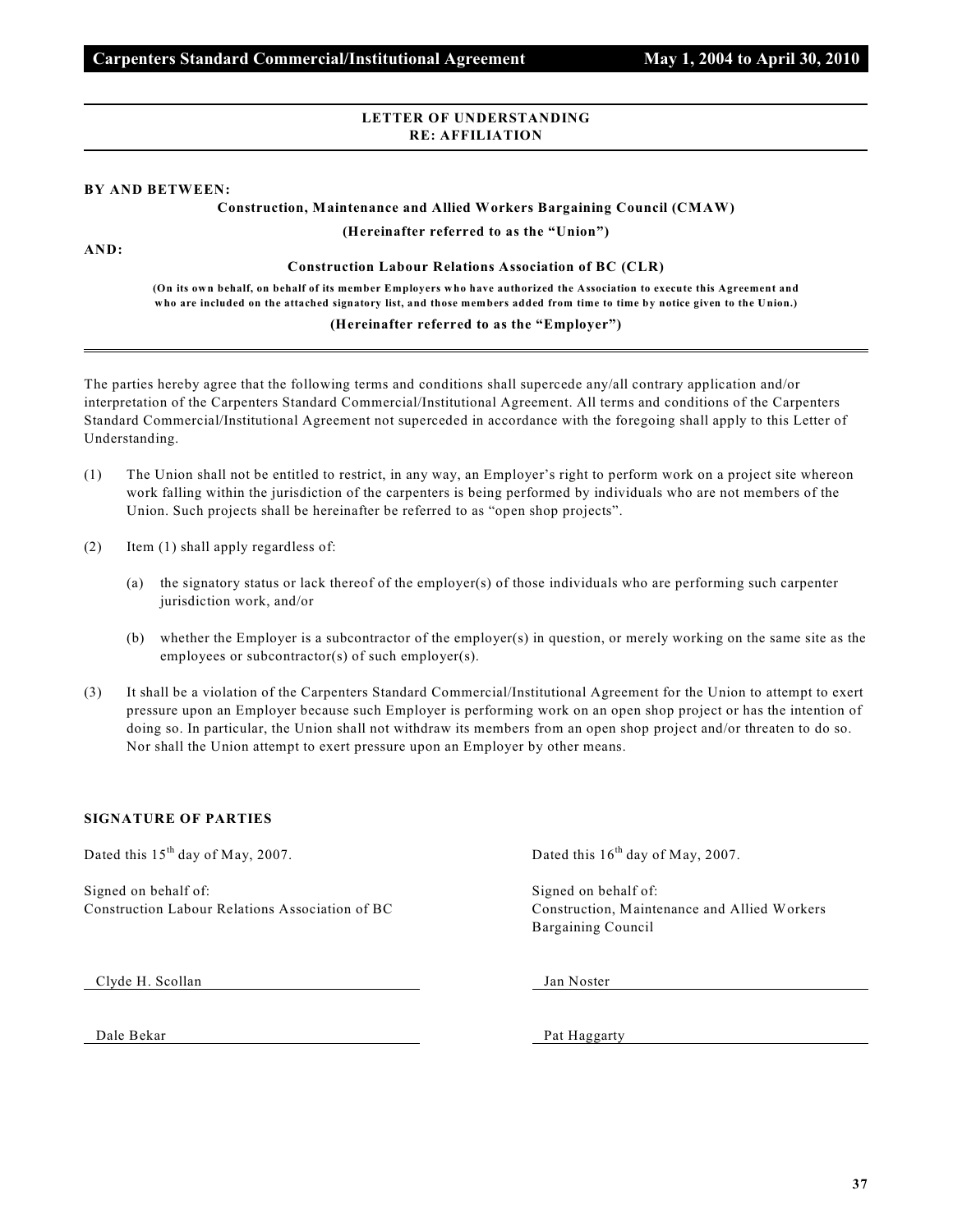# **LETTER OF UNDERSTANDING RE: BREWERIES AND BULK LOADING TERMINALS (LOWER MAINLAND AND VANCOUVER ISLAND)**

#### **BY AND BETWEEN:**

**Construction, Maintenance and Allied Workers Bargaining Council (CMAW)**

**(Hereinafter referred to as the "Union")**

**AND:**

**Construction Labour Relations Association of BC (CLR)**

**(On its own behalf, on behalf of its member Employers who have authorized the Association to execute this Agreement and who are included on the attached signatory list, and those members added from time to time by notice given to the Union.)**

**(Hereinafter referred to as the "Employer")**

The parties hereby agree that the following terms and conditions shall supercede any/all contrary application and/or interpretation of the Carpenters Standard Commercial/Institutional Agreement. All terms and conditions of the Carpenters Standard Commercial/Institutional Agreement not superceded in accordance with the foregoing shall apply to this Letter of Understanding.

- (1) In an attempt to secure work and re-establish a Union presence in the Lower Mainland and on Vancouver Island, when bidding against non Building Trade competition on breweries and bulk loading terminals, the applicable wage rate shall be the Commercial/Institutional wage rate plus an additional five percent (5.0%).
- (2) No enabling request paperwork shall be required.

#### **SIGNATURE OF PARTIES**

Dated this 15<sup>th</sup> day of May, 2007. Dated this 16<sup>th</sup> day of May, 2007.

Signed on behalf of: Signed on behalf of: Signed on behalf of: Construction Labour Relations Association of BC Construction, Maintenance and Allied Workers

Bargaining Council

Clyde H. Scollan Jan Noster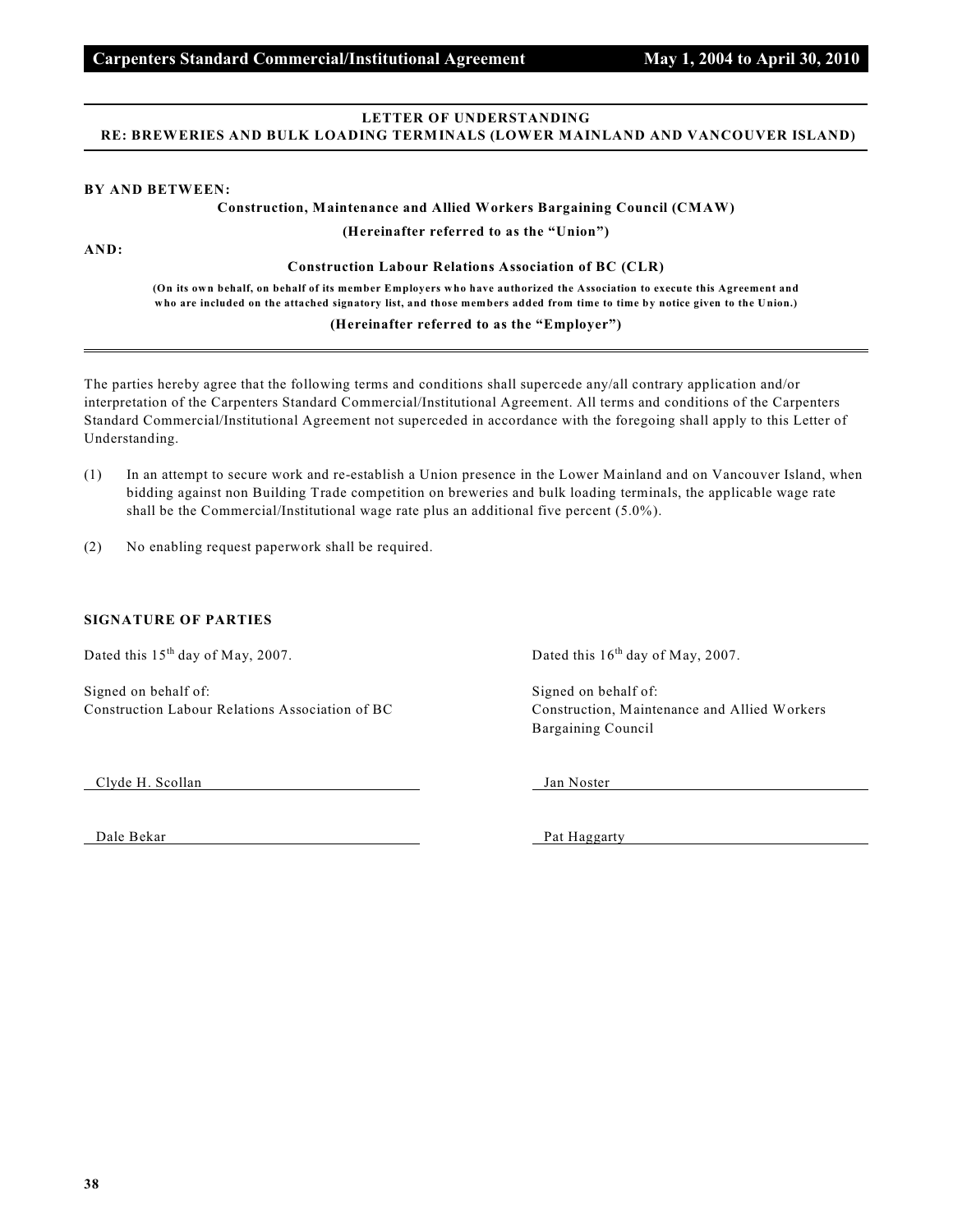# **LETTER OF UNDERSTANDING RE: IMPLEMENTATION OF INDUSTRIAL RATE ON COMMERCIAL/INSTITUTIONAL PROJECTS**

#### **BY AND BETWEEN:**

**Construction, Maintenance and Allied Workers Bargaining Council (CMAW)**

**(Hereinafter referred to as the "Union")**

**AND:**

**Construction Labour Relations Association of BC (CLR)**

**(On its own behalf, on behalf of its member Employers who have authorized the Association to execute this Agreement and who are included on the attached signatory list, and those members added from time to time by notice given to the Union.)**

## **(Hereinafter referred to as the "Employer")**

The parties hereby agree that the following terms and conditions shall supercede any/all contrary application and/or interpretation of the Carpenters Standard Commercial/Institutional Agreement. All terms and conditions of the Carpenters Standard Commercial/Institutional Agreement not superceded in accordance with the foregoing shall apply to this Letter of Understanding.

- (1) The Industrial wage rate shall be substituted for the Commercial/Institutional wage rate when sixty-five percent (65.0%) of the Commercial/Institutional projects in BC are performed by Employers certified to, or party to a collective agreement with, the Union.
- (2) This will be determined by statistics compiled by using Vancouver Regional Construction Association, Southern Interior Construction Association, Vancouver Island Construction Association, and Northern Construction Association, or their successors, Tender Award Bulletins, based on the number of jobs tendered.
- (3) When the sixty-five percent (65.0%) level is reached in the Commercial/Institutional sector, the Industrial wage rate will apply on jobs tendered after said date.

## **SIGNATURE OF PARTIES**

Dated this  $15<sup>th</sup>$  day of May, 2007. Dated this  $16<sup>th</sup>$  day of May, 2007.

Signed on behalf of: Signed on behalf of: Signed on behalf of: Construction Labour Relations Association of BC Construction, Maintenance and Allied Workers

Bargaining Council

Clyde H. Scollan Jan Noster